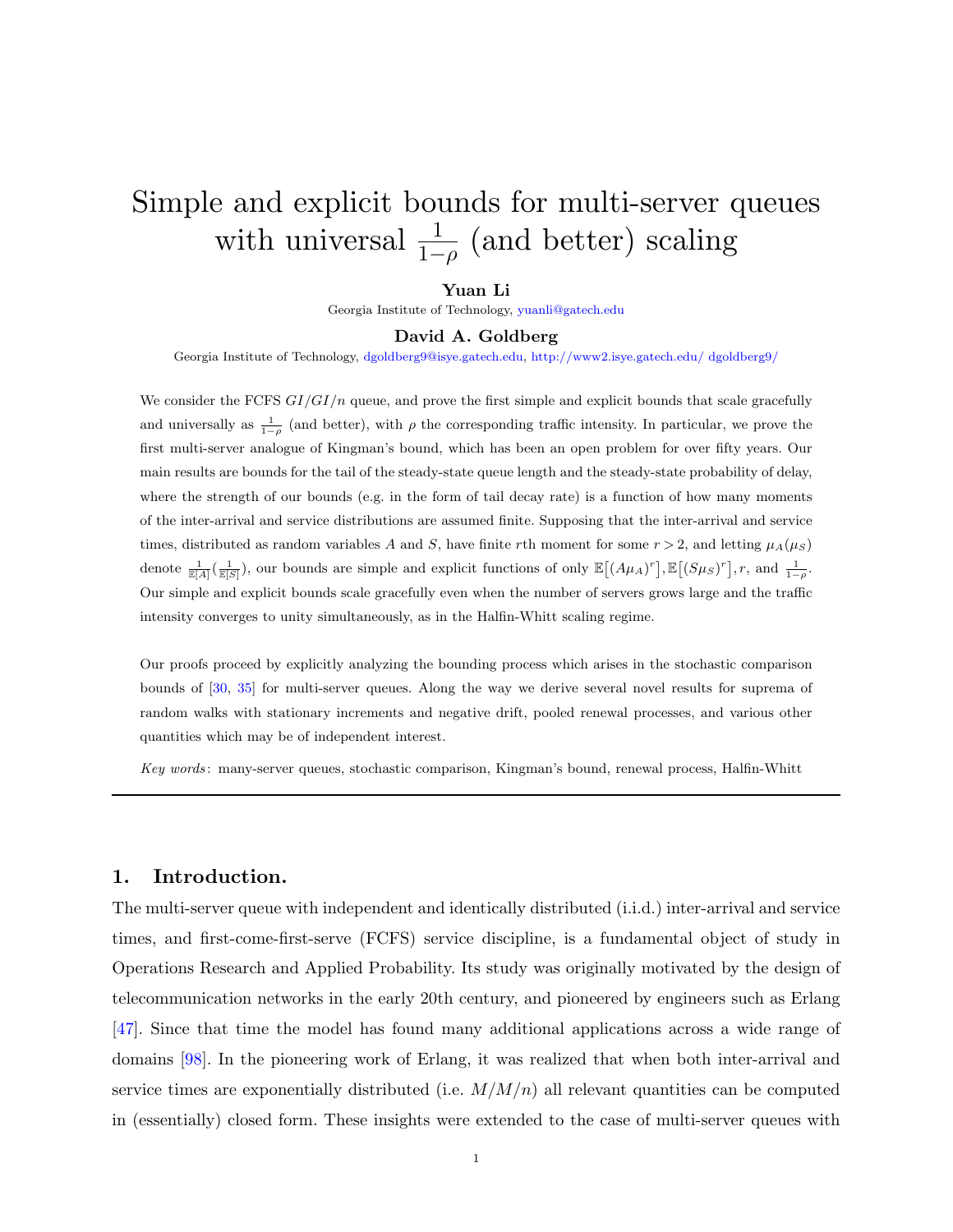exponentially distributed service times and general inter-arrival times (i.e.  $GI/M/n$ ) in [\[51\]](#page-52-1) by considering the relevant embedded Markov chain. For the setting of non-Markovian service times, early progress was made in the analysis of single-server queues. In the early 20th century Pollaczek and Khintchine derived an explicit formula for the expected number in queue in such systems when inter-arrival times are Markovian (i.e.  $M/GI/1$ ). Lindley, Spitzer, and others developed the theoretical foundation for analyzing general single-server models (i.e.  $GI/GI/1$ ) as the suprema of one-dimensional random walks with i.i.d. increments.

#### 1.1. Kingman's bound.

Another key result for  $GI/GI/1$  queues came in the seminal 1962 paper of John Kingman [\[54\]](#page-52-2), in which a simple and explicit upper bound was given for the steady-state expected waiting time  $\mathbb{E}[W]$ . We note that by Little's law [\[9\]](#page-50-0), any such bound for  $\mathbb{E}[W]$  yields a corresponding bound for the steady-state expected number of jobs waiting in queue (excluding those jobs in service)  $\mathbb{E}[L]$ . This bound, now referred to as Kingman's bound, states that

$$
\mathbb{E}[W] \le \frac{\sigma_A^2 + \sigma_S^2}{2\mathbb{E}[A]} \times \frac{1}{1-\rho} \quad , \quad \mathbb{E}[L] \le \frac{\sigma_A^2 + \sigma_S^2}{2(\mathbb{E}[A])^2} \times \frac{1}{1-\rho}, \tag{1}
$$

with  $\sigma_A^2(\sigma_S^2)$  the variance of the inter-arrival (service) distribution,  $\mathbb{E}[A]$  the mean inter-arrival time, and  $\rho$  the **traffic intensity**, defined (for the  $GI/GI/1$  queue) as the ratio of the mean service time  $\mathbb{E}[S]$  to the mean inter-arrival time  $\mathbb{E}[A]$ . Note that Kingman's bound for  $\mathbb{E}[L]$  may be equivalently written as follows:

$$
\mathbb{E}[L] \le \frac{1}{2} \left( Var[A\mu_A] + \rho^2 Var[S\mu_S] \right) \times \frac{1}{1 - \rho},\tag{2}
$$

with  $\mu_A = \frac{1}{\mathbb{E}[A]}, \mu_S = \frac{1}{\mathbb{E}[S]},$  and Var[X] denoting the variance of X for a general random variable (r.v.) X. We also note that  $Var[A\mu_A] = c_A^2$ ,  $Var[S\mu_S] = c_S^2$ , the corresponding squared coefficients of variation. Importantly, note that since irregardless of how  $A$  and  $S$  are scaled, it will always be true that  $\mathbb{E}[A\mu_A] = \mathbb{E}[S\mu_S] = 1$ , the quantity  $\frac{1}{2} \times (Var[A\mu_A] + \rho^2 Var[S\mu_S])$  is in some sense insensitive / unchanged / scale-free as one passes to heavy-traffic, with the term  $\frac{1}{1-\rho}$  dictating how  $\mathbb{E}[L]$  scales as  $\rho \uparrow 1$  in a broad sense. Note that the following slight weakening of Kingman's bound (which is essentially equivalent as  $\rho \uparrow 1$ ),

<span id="page-1-0"></span>
$$
\mathbb{E}[L] \le \frac{1}{2} \left( Var[A\mu_A] + Var[S\mu_S] \right) \times \frac{1}{1 - \rho},\tag{3}
$$

captures the fundamental essence of Kingman's bound in heavy traffic. As most performance metrics of the general  $GI/GI/1$  queue have no simple closed-form solution, this combination of simplicity, accuracy, and scalability has made Kingman's bound very attractive over the years, from the perspective of both real queueing applications and as a theoretical tool. In the same paper, Kingman established that (under appropriate technical conditions) this bound becomes tight as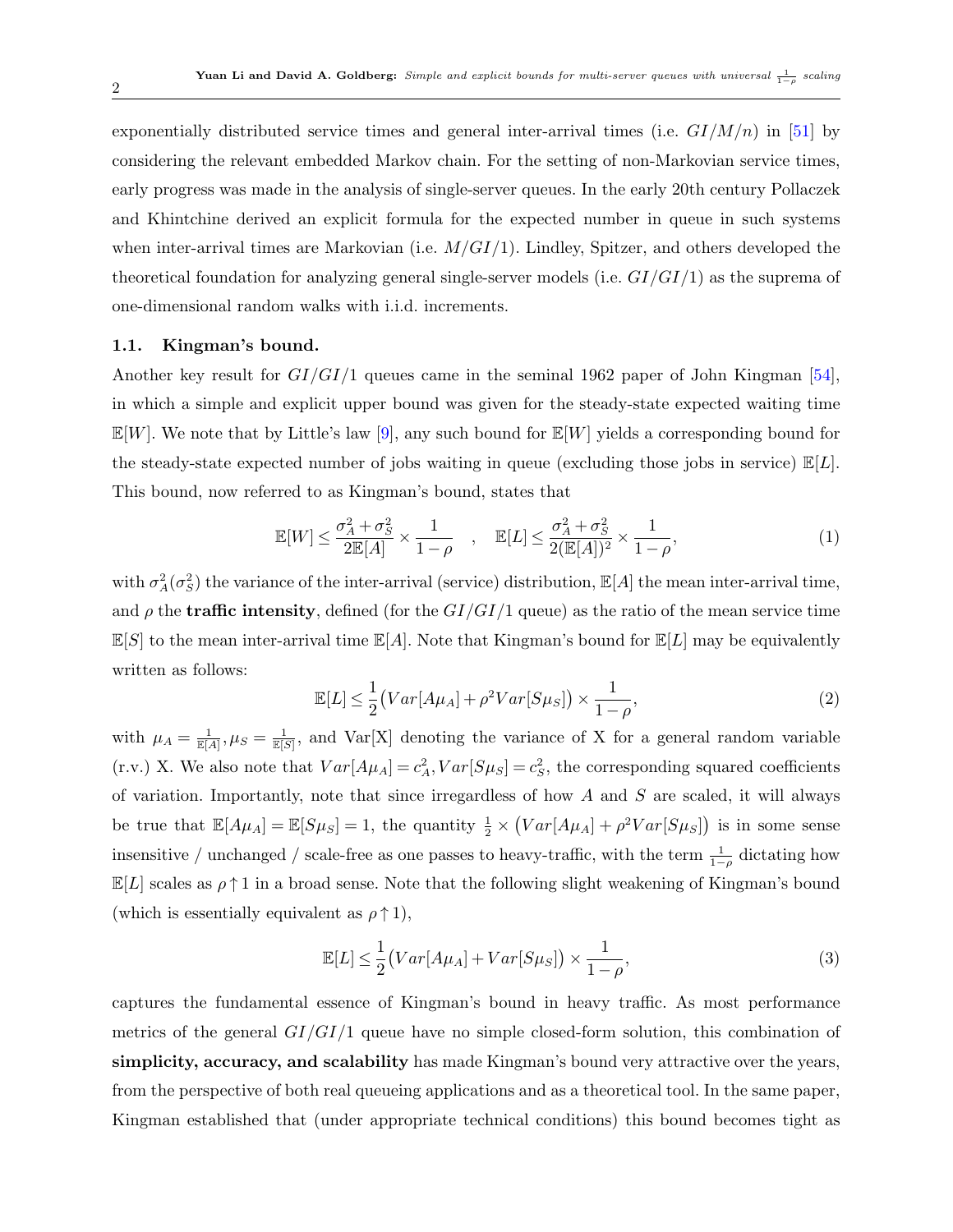$\rho \uparrow 1$ , i.e. if one considers an appropriate sequence of  $GI/GI/1$  queues in heavy-traffic. In particular, let us consider a sequence of  $GI/GI/1$  queues indexed by their traffic intensity  $\rho$ , with  $W_{\rho}(L_{\rho})$ the steady-state waiting time (number waiting in queue) in the system with traffic intensity  $\rho$ . Let  $E_1$  denote an exponential distribution with mean 1. For a sequence of r.v.s  $\{X_n, n \geq 1\}$  and a limiting r.v.  $X_{\infty}$ , let  $\{X_n, n \geq 1\} \Rightarrow X_{\infty}$  denote weak convergence of the sequence to  $X_{\infty}$ , where (with a slight abuse of notation) we also use  $\Rightarrow$  to denote weak convergence when the corresponding collection of r.v.s is parametrized by a more general index set. Then in [\[54\]](#page-52-2), Kingman proves that

<span id="page-2-0"></span>
$$
\{(1-\rho)W_{\rho}, \rho \uparrow 1\} \Rightarrow \frac{\mathbb{E}[A]}{2} \times (Var[A\mu_A] + Var[S\mu_S]) \times E_1.
$$
 (4)

Upon applying the distributional Little's Law [\[9\]](#page-50-0) and a straightforward weak convergence argument, it follows that

$$
\{(1-\rho)L_{\rho}, \rho \uparrow 1\} \Rightarrow \frac{1}{2} \times \left( Var[A\mu_A] + Var[S\mu_S] \right) \times E_1,\tag{5}
$$

where in both cases convergence of moments holds under appropriate technical conditions. We note that several slight strengthenings of Kingman's bound, which behave the same as  $\rho \uparrow 1$ , have been proven for single-server queues over the years, and we refer the reader to [\[88,](#page-54-0) [89,](#page-54-1) [25\]](#page-50-1) for details.

#### 1.2. The quest for a multi-server analogue of Kingman's bound.

Soon after Kingman's seminal work, other authors had begun using the tools of weak convergence to attempt to extend this analysis to the more complicated multi-server queue. Indeed, Kingman himself conjectured in 1965 that the weak-conergence result [\(4\)](#page-2-0) should also hold for a sequence of  $GI/GI/n$  queues which approaches heavy-traffic (with n held fixed) as the traffic intensity  $\rho$ (defined as  $\frac{\mu_A}{n\mu_S}$  for  $GI/GI/n$  queues) approaches 1 [\[55\]](#page-52-3). Such a weak convergence result was proven in [\[57\]](#page-52-4). Namely, it was proven in [57] that if one considers an appropriate sequence of  $GI/GI/n$ queues in heavy-traffic (again indexed by their traffic intensity  $\rho$ ), with n held fixed as  $\rho \uparrow 1$ , then

<span id="page-2-1"></span>
$$
\{(1-\rho)W_{\rho}, \rho \uparrow 1\} \Rightarrow \frac{\mathbb{E}[A]}{2} \times \left(Var[A\mu_A] + Var[S\mu_S]\right) \times E_1,\tag{6}
$$

from which it follows that

<span id="page-2-2"></span>
$$
\{(1-\rho)L_{\rho}, \rho \uparrow 1\} \Rightarrow \frac{1}{2} \big( Var[A\mu_A] + Var[S\mu_S] \big) \times E_1,\tag{7}
$$

where again in both cases convergence of moments holds under appropriate technical conditions. We note that closely related finite-horizon (i.e. not steady-state) analogues of these results were proven (using the framework of weak convergence) earlier in [\[12,](#page-50-2) [46\]](#page-52-5), and an analogous weakconvergence result for steady-state work-in-system (i.e. sum of remaining work of all jobs in the system, both in service and in queue) was proven under the assumption of bounded service times in  $[60]$ . All of these results (i.e.  $[57, 12, 46, 60]$  $[57, 12, 46, 60]$  $[57, 12, 46, 60]$  $[57, 12, 46, 60]$  $[57, 12, 46, 60]$  $[57, 12, 46, 60]$  $[57, 12, 46, 60]$ ) were proven by formalizing the fact that for such a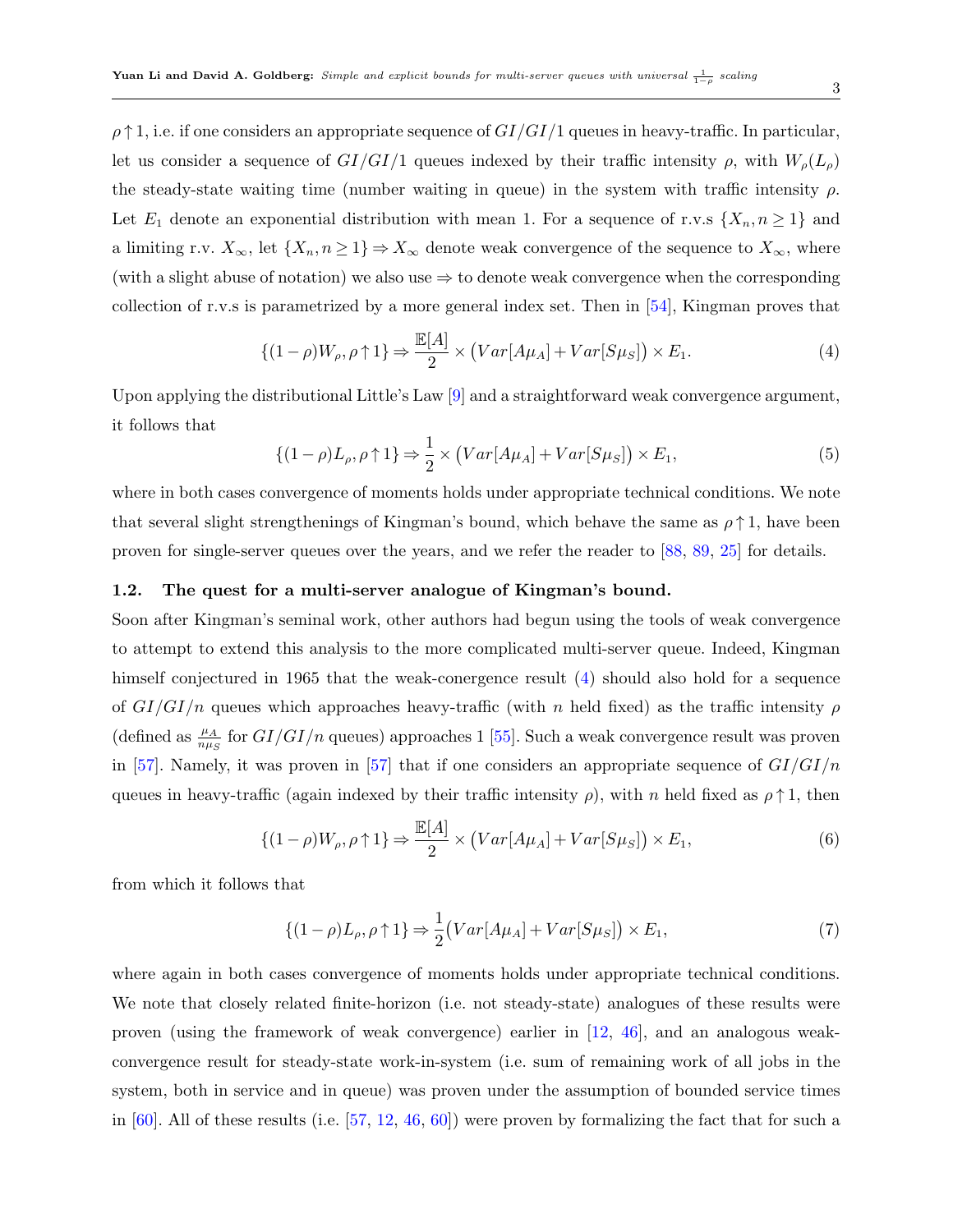sequence of  $GI/GI/n$  queues (i.e. n held fixed,  $\rho \uparrow 1$ ), the work-in-system is well-approximated by that in a single-server queue with the same inter-arrival and service-time distributions, but whose server operates at rate n (as opposed to the default of rate 1). The most powerful of these results proceeded through a careful analysis of the so-called Kiefer-Wolfowitz (K-W) vector, introduced in [\[53\]](#page-52-6), the sorted version of the n-dimensional vector whose ith component corresponds to the workload on server  $i$ , where each server has its own queue, and upon arriving to the system a job immediately joins the queue of the server that it will eventually be served on under FCFS (i.e. the queue of minimal workload). Certain recursions governing the evolution of this vector were used to analyze the generating function of the work-in-system in [\[57\]](#page-52-4), and the more fine-grained analysis needed for analyzing e.g. waiting times was carried out by bounding the gap between different components of the K-W vector as  $\rho \uparrow 1$  [\[57,](#page-52-4) [53\]](#page-52-6).

En route to proving [\(6\)](#page-2-1), several authors proved explicit bounds which characterized the error of the associated single-server approximation [\[60,](#page-53-0) [58\]](#page-52-7). However, these bounds were premised on keeping the number of servers fixed while  $\rho \uparrow 1$ , i.e. their accuracy relied on the validity of [\(6\)](#page-2-1), and in all cases involved bounding the rate of weak-convergence in  $(6)$ , a line of research also pursued in [\[52,](#page-52-8) [65,](#page-53-1) [66\]](#page-53-2). As such, it was recognized that these approaches seemed incapable of proving an absolute, universal, non-asymptotic inequality scaling correctly across a broad range of n and  $\rho$ , i.e. a multi-server analogue of Kingman's bound.

Around the same time, a different line of literature was focused more on trying to prove such a general explicit bound. Indeed, in [\[56\]](#page-52-9), Kingman himself notes that if instead of FCFS one considers a modified system in which jobs are routed to individual servers cyclically, one can (by analyzing any one server, and reasoning that waiting times in such a system must be stochastically larger than in the original system) prove the following (such bounds were later made rigorous by other authors, see e.g. [\[97\]](#page-55-1) and the discussion therein). For a general FCFS  $GI/GI/n$  queue,

<span id="page-3-0"></span>
$$
\mathbb{E}[L] \le \frac{1}{2} \left( Var[A\mu_A] + nVar[S\mu_S] \right) \times \frac{1}{1 - \rho}.\tag{8}
$$

Comparing [\(8\)](#page-3-0) to [\(3\)](#page-1-0), one sees the crucial difference: the price one pays to get an explicit result holding universally is the extra factor of n in front of  $Var[S_{\mu_S}]$ . Under the so-called Halfin-Whitt type scaling (in which one considers a sequence of queues with n diverging and  $\rho$  scaling like  $1 - Bn^{-\frac{1}{2}}$  for some fixed  $B > 0$ , it is known that such a bound scales in a fundamentally incorrect manner (i.e. the relative error is unbounded)  $[41]$ . An essentially equivalent bound was proven in [\[18\]](#page-50-3), and a further slight strengthening was proven in [\[63\]](#page-53-3). Much later, but by considering related approaches, [\[78,](#page-54-2) [79,](#page-54-3) [74\]](#page-53-4) derived additional bounds which, although decisive for understanding which moments of the waiting time distribution are finite, suffer from the same incorrect scaling.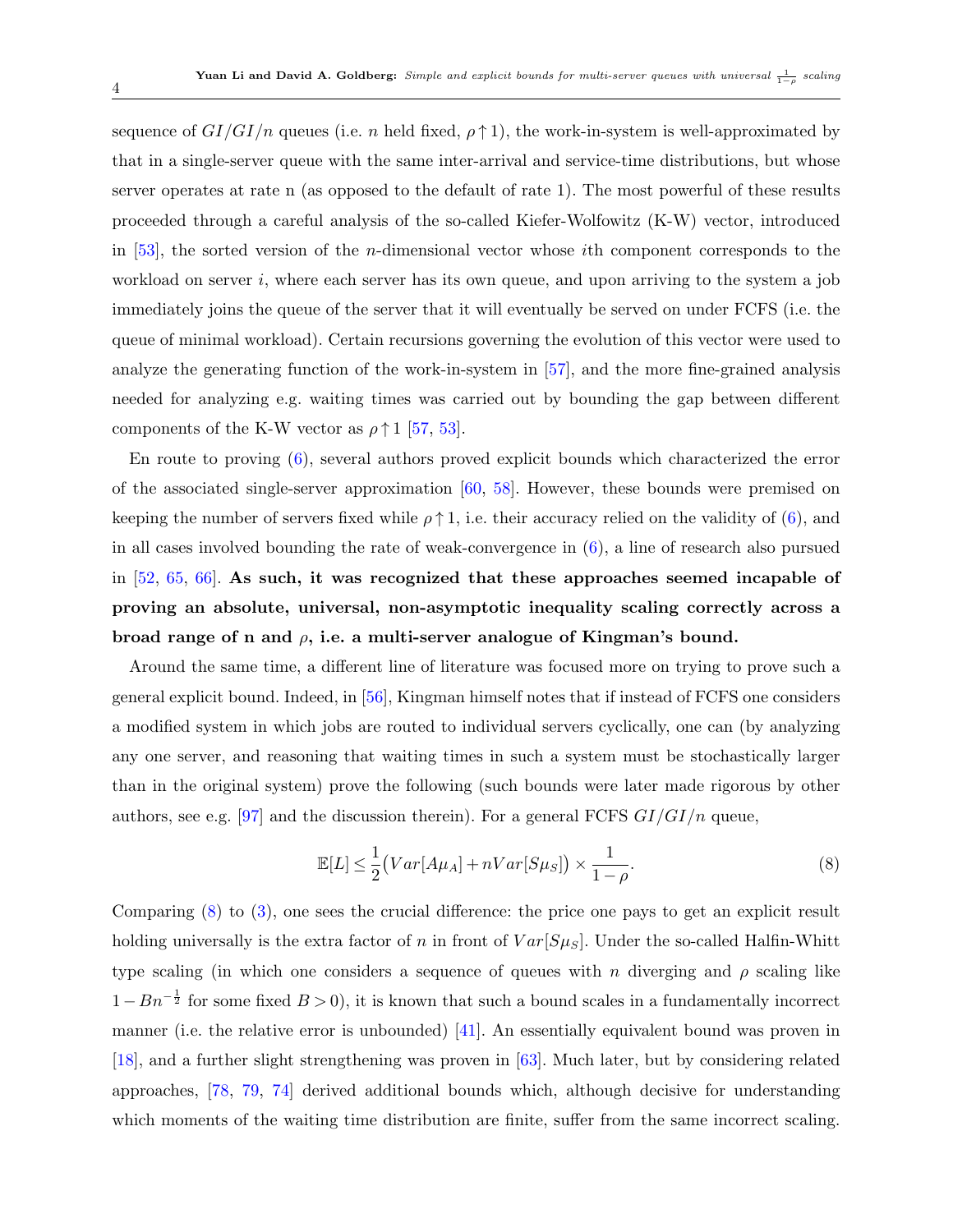The fundamental problem with these bounds is that they rely on bounding systems in which the workload on different servers are "overly decoupled", deviating too far conceptually from the singleserver approximations which had successfully proven [\(7\)](#page-2-2).

Thus another line of literature was born, which attempted to develop new techniques for relating multi-server queues to single-server queues in more subtle ways. By that time, much more was known about lower-bounding multi-server queues by appropriate sped-up single-server queues, as such bounds appeared even in the seminal 1955 paper of Kiefer and Wolfowitz (see [\[53\]](#page-52-6) p. 13, Equation 7.4). As regards the prospects for deriving comparable upper-bounds, the hope was that although such a sped-up single-server yields a lower bound for the total work-in-system, it could still yield an upper-bound for the work (or number of jobs) in queue, the first component of the K-W vector, or the waiting time.

The prospects for such a (perhaps counter-intuitive) result were significantly bolstered by the results of [\[61\]](#page-53-5), which proved exactly such a result for  $GI/M/n$  queues (similar results were also proven in [\[19\]](#page-50-4)), from which the inequality [\(3\)](#page-1-0) follows for multi-server queues with Markovian service times. In [\[84\]](#page-54-4), such a bound is proven for general inter-arrival and service times, but only for the very restrictive setting that  $\rho \leq n^{-1}$  (i.e. very light traffic). In [\[4\]](#page-49-0) (p. 214, Corollaries 3 and 4), for the family of service distributions which are so-called NBU (which includes those distributions with increasing failure rate), it is shown that the waiting time in a  $GI/GI/n$  queue can be bounded by the waiting time in an appropriate single-server queue with the same arrival process, but for which each service time is distributed as the minimum of  $n$  independent services in the original system. For these distributions, one could again apply Kingman's bound to the resulting singleserver system to derive a variant of [\(3\)](#page-1-0), the strength of which would depend on the behavior of the minimum. This analysis was preceded by that of [\[68\]](#page-53-6), which proved related (albeit in a sense weaker) bounds (see p. 794) for the special case of Erlang service times. [\[26\]](#page-50-5) also provides conditions under which such a bound holds for deterministic processing times. For the special case of two servers, and again under the NBU and related assumptions on service times, it was proven in [\[80\]](#page-54-5) that one can bound the waiting time by that in a single-server system working at rate 2.

Other approaches that various authors have taken in an attempt to derive simple bounds for multi-server queues include those based on convexity (e.g. [\[76,](#page-53-7) [87,](#page-54-6) [90,](#page-54-7) [26\]](#page-50-5)), other modified service disciplines such as that in which jobs of different sizes have their own dedicated server pools (e.g.  $[21, 81, 42]$  $[21, 81, 42]$  $[21, 81, 42]$  $[21, 81, 42]$  $[21, 81, 42]$ , large deviations theory (e.g.  $[77]$ ), and robust optimization (e.g.  $[91, 92, 93, 7]$  $[91, 92, 93, 7]$  $[91, 92, 93, 7]$  $[91, 92, 93, 7]$  $[91, 92, 93, 7]$  $[91, 92, 93, 7]$  $[91, 92, 93, 7]$ ). However, to date, none of those approaches have been able to make substantial progress towards proving a bound such as [\(3\)](#page-1-0) in the general case.

We note that more recently, with the rise in interest in queues in the Halfin-Whitt regime, there has been a new line of work (in the spirit of e.g. [\[58,](#page-52-7) [52,](#page-52-8) [65,](#page-53-1) [66\]](#page-53-2)) proving bounds on the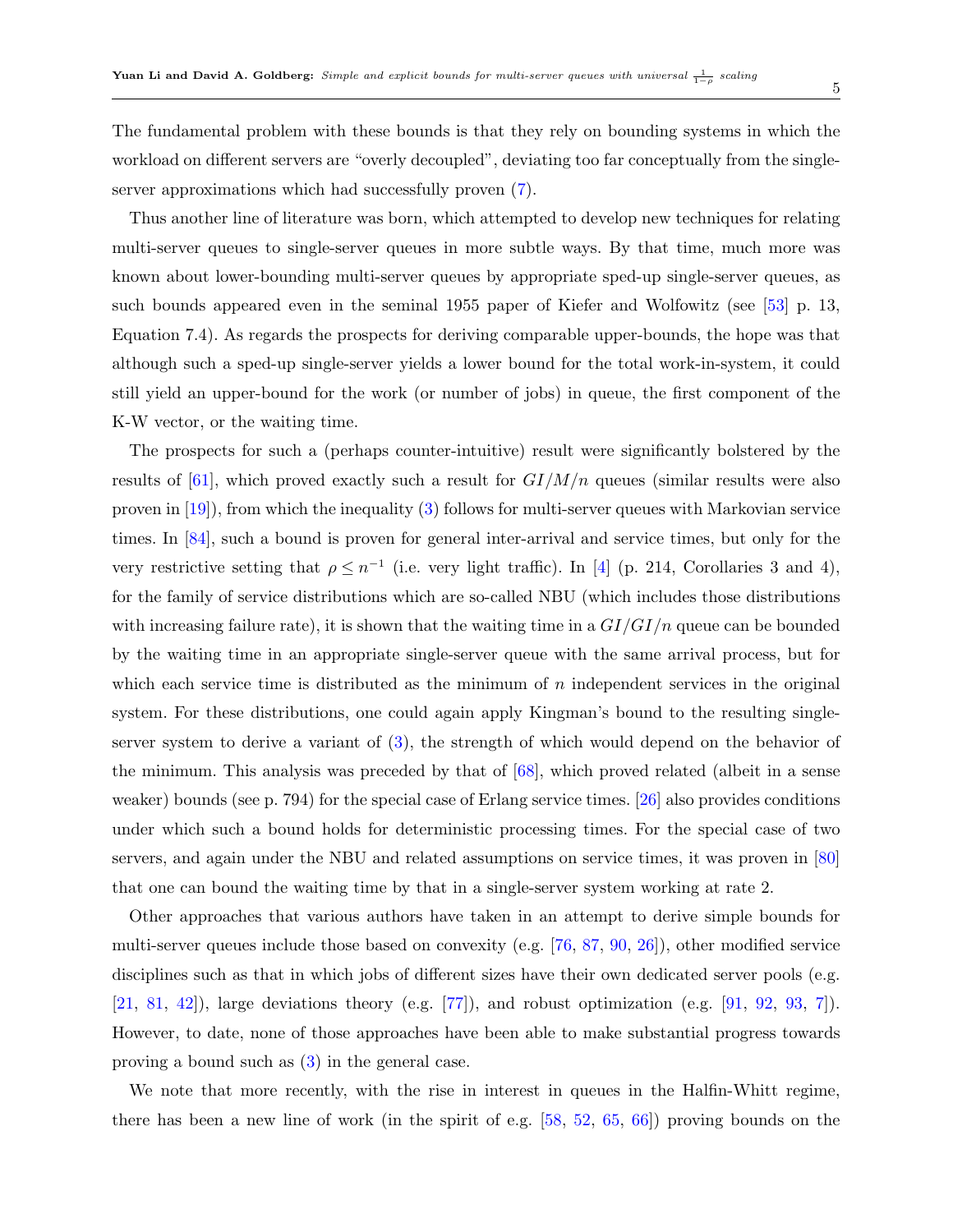error of heavy-traffic approximations in the Halfin-Whitt regime [\[23,](#page-50-7) [16,](#page-50-8) [17,](#page-50-9) [15,](#page-50-10) [38,](#page-51-4) [39,](#page-51-5) [62,](#page-53-8) [48,](#page-52-10) [49\]](#page-52-11). However, outside the case of Markovian service times, all of these results suffer from the presence of non-explicit constants, which may depend on the underlying service distribution in a very complicated and unspecified way. Furthermore, in the Halfin-Whitt setting, the relevant limiting quantities themselves generally have no explicit representation (in contrast to the setting of classical heavy traffic). Namely, the analogue of [\(7\)](#page-2-2) is weak convergence to a very complicated limiting r.v. depending on the entire service distribution [\[73,](#page-53-9) [2,](#page-49-2) [32\]](#page-51-6). Lyapunov function arguments have also been used to yield bounds [\[34,](#page-51-7) [32,](#page-51-6) [33,](#page-51-8) [23\]](#page-50-7), but again suffer from the presence of nonexplicit constants. In addition, many of these results require that the service time distribution comes from a restrictive class (such as phase-type), and/or makes other technical assumptions (e.g. the presence of a strictly positive abandonment rate), where we note that extending these bounds beyond these classes would in some cases require developing a far deeper understanding of the potentially complex interaction between the error in distributional approximation with the error in heavy-traffic approximation. Also, essentially all of the aforementioned heavy-traffic corrections require that one restrict to a specific type of heavy-traffic scaling, e.g. either classical heavy-traffic or Halfin-Whitt scaling, and do not hold universally (i.e. irregardless of how one approaches heavytraffic). Recently, some progress has been made towards developing such universal bounds for single-server systems [\[45\]](#page-52-12) and in multi-server systems with Markovian service times [\[15\]](#page-50-10), but such universal bounds have remained elusive for general multi-server systems.

For further discussion regarding the massive literature on this problem, we refer the interested reader to the surveys [\[28,](#page-51-9) [69,](#page-53-10) [95\]](#page-55-2), and especially point the reader to [\[95\]](#page-55-2) for an overview of the many heuristic approximations available in the literature. We note that this body of work is further complicated by several mistakes in the literature, as discussed by Daley in [\[25,](#page-50-1) [26,](#page-50-5) [27\]](#page-51-10) and Wolff in [\[97\]](#page-55-1). Indeed, even the popular textbook [\[36\]](#page-51-11) seems to incorrectly claim the bound [\(3\)](#page-1-0) for general multi-server queues in its Section 7.1.3.

**1.2.1.** Why  $\frac{1}{1-\rho}$ ? In the above discussion, we several times referenced the fact that certain bounds "scaled as  $\frac{1}{1-\rho}$ ", or "did not scale correctly" because they did not scale as  $\frac{1}{1-\rho}$ . It is of course reasonable to ask why, and in what precise sense,  $\frac{1}{1-\rho}$  should be the bar. There are at least two fundamental justifications here. First, it follows from well-known results for the  $M/M/n$ queue [\[41\]](#page-51-2) that for any fixed  $B > 0$ , there exist  $\zeta_B \in (0, \infty)$ , independent of n and  $\rho$ , such that any  $M/M/n$  queue for which  $\rho \in (1 - Bn^{-\frac{1}{2}}, 1)$  satisfies  $\zeta_B \times \frac{1}{1-\rho} \leq \mathbb{E}[L] \leq \frac{1}{1-\rho}$ . Thus, in a fairly general sense, this is the correct scaling for the  $M/M/n$  queue in heavy-traffic. Second, this is the correct scaling in both classical heavy-traffic and the Halfin-Whitt scaling. In particular, if  $\{L_n, n \geq 1\}$  is a sequence of r.v.s corresponding to the steady-state queue-lengths of a sequence of multi-server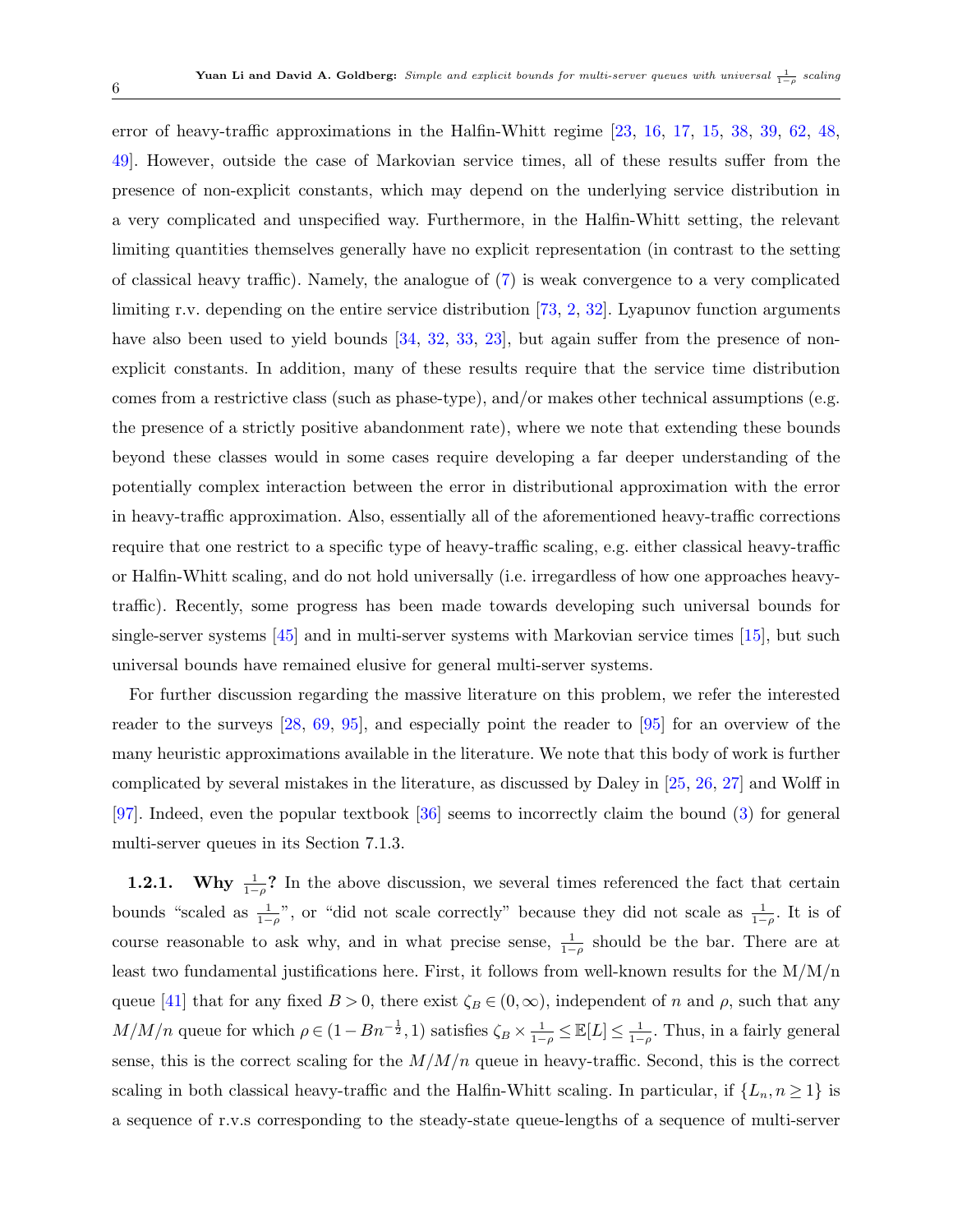7

queues being scaled according to either classical heavy-traffic, Halfin-Whitt heavy-traffic, or even non-degenerate slow-down heavy-traffic [\[6\]](#page-49-3), then letting  $\rho_n$  denote the traffic intensity of the *n*th queue in the sequence, one has (under appropriate technical conditions) that  $\{(1 - \rho_n)L_n, n \geq 1\}$ is tight and has a non-degenerate limit [\[57,](#page-52-4) [30,](#page-51-0) [2,](#page-49-2) [6\]](#page-49-3). Indeed, the  $\frac{1}{1-\rho}$  scaling is a guiding metaprinciple throughout the entire literature on multi-server queues. We note that different works often present / realize this phenomena from slightly different angles, e.g. one may get a slightly different result if analyzing waiting times (as opposed to queue lengths) as one must apply Little's law to appropriately "translate" the  $\frac{1}{1-\rho}$  scaling, and many papers may formally prove a weak-convergence type result without formally proving that the corresponding sequence of expected values scales in the same way.

Of course, it is possible to come up with sequences of queues where  $\frac{1}{1-\rho}$  is not the appropriate scaling. For example, it follows from well-known results for the  $M/M/n$  queue [\[41\]](#page-51-2) that, letting Q denote the steady-state number-in-system (number in service + number waiting in queue),  $\mathbb{E}[L] = \mathbb{P}(Q \geq n) \times \frac{\rho}{1 - \rho}$  $\frac{\rho}{1-\rho}$ . Thus if one lets  $\rho \uparrow 1$  in such a manner that  $\mathbb{P}(Q \geq n)$  approaches 0,  $\frac{1}{1-\rho}$ will no longer be asymptotically correct. For example, suppose one has an  $M/M/n$  queue with n large and  $\rho = 1 - n^{-\frac{1}{4}}$ . In that case, it follows from [\[41\]](#page-51-2) that  $\mathbb{P}(Q \ge n) \to 0$  as  $n \to \infty$ , and hence  $\frac{1}{1-\rho}$  would significantly overestimate the expected queue length. None-the-less, as explained above, the literature certainly supports the general rule-of-thumb that for a multi-server queue in heavy-traffic, L should scale as  $\frac{1}{1-\rho}$ .

1.2.2. Summary of state-of-the-art. In summary, the quest for a multi-server analogue of Kingman's bound remains an open problem despite over 50 years of research. This includes not just whether the exact bound [\(3\)](#page-1-0) holds, but whether any bound scaling gracefully and universally as  $\frac{1}{1-\rho}$ , i.e. any bound representable as a simple function of a few normalized moments times  $\frac{1}{1-\rho}$ , holds. Over the years, Daley has several times lamented on this state of affairs, and we refer the reader to [\[25,](#page-50-1) [26,](#page-50-5) [27,](#page-51-10) [3\]](#page-49-4) for some directly related discussion, in which Daley conjectures that such a bound should indeed be possible (and even that [\(3\)](#page-1-0) should hold). However, in spite of Daley's optimism, other works bring this into question. For example, the results of [\[37\]](#page-51-12) prove that two queues whose inter-arrival and service times have the same first two moments can still have very different mean waiting times. Similarly, the known results for queues in the Halfin-Whitt regime (e.g. [\[2,](#page-49-2) [32,](#page-51-6) [23\]](#page-50-7)) suggest that, in contrast to the classical heavy-traffic setting in which only one simple limiting behavior is possible (as dictated by  $(6)$ ), under the Halfin-Whitt scaling the limiting behavior of the steady-state waiting time may depend in a very complex way on the underlying service distribution. In light of such results, the existence of a simple bound, which scales universally as  $\frac{1}{1-\rho}$  across different notions of heavy-traffic and depends only on a few normalized moments, is entirely unclear.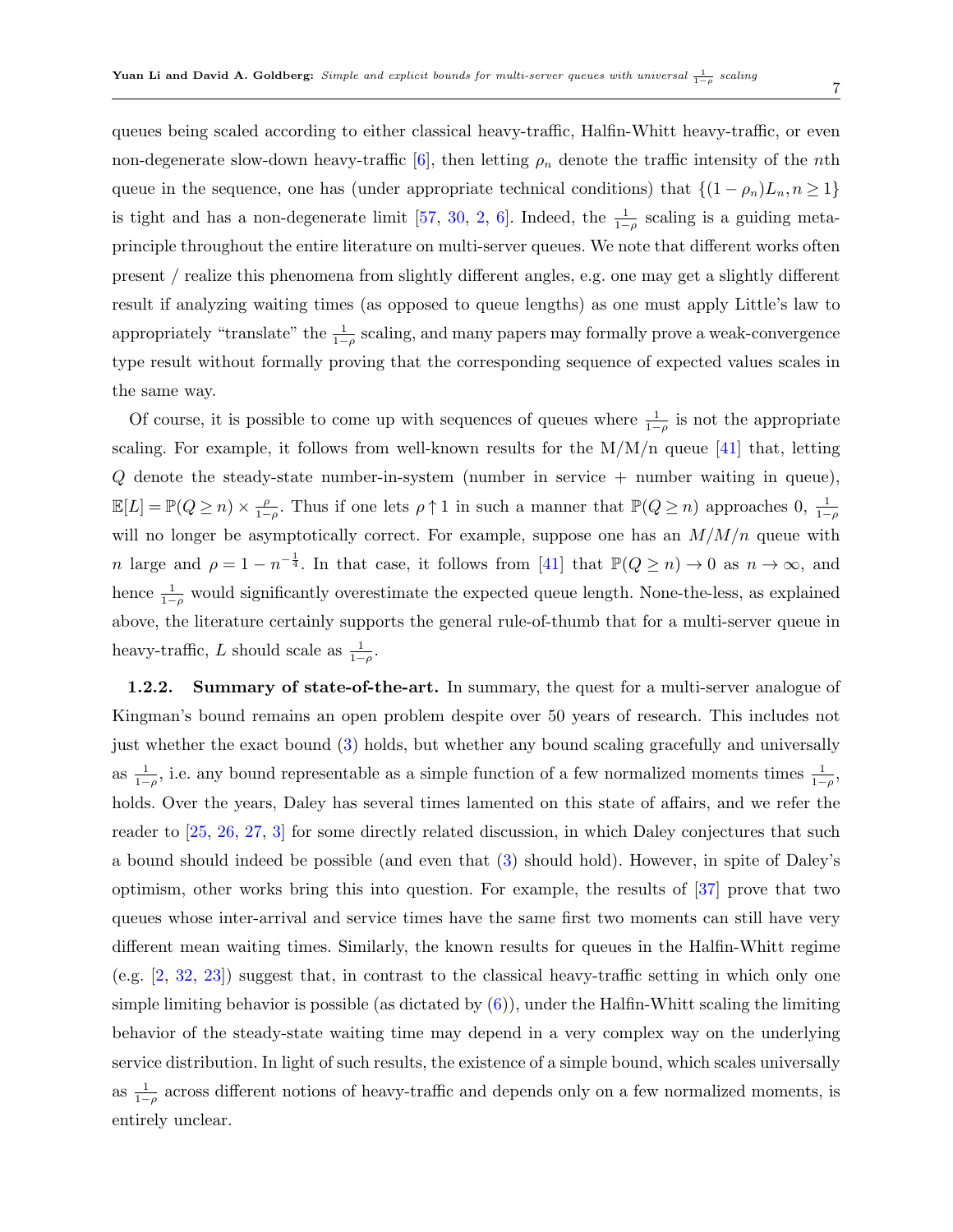1.2.3. Other approaches to analyzing queueing systems. Although having a simple, explicit, and accurate bound for general multi-server queues would be highly desirable, there are many other approaches one can take to analyzing queueing systems. For example, there is a vast literature on numerical approaches to understanding  $GI/GI/n$  queues, including simulation [\[13,](#page-50-11) [67\]](#page-53-11), the computation and subsequent inversion of transforms  $[8, 1]$  $[8, 1]$  $[8, 1]$ , matrix-analytic methods  $[72]$ , numerical analysis of diffusions [\[24\]](#page-50-12), convex optimization [\[10\]](#page-50-13), and robust optimization [\[7\]](#page-49-1). These methods have their own pros and cons in different settings, but generally have aims tangential to the formulation of simple and explicit bounds (which will be the subject of our own investigations). As such, we will not discuss those methods and the associated literatures in any depth, nor will we discuss the vast literature on more complicated queueing models (e.g. queueing networks, systems with heavy tails, etc.), or heuristic approaches which are not rigorously justified.

1.2.4. Other metrics in queueing systems. Steady-state queue-length and waiting time are natural quantities to consider when analyzing a queueing system, and have been the central quantities of interest in much of the queueing literature. Far less is known as regards simple, explicit, and universal bounds for other metrics in multi-server queues. For example, as regards the steady-state probability of delay (s.s.p.d.), i.e.  $\mathbb{P}(Q \geq n)$ , one of the few works along these lines seems to be [\[82\]](#page-54-13).

### 1.3. Stochastic comparison results of [\[30\]](#page-51-0) and [\[35\]](#page-51-1).

As they will be especially pertinent to our own investigations, we now briefly review the results of [\[30\]](#page-51-0) and [\[35\]](#page-51-1), in which stochastic comparison arguments were used to bound the steady-state number of jobs waiting in queue in a  $GI/GI/n$  queue by the all-time supremum of a one-dimensional random walk (with negative drift) involving the original arrival process and an independent pooled renewal process (with renewal intervals corresponding to the service distribution). The weak limit of this supremum (under the Halfin-Whitt scaling) was analyzed in [\[30\]](#page-51-0), and used to show that the steady-state queue length scales like  $n^{\frac{1}{2}}$ , and to bound the large deviations behavior of the associated limiting process. These results were extended by considering a closely related stochastic comparison argument in [\[35\]](#page-51-1), which was able to yield bounds on the s.s.p.d. when framed as a double limit within the Halfin-Whitt regime (letting  $n \to \infty$  for each fixed excess parameter  $B > 0$ , and analyzing the resulting limit as B itself approaches either 0 or  $\infty$ ). Although providing several qualitative insights into how various quantities behave asymptotically in the Halfin-Whitt regime, these results did not provide any explicit bounds for any fixed  $GI/GI/n$  system, as the aforementioned supremum was only analyzed asymptotically (within the Halfin-Whitt regime), and even then in many regards the associated weak limit was itself only analyzed as certain parameters approached either 0 or  $\infty$ . We note that the analysis in [\[30\]](#page-51-0) relied heavily on non-explicit versions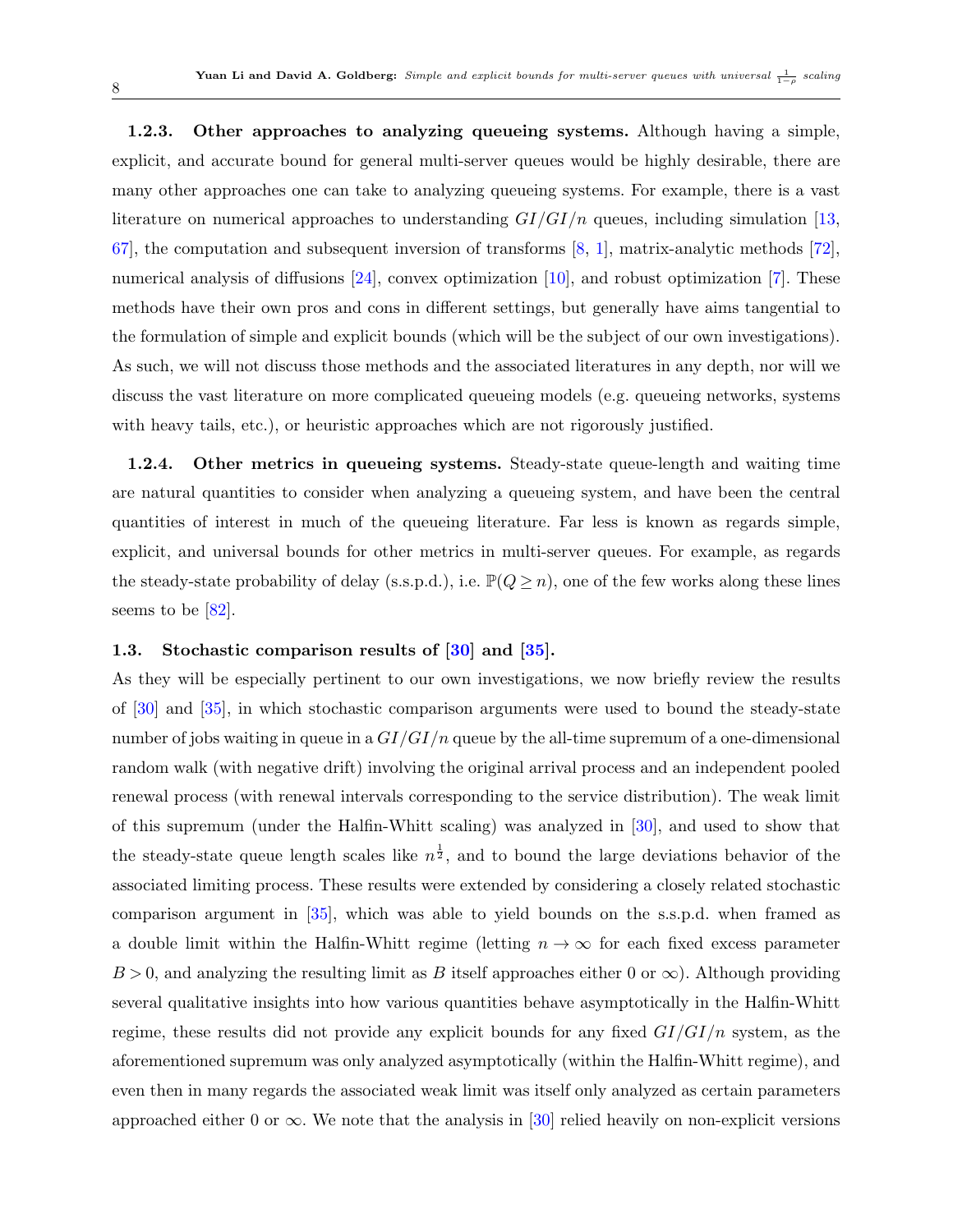of certain powerful maximal inequalities from probability, which convert bounds on the increments of a process into bounds for associated suprema, and have often been used to prove tightness results for sequences of stochastic processes, including queues [\[11\]](#page-50-14). More recently, generalizations of such bounds (i.e. the method of chaining) have also been used in the study of measure-valued processes associated with infinite-server queues [\[70\]](#page-53-13) and multi-server queues with dependencies in the Halfin-Whitt regime [\[71\]](#page-53-14).

#### 1.4. Our contribution.

In this paper, we prove the first such Kingman-like bound for multi-server queues. Our bounds are simple, explicit, and scale universally as a simple function of a few normalized moments (of the inter-arrival and service distributions) times  $\frac{1}{1-\rho}$ , across all notions of heavy traffic (including both the classical and Halfin-Whitt scalings). In certain cases, we are actually able to prove bounds which scale asymptotically better than  $\frac{1}{1-\rho}$ . We also develop analogous bounds for the s.s.p.d. with the same desirable properties.

### 1.5. Outline of paper.

The remainder of our paper proceeds as follows. In Section [2,](#page-8-0) we state our main results, along with several corollaries and applications (e.g. to the Halfin-Whitt regime). In Section [3,](#page-15-0) we review the stochastic comparison results of [\[30\]](#page-51-0) and [\[35\]](#page-51-1), upon which our analysis will build. In Section [4,](#page-15-1) we provide very general conditional bounds on the supremum which arises in [\[30,](#page-51-0) [35\]](#page-51-1), where these conditional bounds are of the form (for example) "If the moments of certain processes satisfy ..., then the supremum of interest satisfies ...". In Section [5,](#page-25-0) we provide an in-depth analysis of the processes arising in the aforementioned conditional bounds, notably certain pooled renewal processes, under the assumption that inter-arrival and service times have finite rth moment for some  $r > 2$ . Combined with our previous conditional results, we then complete the proof of our main results. We provide a summary of our results, concluding remarks, and some directions for future research in Section [6.](#page-36-0) Finally, we include a technical appendix in Section [7,](#page-39-0) which contains several technical arguments from throughout the paper.

### <span id="page-8-0"></span>2. Main Results. 2.1. Notation.

Let us fix an arbitrary FCFS  $GI/GI/n$  queue with inter-arrival distribution A and service time distribution S, and denote this queueing system by  $\mathcal{Q}^n$ . Let  $\mathcal{N}_o(\mathcal{A}_o)$  denote an ordinary renewal process with renewal distribution  $S(A)$ , and  $N_o(t)(A_o(t))$  the corresponding counting processes. Let  $\{N_i, i \geq 1\}$   $\Big(\{\mathcal{N}_{o,i}, i \geq 1\}\Big)$  denote a mutually independent collection of equilibrium (ordinary) renewal processes with renewal distribution  $S$ ;  $\mathcal A$  an independent equilibrium renewal process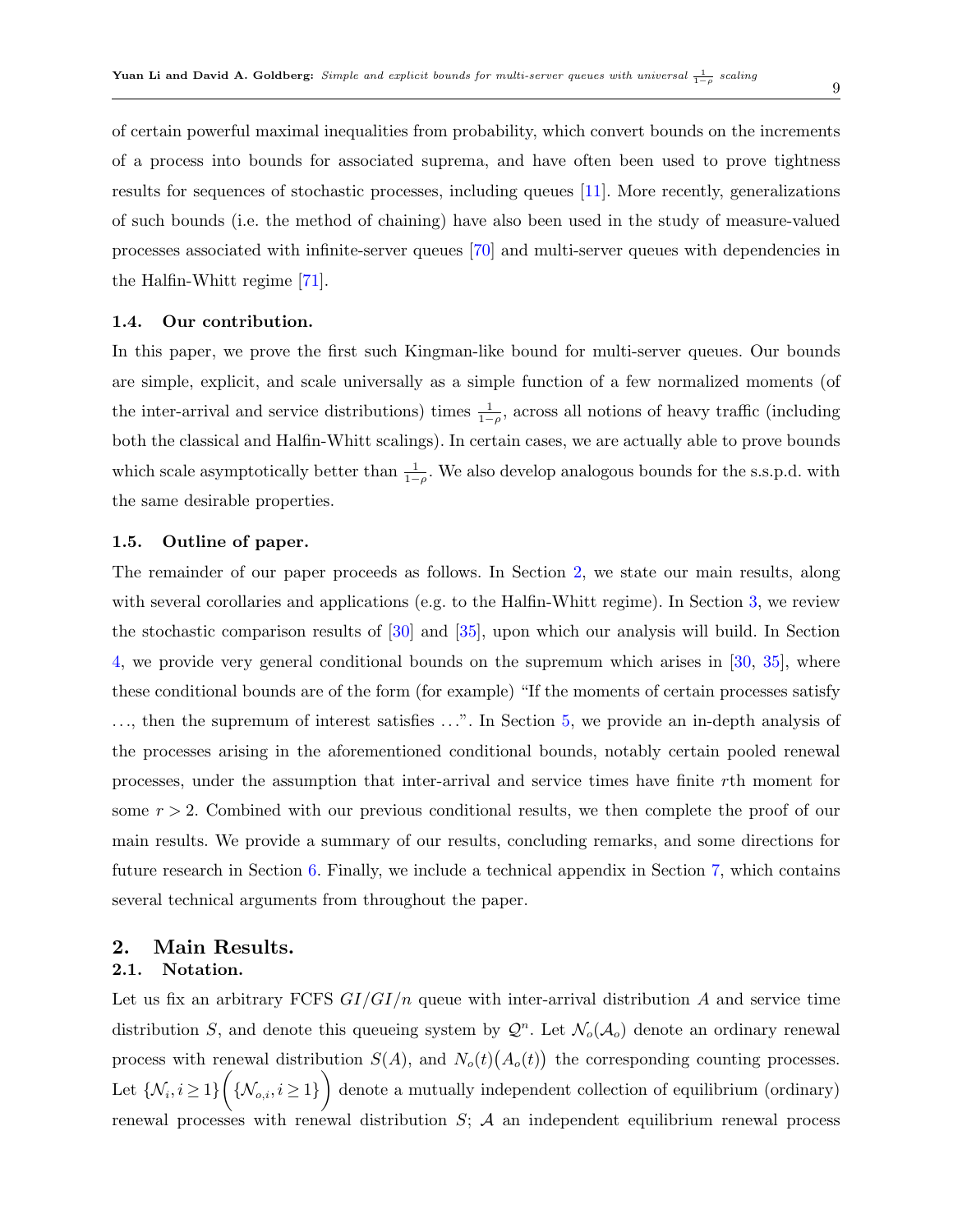with renewal distribution A; and  $\{N_i(t), i \geq 1\}$   $\Big(\{N_{o,i}(t), i \geq 1\}\Big)$ ,  $A(t)$  the corresponding counting processes. Here we recall that an equilibrium renewal process is one in which the first renewal interval is distributed as the equilibrium distribution, i.e. if the renewal distribution is  $X$ , letting  $R(X)$  denote a r.v. such that  $\mathbb{P}(R(X) > y) = \frac{1}{\mathbb{E}[X]} \int_{y}^{\infty} \mathbb{P}(X > z) dz$ , the first renewal interval is distributed as  $R(X)$ . Also, let  $\mu_A(\mu_S)$  denote  $\frac{1}{\mathbb{E}[A]}(\frac{1}{\mathbb{E}[S]})$ ;  $\sigma_A(\sigma_S)$  denote  $(Var[A])^{\frac{1}{2}}((Var[S])^{\frac{1}{2}})$ ; and  $c_A(c_S)$  denote  $\mu_A \sigma_A(\mu_S \sigma_S)$ . Also, let  $\{A_i, i \geq 1\}$   $(\{S_i, i \geq 1\})$  denote the sequence of inter-event times in  $\mathcal{A}_{o}(\mathcal{N}_{o})$ . Let us evaluate all empty summations to zero, and all empty products to unity; and as a convention take  $\frac{1}{\infty} = 0$  and  $\frac{1}{0} = \infty$ . For an event  $\mathcal{E}$ , let  $I(\mathcal{E})$  denote the corresponding indicator function. Unless stated otherwise, all processes should be assumed right-continuous with left limits (r.c.l.l.), as is standard in the literature. Also, for our results involving steady-state queue lengths, we will generally require that for any given initial condition, the total number of jobs in  $\mathcal{Q}^n$  (number in service + number waiting in queue) converges in distribution (as time goes to infinity, independent of the particular initial condition) to a steady-state r.v.  $Q^{n}(\infty)$ . As a shorthand, we will denote this assumption by saying " $Q<sup>n</sup>(\infty)$  exists", and refer the interested reader to [\[5\]](#page-49-7) for a discussion of technical conditions ensuring this property holds. We will adopt a parallel convention when talking about the steady-state waiting time of an arriving job. Namely, for our results on waiting times, we will generally require that for any given initial condition, the distribution of the waiting time (in queue, not counting time in service) of the kth arrival to the system converges in distrubition (as  $k \to \infty$ , independent of the particular initial condition) to a steady-state r.v.  $W^{n}(\infty)$ . As a shorthand, we will denote this assumption by saying " $W^{n}(\infty)$ exists". Also, supposing that  $Q^{n}(\infty)$  exists, let  $L^{n}(\infty)$  denote the steady-state number of jobs waiting in queue, i.e.  $L^{n}(\infty)$  is distributed as max  $(0, Q^{n}(\infty) - n)$ . For a general r.v. X, let  $X^{+}$ denote max $(0, X)$ . For  $k \geq 1$ , let  $\rho_k \stackrel{\Delta}{=} \frac{\mu_A}{k \mu_A}$  $\frac{\mu_A}{k_{\mu_S}}$ . Whenever there is no ambiguity as regards a particular  $GI/GI/n$  system, we will let  $L(\infty), W(\infty), Q(\infty), \rho$  denote  $L^n(\infty), W^n(\infty), Q^n(\infty), \rho_n$ . Note that for any  $GI/GI/n$  queue, one can always rescale both the service and inter-arrival times so that  $\mathbb{E}[S] = \mu_S = 1$ , without changing either  $\rho$  or the distribution of  $Q^n(\infty)$ . As doing so will simplify (notationally) several arguments and statements, sometimes we impose the additional assumption that  $\mathbb{E}[S] = \mu_S = 1$ , and will point out whenever this is the case.

### 2.2. Main results.

Our main results are the following novel, explicit bounds for general multi-server queues whose inter-arrival and service time distributions have finite  $2 + \epsilon$  moments, which scale universally as  $\frac{1}{1-\rho}$ (and sometimes better). Our bounds depend only on a single normalized moment of the service and inter-arrival time distributions, as well as  $\frac{1}{1-\rho}$ , and are the first such simple and explicit bounds for general multi-server queues. Our bounds can be thought of as the first multi-server analogue of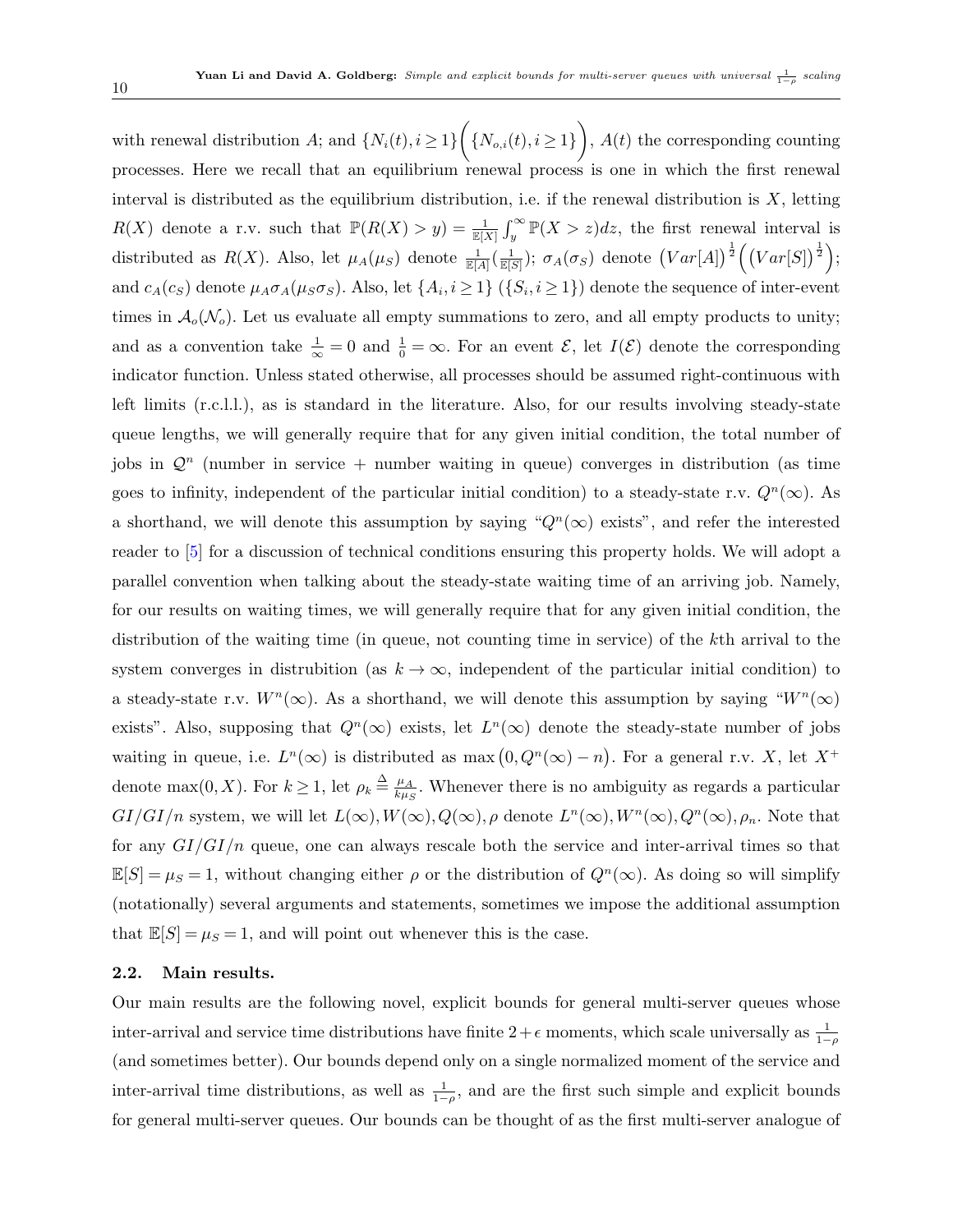Kingman's bound, which (although conjectured to exist for several decades) had remained elusive in spite of over fifty years of active research on multi-server queues. For  $r > 2$ , let

$$
C_{r,1} \stackrel{\Delta}{=} \left(10^{120}r^{32}(r-2)^{-12}\right)^r , \quad C_{r,2} \stackrel{\Delta}{=} \left(\frac{10r}{r-2}\right)^r C_{r,1};
$$

where we note that  $C_{r,1}, C_{r,2}$  are absolute constants depending only on r (and not on any parameters or distributions of any particular queueing systems).

<span id="page-10-0"></span>THEOREM 1. Suppose that for a  $GI/GI/n$  queue with inter-arrival distribution A and service time distribution S, there exists  $r > 2$  s.t.  $\mathbb{E}[S^r] < \infty$ ,  $E[A^r] < \infty$ . Suppose also that  $0 < \mu_A < n\mu_S <$  $\infty$ , and that  $Q(\infty)$  exists. Then for all  $x > 0$ ,  $\mathbb{P}\left(L(\infty) \ge \frac{x}{1-\rho}\right)$  is at most

<span id="page-10-2"></span>
$$
C_{r,1}\bigg(\mathbb{E}\big[(S\mu_S)^r\big]\mathbb{E}\big[(A\mu_A)^r\big]\bigg)^3 x^{-\frac{r}{2}};
$$
\n(9)

and the steady-state probability of delay (s.s.p.d.),  $\mathbb{P}(Q(\infty) \geq n)$ , is at most

<span id="page-10-3"></span>
$$
C_{r,1}\bigg(\mathbb{E}\big[(S\mu_S)^r\big]\mathbb{E}\big[(A\mu_A)^r\big]\bigg)^3\bigg(n(1-\rho)^2\bigg)^{-\frac{r}{2}}.\tag{10}
$$

Note that since finiteness of higher moments implies finiteness of lower moments, the fact that  $C_{r,1}$  diverges as  $r \to \infty$  does not by any means imply that the strength of the bounds degrades as one assumes that more moments are finite. Instead, as one assumes finiteness of higher moments, one may trade-off between a larger prefactor (in the form of  $C_{r,1}$ ) and the associated faster tail decay rate. To clarify this point, we note the following immediate corollary of Theorem [1.](#page-10-0)

COROLLARY 1. Suppose that for a  $GI/GI/n$  queue with inter-arrival distribution A and service time distribution S,  $\mathbb{E}[S^3] < \infty$ ,  $E[A^3] < \infty$  (higher moments may or may not be finite). Suppose also that  $0 < \mu_A < n\mu_S < \infty$ , and that  $Q(\infty)$  exists. Then for all  $x > 0$ ,  $\mathbb{P}\left(L(\infty) \geq \frac{x}{1-\rho}\right)$  is at most

<span id="page-10-1"></span>
$$
10^{450} \bigg( \mathbb{E} \big[ (S\mu_S)^3 \big] \mathbb{E} \big[ (A\mu_A)^3 \big] \bigg)^3 x^{-\frac{3}{2}};
$$

and the s.s.p.d. is at most

$$
10^{450} \bigg( \mathbb{E} \big[ (S\mu_S)^3 \big] \mathbb{E} \big[ (A\mu_A)^3 \big] \bigg)^3 \bigg( n(1-\rho)^2 \bigg)^{-\frac{3}{2}}.
$$

Of course, there was nothing special about the number 3 in Corollary [1,](#page-10-1) and an analogous result can be easily derived for any number strictly greater than 2. We note that if one assumes only finite  $2 + \epsilon$  moments for some very small  $\epsilon$ , then the prefactor  $C_{r,1}$  (with  $r = 2 + \epsilon$ ) diverges as  $\epsilon \downarrow 0$ . This of course stands in contrast to the classical Kingman's bound for a single server, which required only finite second moment. Whether our own results can be extended to the setting in which one only assumes a finite second moment, and whether the associated prefactor must diverge as  $r \downarrow 2$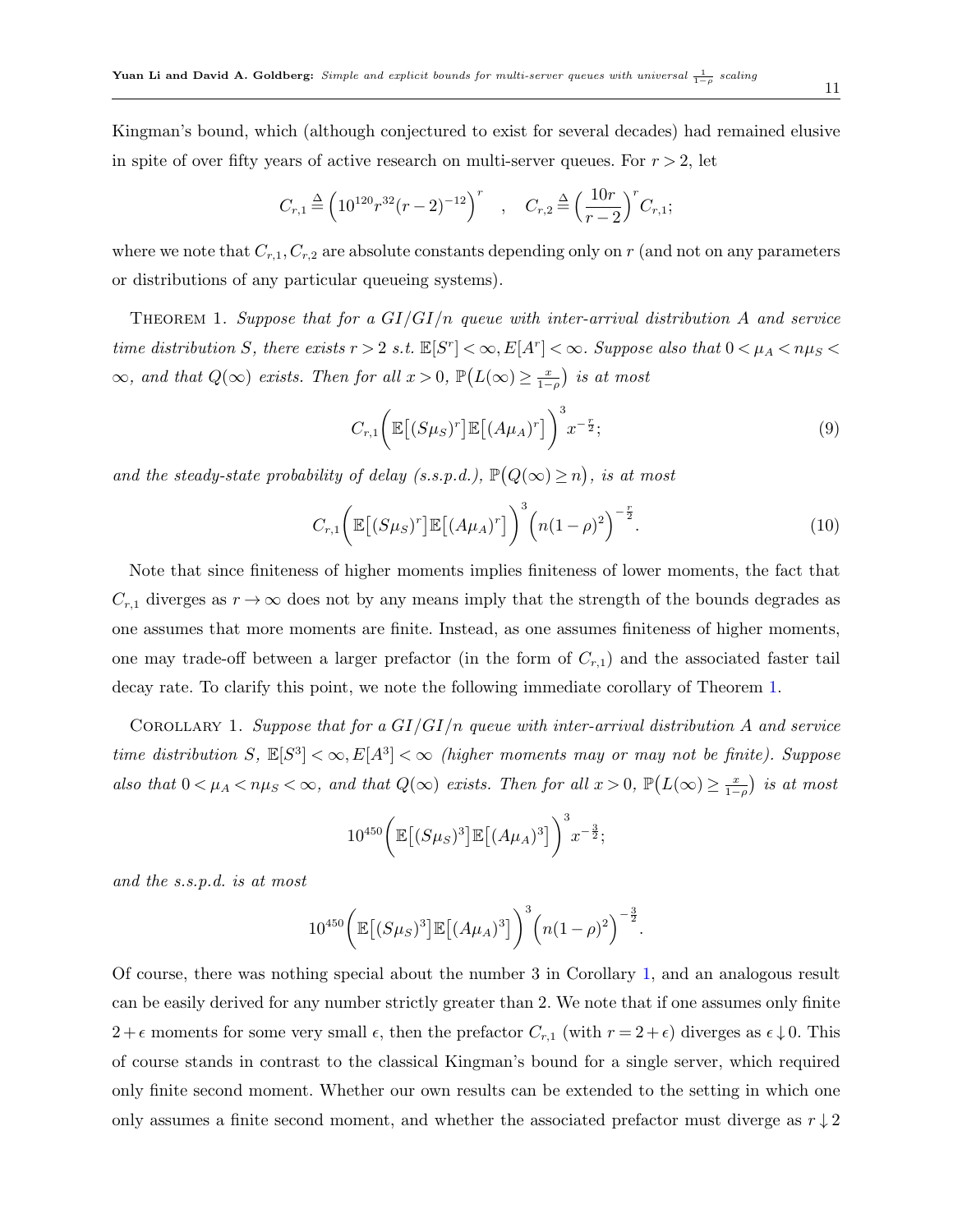or  $r \uparrow \infty$ , remains an interesting open question. We also note that the prefactor (e.g. the 10<sup>450</sup>) appearing in Corollary [1\)](#page-10-1) implies that for any given  $r$  taken in Theorem [1,](#page-10-0) there will exist a range of x for which the given bound simply evaluates to unity and hence is not meaningful. However, the point is that for any given assumed r, the bound is very meaningful for all sufficiently large x, with "sufficiently large" depending only on  $r$  and the normalized moments.

### 2.3. Further implications of our main results.

We now state several direct implications of our main results, further emphasizing their utility. In all cases these results follow directly from our main results, straightforward algebra/calculus, and Little's Law.

2.3.1. Mean waiting time and the multi-server Kingman's bound. We now state several implications for the mean steady-state waiting time and number in queue, including our multi-server analogue of Kingman's bound. In all cases, our bounds follow from Theorem [1](#page-10-0) by a straightforward integration of the minimum of [\(9\)](#page-10-2) and unity.

<span id="page-11-0"></span>COROLLARY 2 (Multi-server analogue of Kingman's bound). Under the same assumptions as Theorem [1,](#page-10-0)

$$
\mathbb{E}\left[L(\infty)\right] \leq C_{r,2}\left(\mathbb{E}\left[(S\mu_S)^r\right]\mathbb{E}\left[(A\mu_A)^r\right]\right)^3 \times \frac{1}{1-\rho};\tag{11}
$$

and supposing in addition that  $W(\infty)$  exists,

$$
\mathbb{E}\big[W(\infty)\big] \leq \mathbb{E}[A]C_{r,2}\bigg(\mathbb{E}\big[(S\mu_S)^r\big]\mathbb{E}\big[(A\mu_A)^r\big]\bigg)^3 \times \frac{1}{1-\rho}.
$$

We conclude that Daley was indeed correct that for general multi-server queues,  $\mathbb{E}[L(\infty)]$  can be bounded by a simple function of a few normalized moments of A and S times  $\frac{1}{1-\rho}$ . Namely, Corollary [2](#page-11-0) confirms the existence of a multi-server analogue of Kingman's bound. As before, we remind the reader that since finiteness of higher moments implies finiteness of lower moments, the fact that  $C_{r,2}$  diverges as  $r \to \infty$  does not imply that the strength of the bounds degrades as one assumes that more moments are finite. To clarify this point, we note the following immediate consequence of Corollary [2.](#page-11-0)

COROLLARY 3. Suppose that for a  $GI/GI/n$  queue with inter-arrival distribution A and service time distribution S,  $\mathbb{E}[S^3] < \infty$ ,  $E[A^3] < \infty$  (higher moments may or may not be finite). Suppose also that  $0 < \mu_A < n\mu_S < \infty$ , and that  $Q(\infty)$  exists. Then

$$
\mathbb{E}\left[L(\infty)\right] \leq 10^{450} \left(\mathbb{E}\left[(S\mu_S)^3\right]\mathbb{E}\left[(A\mu_A)^3\right]\right)^3 \times \frac{1}{1-\rho}.
$$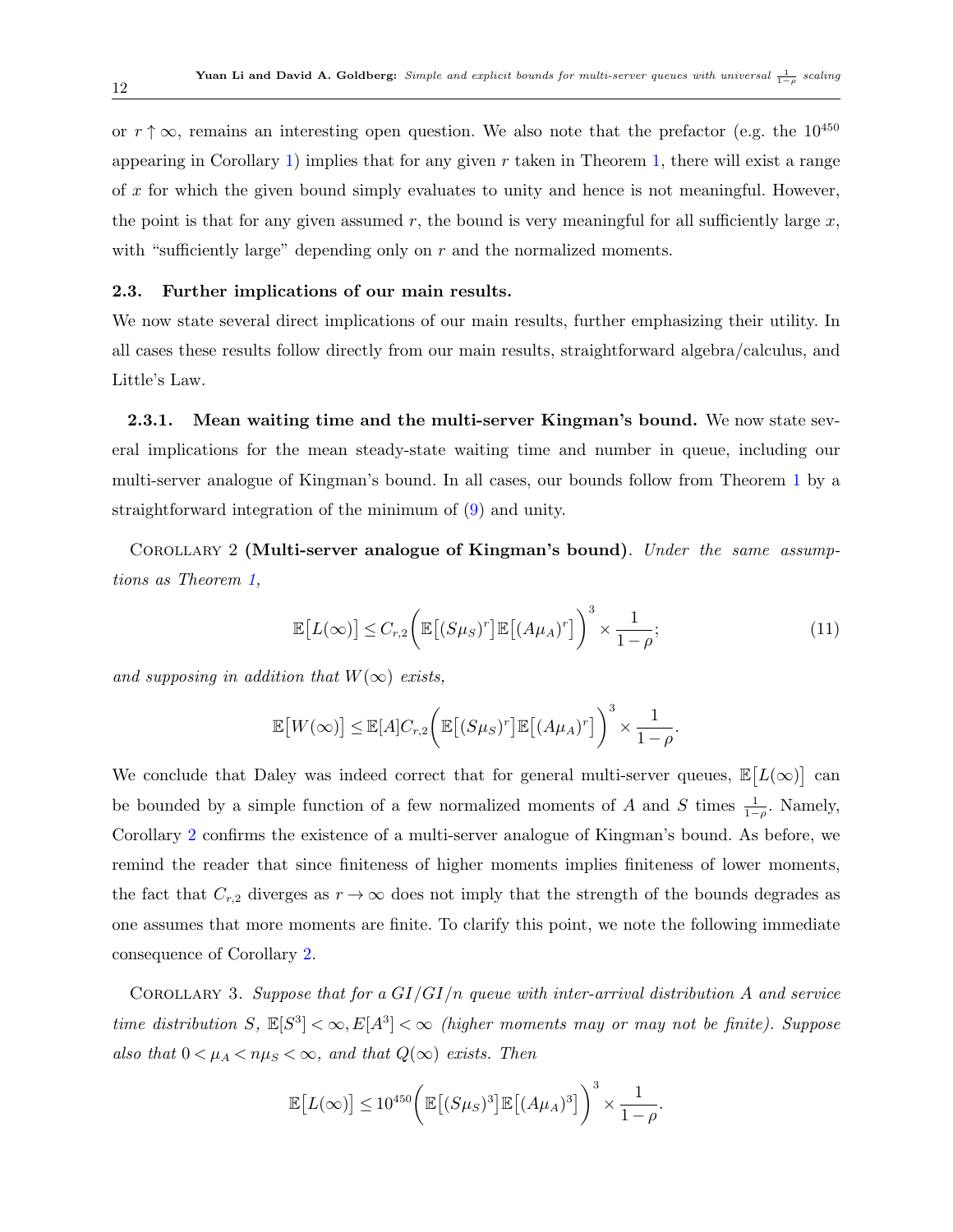**2.3.2.** Better than  $\frac{1}{1-\rho}$  scaling. We now observe that by integrating the minimum of [\(9\)](#page-10-2) and [\(10\)](#page-10-3), which also yields a bound for  $\mathbb{P}(L(\infty) \geq \frac{x}{1-\rho})$ , we can (for a broad range of parameters) obtain a scaling better than  $\frac{1}{1-\rho}$ .

<span id="page-12-0"></span>COROLLARY 4 (Better than  $\frac{1}{1-\rho}$  scaling). Under the same assumptions as Theorem [1,](#page-10-0)

$$
\mathbb{E}\big[L(\infty)\big] \leq C_{r,2}\bigg(\mathbb{E}\big[(S\mu_S)^r\big]\mathbb{E}\big[(A\mu_A)^r\big]\bigg)^3 \times \bigg(n(1-\rho)^2\bigg)^{-(\frac{r}{2}-1)} \times \frac{1}{1-\rho}.
$$

Corollary [4](#page-12-0) goes beyond the  $\frac{1}{1-\rho}$  scaling, with the additional correction term  $\left(n(1-\rho)^2\right)^{-(\frac{r}{2}-1)}$ capturing the fact that the relevant expectations should grow more slowly than  $\frac{1}{1-\rho}$  when the s.s.p.d. goes to zero. Indeed, these bounds provide a vast generalization of the fact that in an M/M/n queue,  $\mathbb{E}[L(\infty)] = \mathbb{P}(Q(\infty) \geq n) \times \frac{\rho}{1-\rho}$  $\int_{1-\rho}^{\rho}$ , with  $\left(n(1-\rho)^2\right)^{-(\frac{r}{2}-1)}$  acting as a proxy for  $\mathbb{P}\big(Q(\infty) \geq n\big)$ . We note that  $(n(1-\rho)^2)$  becomes large exactly when considering queues for which  $\rho < 1 - n^{-\frac{1}{2}}$ , i.e. when considering queues in the Halfin-Whitt regime as one transitions to the setting in which the s.s.p.d. goes to zero.

2.3.3. Higher order moments. We now state additional implications for higher moments. We note in addition to being the first such bounds for multi-server queues which scale universally as  $\frac{1}{1-\rho}$ , it seems that our bounds even shed new light on the single-server queue, for which the past literature on explicit bounds for higher moments seems to be largely restricted to non-explicit recursive formulas (e.g. [\[83\]](#page-54-14)).

COROLLARY 5. Under the same assumptions as Theorem [1,](#page-10-0) for all  $z \in [1, \frac{r}{2}]$  $\frac{r}{2}$ ),

$$
\mathbb{E}\big[\big(L(\infty)\big)^{z}\big] \leq \Big(\frac{10rz}{r-2z}\Big)^{r}C_{r,1}\bigg(\mathbb{E}\big[(S\mu_{S})^{r}\big]\mathbb{E}\big[(A\mu_{A})^{r}\big]\bigg)^{3} \times \big(\frac{1}{1-\rho}\big)^{z}.
$$

We note that other moment relations for various additional quantities could also be obtained using e.g. the generalized Little's Law [\[96\]](#page-55-3) and distributional Little's Law [\[9\]](#page-50-0), although we do not pursue that here. We also note that one could easily use the logic behind Corollary [4](#page-12-0) to derive bounds for  $\mathbb{E}[(L(\infty))^z]$  which scale better than  $\left(\frac{1}{1-\rho}\right)^z$ , although we do not formally state such a result here.

2.3.4. Halfin-Whitt regime. We now state several implications for queues in the Halfin-Whitt regime, in which  $\rho$  scales as  $1 - Bn^{-\frac{1}{2}}$ , where we note that this scaling regime has attracted a lot of attention recently due to its use in modeling utilization-efficiency trade-offs in service systems. We state several of our results with a normalization of  $n^{-\frac{1}{2}}$ , as this is standard in the literature (e.g. [\[41,](#page-51-2) [30\]](#page-51-0)), although a normalization of  $1 - \rho = Bn^{-\frac{1}{2}}$  would in some sense be more natural (in light of Theorem [1\)](#page-10-0). In all cases, our results follow immediately from our previous main results and some straightforward algebra, and are the first simple, explicit, and general bounds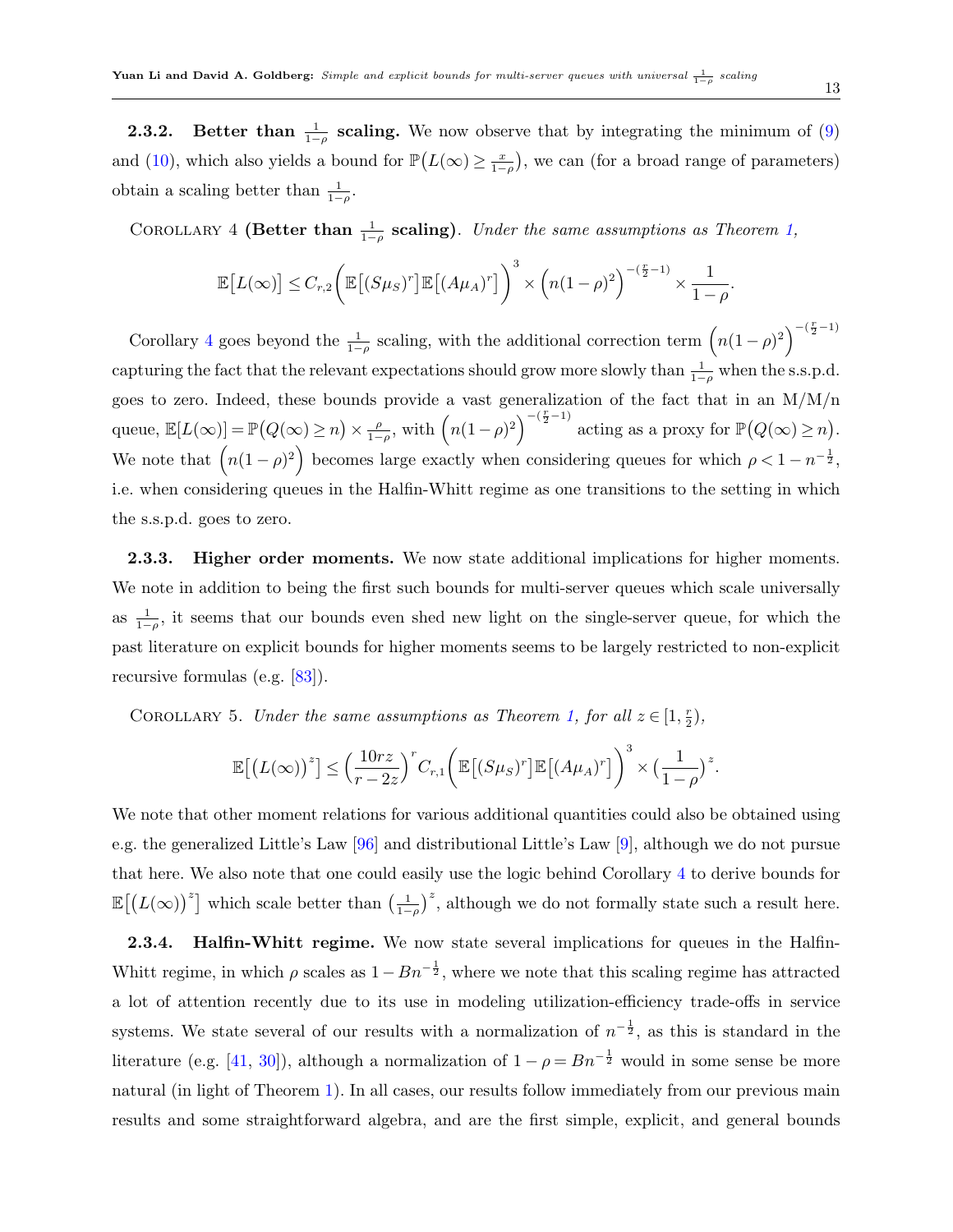which scale correctly in this setting. We state two types of results. First, we state results for general queues which are not explicitly in the "Halfin-Whitt" scaling as traditionally defined (i.e. for an appropriate sequence of queues), but which satisfy as an inequality the defining traffic intensity condition of the Halfin-Whitt regime.

COROLLARY 6. Under the same assumptions as Theorem [1,](#page-10-0) and supposing in addition that  $\rho \leq$  $1 - Bn^{-\frac{1}{2}}$  for some  $B > 0$ , the following holds. For all  $x > 0$ ,  $\mathbb{P}(L(\infty) \geq xn^{\frac{1}{2}})$  is at most

$$
C_{r,1}\bigg(\mathbb{E}\big[(S\mu_S)^r\big]\mathbb{E}\big[(A\mu_A)^r\big]\bigg)^3B^{-\frac{r}{2}}x^{-\frac{r}{2}};
$$

the steady-state probability of delay (s.s.p.d.),  $\mathbb{P}(Q(\infty) \geq n)$ , is at most

$$
C_{r,1}\bigg(\mathbb{E}\big[(S\mu_S)^r\big]\mathbb{E}\big[(A\mu_A)^r\big]\bigg)^3B^{-r};
$$

the normalized expected number in queue,  $\mathbb{E}[(n^{-\frac{1}{2}}L(\infty))]$ , satisfies

$$
\mathbb{E}\big[\big(n^{-\frac{1}{2}}L(\infty)\big)\big]\leq C_{r,2}\bigg(\mathbb{E}\big[(S\mu_S)^r\big]\mathbb{E}\big[(A\mu_A)^r\big]\bigg)^3B^{-(r-1)};
$$

and for all  $z \in [1, \frac{r}{2}]$  $(\frac{r}{2})$ , the higher order moments satisfy

$$
\mathbb{E}\big[\big(n^{-\frac{1}{2}}L(\infty)\big)^{z}\big] \leq \Big(\frac{10rz}{r-2z}\Big)^{r}C_{r,1}\bigg(\mathbb{E}\big[(S\mu_S)^{r}\big]\mathbb{E}\big[(A\mu_A)^{r}\big]\bigg)^{3}B^{-\frac{r}{2}}.
$$

Next, we state the corresponding results for a sequence of queues explicitly in the "Halfin-Whitt" scaling as traditionally defined. Namely, let us fix non-negative unit mean r.v.s  $\hat{A}$  and  $\hat{S}$ , and an excess parameter  $B > 0$ . For  $n > B^2$ , let  $\hat{Q}_B^n(\infty)$  denote a r.v. distributed as the steady-state number in system in the  $GI/GI/n$  queue with inter-arrival distribution  $\frac{\hat{A}}{n-Bn\frac{1}{2}}$  and service time distribution  $\hat{S}$  (supposing that all relevant steady-state quantities exist). Let  $\hat{L}_B^n(\infty) = \max(0, \hat{Q}_B^n(\infty) - n)$ . Then our results imply the following.

COROLLARY 7. Suppose that for some  $r > 2$ , it holds that  $\mathbb{E}[\hat{A}^r] < \infty, \mathbb{E}[\hat{S}^r] < \infty$ , and that  $n >$  $B^2$ . Then for all  $x > 0$ ,  $\mathbb{P}\left(n^{-\frac{1}{2}}\hat{L}_B^n(\infty) \geq x\right)$  is at most

$$
C_{r,1}\bigg(\mathbb{E}\big[\hat{S}^r\big]\mathbb{E}\big[\hat{A}^r\big]\bigg)^3B^{-\frac{r}{2}}x^{-\frac{r}{2}};
$$

the steady-state probability of delay (s.s.p.d.),  $\mathbb{P}(\hat{Q}_{B}^{n}(\infty) \geq n)$ , is at most

$$
C_{r,1}\bigg(\mathbb{E}\big[\hat{S}^r\big]\mathbb{E}\big[\hat{A}^r\big]\bigg)^3B^{-r};
$$

the normalized expected number in queue,  $\mathbb{E}[(n^{-\frac{1}{2}}\hat{L}_B^n(\infty))]$ , satisfies

$$
\mathbb{E}\big[\big(n^{-\frac{1}{2}}\hat{L}_B^n(\infty)\big)\big]\leq C_{r,2}\bigg(\mathbb{E}\big[\hat{S}^r\big]\mathbb{E}\big[\hat{A}^r\big]\bigg)^3B^{-(r-1)};
$$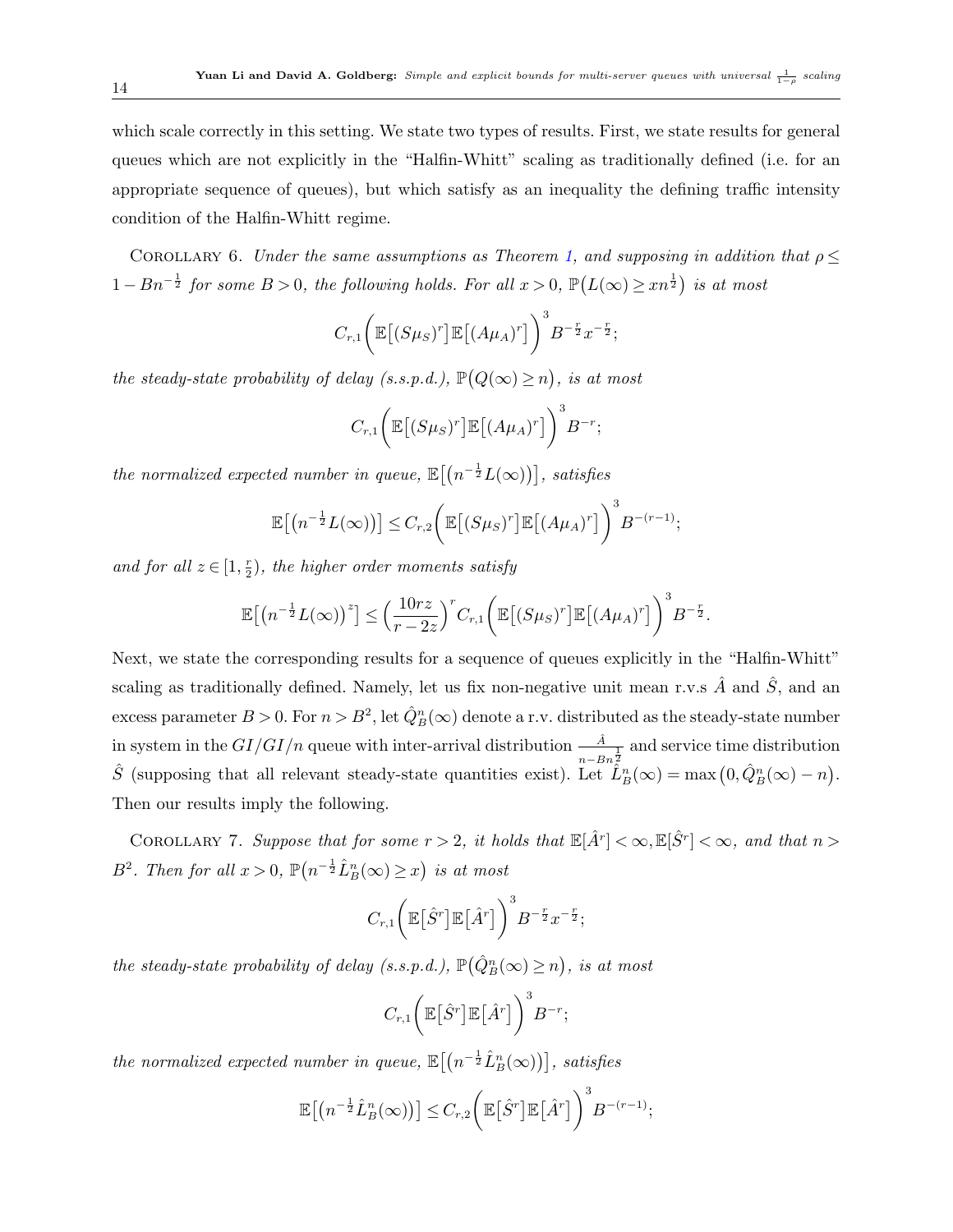and for all  $z \in [1, \frac{r}{2}]$  $(\frac{r}{2})$ , the higher order moments satisfy

$$
\mathbb{E}\big[\big(n^{-\frac{1}{2}}\hat{L}_B^n(\infty)\big)^z\big] \leq \Big(\frac{10rz}{r-2z}\Big)^r C_{r,1}\bigg(\mathbb{E}\big[\hat{S}^r\big]\mathbb{E}\big[\hat{A}^r\big]\bigg)^3 B^{-\frac{r}{2}}.
$$

These results give explicit and universal bounds on the steady-state queue length, for queues in the Halfin-Whitt regime, in terms of only a single moment of  $\hat{A}$  and  $\hat{S}$ , and the excess parameter B. These results are the first of their kind for queues in this regime, for which (as discussed earlier) all previous explicit results were known only for the case of Markovian service times. These results also have important implications for the s.s.p.d. Namely, they give simple, explicit, non-asymptotic bounds on how the s.s.p.d. decays with B. Indeed, although the Halfin-Whitt regime is (in a sense) defined by the s.s.p.d. having a non-trivial value in  $(0, 1)$  even for very large numbers of servers, no simple, explicit, non-asymptotic bounds on this quantity were previously known.

We note that our results regarding the s.s.p.d. partially resolve an open question posed in [\[21\]](#page-50-6) regarding bounds for this quantity under the FCFS discipline, although [\[21\]](#page-50-6) actually conjectures that (under stronger assumptions) the s.s.p.d. should have a Gaussian decay (in B). On a related note, the results of [\[35\]](#page-51-1) imply that, in the Halfin-Whitt regime, if one is willing to settle for a purely asymptotic result, then for large B the s.s.p.d. indeed has a Gaussian decay (in B). The results of [\[30\]](#page-51-0) similarly imply that, again if one is willing to settle for a purely asymptotic and non-explicit result, then for large x the probability that the rescaled queue-length exceeds x should have an exponential decay (in x). Also, the results of  $[78, 79]$  $[78, 79]$  $[78, 79]$  imply the existence of more finite moments (for e.g. the queue length) than is implied by our own bounds. In all cases, bridging these gaps remain interesting open questions, and we refer the reader to [\[33\]](#page-51-8) for some further relevant discussion as regards bridging asymptotic and non-asymptotic results in the Halfin-Whitt regime. Of course, as mentioned earlier, acheiving a simple and explicit bound which not only scales correctly, but is actually exact in heavy-traffic (a la Kingman's bound) may actually be impossible in the Halfin-Whitt regime, as the underlying limit processes seem to be inherently complicated.

2.3.5. Prefactors and the elephant in the room. Let us now briefly take a moment to address the proverbial "elephant in the room" - namely, the massive prefactors in these results. One important point is that in all proofs, simplicity was opted for over tightening these constants. Thus, presumably a more careful analysis using essentially the same exact ideas would lead to a significantly reduced prefactor. Furthermore, we view our results as a significant "proof-of-concept" as regards simple and explicit bounds for multi-server queues, and believe that future work, building on our own, will ultimately lead to the formulation of more practical bounds.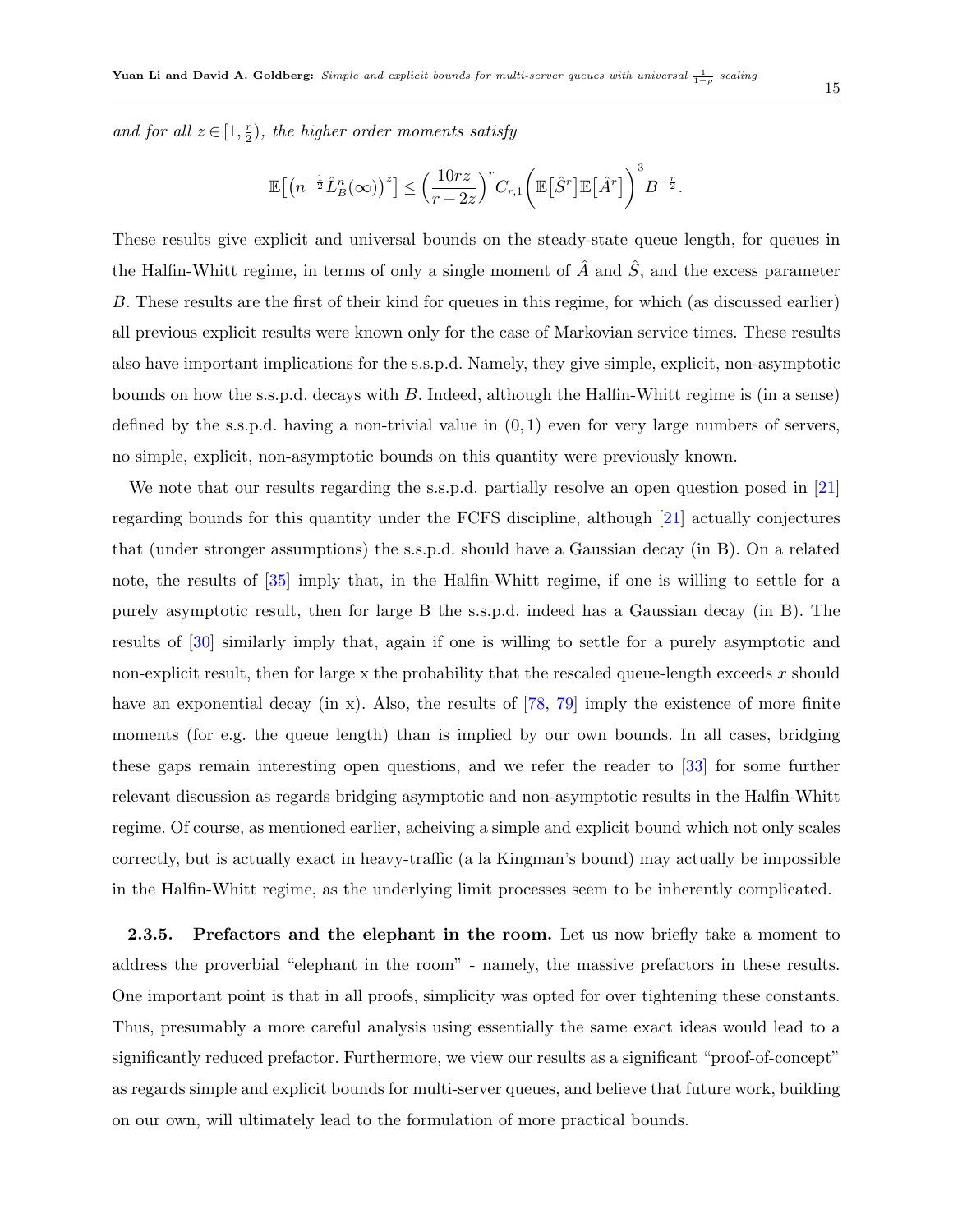### <span id="page-15-0"></span>3. Review of upper bounds from [\[30\]](#page-51-0) and [\[35\]](#page-51-1).

In [\[30\]](#page-51-0), the authors proved that  $Q^{n}(\infty)$  can be bounded from above (in distribution) by the supremum of a certain one-dimensional random walk, which comes from analyzing a modified queueing system in which an artificial arrival is added to the system whenever a server would otherwise go idle. We note that although to simplify notations the authors of [\[30,](#page-51-0) [35\]](#page-51-1) imposed the restriction that  $\mathbb{P}(A=0) = \mathbb{P}(S=0) = 0$  (to preclude having to deal with simultaneous events), this restriction is unnecessary and the proofs of  $[30, 35]$  $[30, 35]$  $[30, 35]$  can be trivially modified to accomodate this setting. As such, we state the relevant stochastic-comparison results of [\[30,](#page-51-0) [35\]](#page-51-1) without that unnecessary assumption.

<span id="page-15-2"></span>THEOREM 2 ([\[30\]](#page-51-0)). Suppose that for a  $GI/GI/n$  queue with inter-arrival distribution A and service time distribution S, it holds that  $0 < \mu_A < n\mu_S < \infty$ , and that  $Q^n(\infty)$  exists. Then for all  $x \geq 0$ ,

<span id="page-15-4"></span>
$$
\mathbb{P}(Q^n(\infty) - n \ge x) \le \mathbb{P}\left(\sup_{t \ge 0} \left(A(t) - \sum_{i=1}^n N_i(t)\right) \ge x\right). \tag{12}
$$

In [\[35\]](#page-51-1), the author extends the framework of [\[30\]](#page-51-0) considerably and derives analogous bounds for the s.s.p.d., for which Theorem [2](#page-15-2) only provides trivial bounds. In particular, Theorem 4 of [\[35\]](#page-51-1) implies the following bound. We note that as [\[35\]](#page-51-1) actually states a more general result, for completeness we explicitly provide the derivation of this bound from Theorem 4 of [\[35\]](#page-51-1) in the appendix.

<span id="page-15-3"></span>THEOREM 3 ([\[35\]](#page-51-1)). Under the same assumptions as Theorem [2,](#page-15-2) it holds that

$$
\mathbb{P}\big(Q^n(\infty)\geq n\big)\leq \mathbb{P}\Bigg(\sup_{t\geq 0}\bigg(A(t)-\sum_{i=1}^{n-\lfloor\frac{1}{2}(n-\frac{\mu_A}{\mu_S})\rfloor}N_i(t)\bigg)\geq \lfloor\frac{1}{2}(n-\frac{\mu_A}{\mu_S})\rfloor\Bigg).
$$
 (13)

## <span id="page-15-1"></span>4. Bounds for  $\sup_{t\geq 0} (A(t) - \sum_{i=1}^n N_i(t)).$

In this section we prove explicit bounds for  $\sup_{t\geq 0} (A(t) - \sum_{i=1}^n N_i(t))$  under minimal assumptions. In light of Theorems [2](#page-15-2) and [3,](#page-15-3) such bounds will be key to deriving bounds for the  $GI/GI/n$  queue. First, we introduce some additional notation, and note that many results will not be stated in terms of the number of servers n, but will instead be stated in terms of a (potentially different) number n', to allow for the application of both Theorems [2](#page-15-2) and [3](#page-15-3) (which require considering pooled renewal processes with different numbers of components). For  $n' \geq 1$ , let  $\mathcal{A}_{o,n'}$  denote the ordinary renewal process with renewal distribution  $\min(2\rho_{n'}, 1)A$ , where we take  $\mathcal{A}_{o,n'}$  independent of  $\{N_i, i \geq 1\}$ . Also, let  $A_{o,n'}(t)$  denote the corresponding counting process. Note that we may construct  $\{A(t), t \geq 0\}, \{A_o(t), t \geq 0\}, \{A_{0,n'}(t), t \geq 0\}$  on the same probability space s.t. w.p.1,

<span id="page-15-5"></span>
$$
A(t) \le 1 + A_o(t) \le 1 + A_{o,n'}(t) \text{ for all } t \ge 0,
$$
\n(14)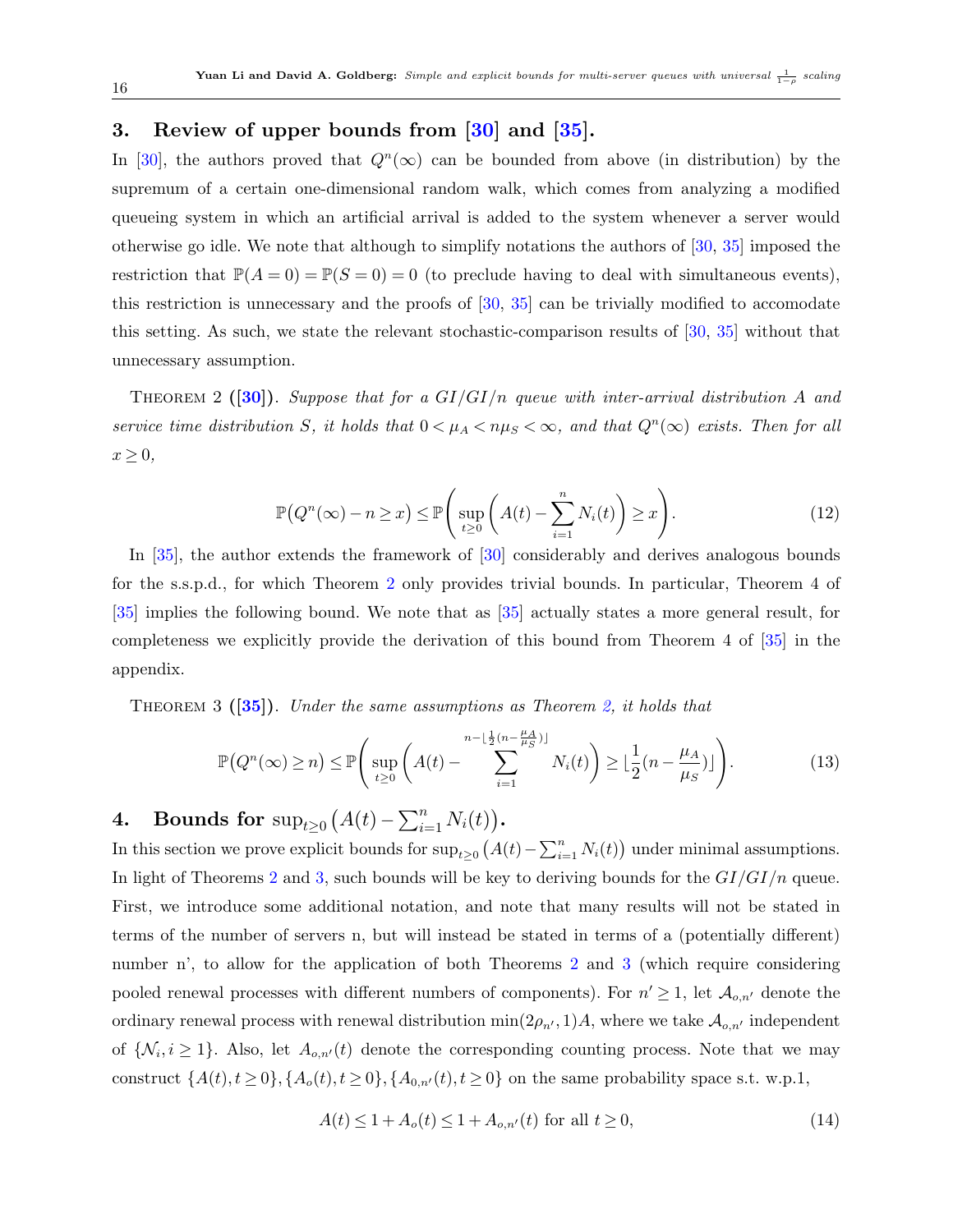the final inequality following from the fact that since the renewal distribution of  $\mathcal{A}_{o,n'}$  is a constant (at most one) multiple of the renewal distribution of  $A$ , both may be constructed on the same probability space s.t. w.p.1  $A_{o,n'}(t) = A_o\left(\frac{t}{\min(2\rho_{n'},1)}\right) \ge A_o(t)$  for all  $t \ge 0$ . For  $n' \ge 1$ , let  $\mu_{A,n'} \triangleq$  $\frac{\mu_A}{\min(2\rho_{n'},1)}$ , where we note that  $\mu_{A,n'} = \max(\frac{1}{2}n'\mu_S,\mu_A)$ . Also, let  $\{A_{i,n'}, i \geq 1\}$  denote the sequence of inter-event times in  $\mathcal{A}_{o,n'}$ . We note that  $\mathbb{E}[A_{1,n'}]=\frac{1}{\mu_{A,n'}},$  and that  $\mu_A < n'\mu_S$  implies  $\mu_{A,n'} < n'\mu_S$ . By working with  $A_{o,n'}$ , we will preclude certain technicalities which arise when considering queues with many servers and low traffic intensity.

Our explicit bounds for  $\sup_{t\geq 0} (A(t) - \sum_{i=1}^n N_i(t))$  will be the following conditional result, which translates bounds on the moments of  $\sum_{i=1}^{n} N_i(t) - n\mu_S t$  and  $|k - \mu_A \sum_{i=1}^{k} A_i|$  into bounds on the tail of  $\sup_{t\geq 0} (A(t) - \sum_{i=1}^n N_i(t)).$ 

<span id="page-16-0"></span>THEOREM 4. Suppose that  $\mathbb{E}[S] = 1$ , and that for some positive integer n' and some fixed  $C_1, C_2, C_3 > 0; r_1 > s_1 > 1; r_3 > s_3 > 1;$  and  $r_2 > 2$ , the following conditions hold:

- (i)  $0 < \mu_A < n' < \infty$ .
- (ii) For all  $t \geq 1$ ,

$$
\mathbb{E}\big[\big|\sum_{i=1}^{n'} N_i(t) - n't|^{r_1}\big] \leq C_1 n'^{\frac{r_1}{2}} t^{s_1}.
$$

(iii) For all  $t \in [0,1]$ ,

$$
\mathbb{E}\big[\big|\sum_{i=1}^{n'} N_i(t) - n't\big|^{r_2}\big] \le C_2 \max\big(n't, (n't)^{\frac{r_2}{2}}\big).
$$

(iv) For all  $k \geq 1$ ,

$$
\mathbb{E}\big[|k - \mu_A \sum_{i=1}^k A_i|^{r_3}\big] \le C_3 k^{s_3}.
$$

Then for all  $x \ge 16$ ,  $\mathbb{P}\left(\sup_{t \ge 0} \left(A(t) - \sum_{i=1}^{n'} N_i(t)\right) \ge x\right)$  is at most

$$
\begin{split}\n&\left(\frac{10^6(r_1+r_2+r_3)^5}{(s_1-1)(s_3-1)(r_1-s_1)(r_3-s_3)(r_2-2)}\right)^{r_1+r_2+r_3+1}(1+C_1)(1+C_2)(1+C_3) \\
&\times \left(n'^{\frac{r_1}{2}}(n'-\mu_{A,n'})^{-s_1}x^{-(r_1-s_1)}\right. \\
&\left.+\left(n'^{\frac{r_2}{2}}(n'-\mu_{A,n'})^{-\frac{r_2}{2}}x^{-\frac{r_2}{2}}\right.\right. \\
&\left.\left.\left.\left(n'-\mu_{A,n'}\right)^{-s_3}(n')^{r_3}\mu_{A,n'}^{-(r_3-s_3)}x^{-(r_3-s_3)}\right.\right).
$$

We will prove Theorem [4](#page-16-0) in several parts. First, we implement two straightforward technical simplifications. In particular, (1) we reduce the general setting to the setting in which  $\rho_n \geq \frac{1}{2}$  $rac{1}{2}$  by working with the process  $\mathcal{A}_{o,n'}$ , and (2) we reduce the problem to bounding two separate suprema, one for the arrival process and one for the departure process. We proceed by applying a simple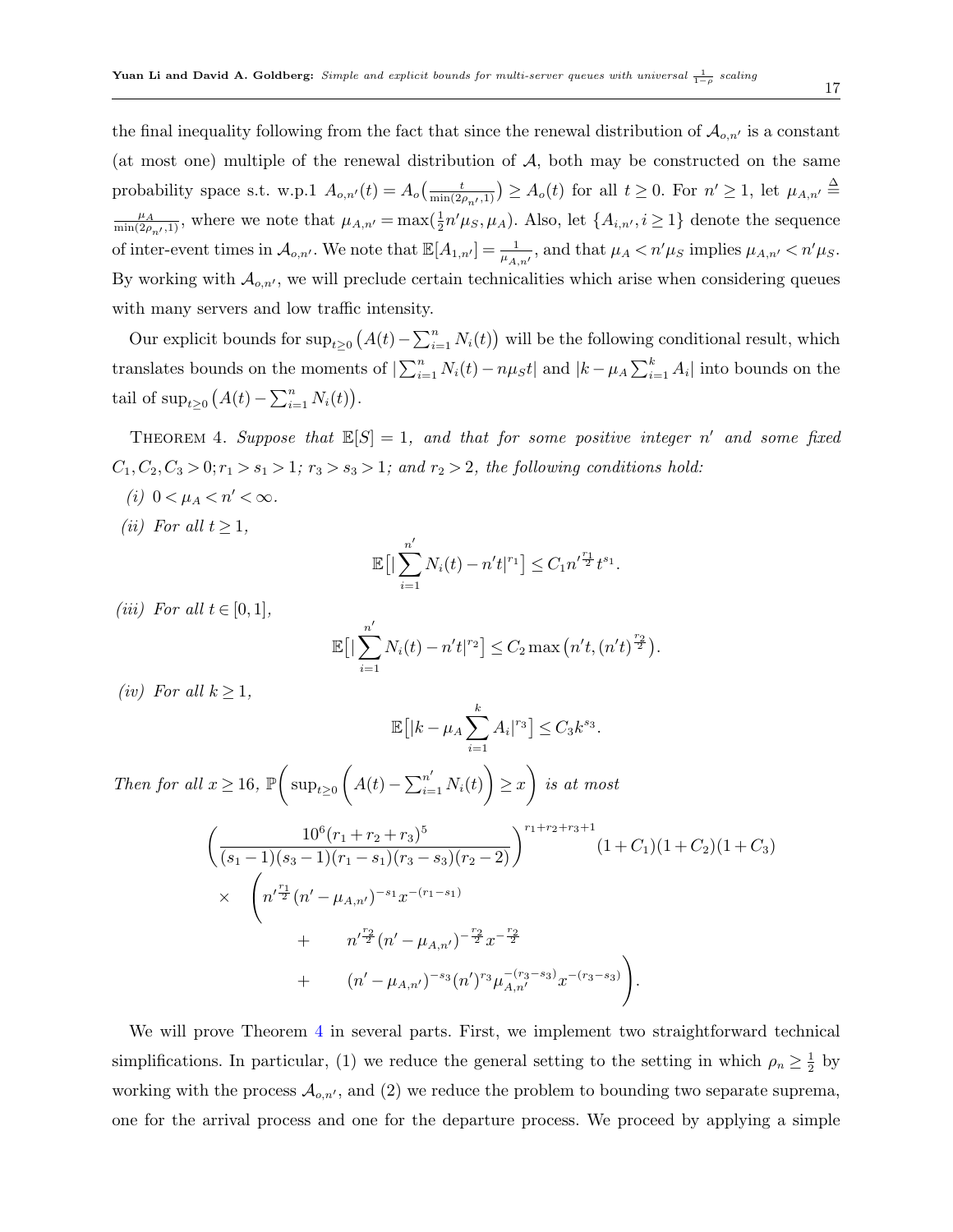<span id="page-17-6"></span>union bound to the right-hand-side of [\(12\)](#page-15-4), in which case we derive the following result by adding and subtracting  $\frac{1}{2}(n'\mu_S + \mu_{A,n'})t = \mu_{A,n'}t + \frac{1}{2}$  $\frac{1}{2}(n'\mu_S - \mu_{A,n'})t = n'\mu_S t - \frac{1}{2}$  $\frac{1}{2}(n'\mu_S - \mu_{A,n'})t$  in [\(12\)](#page-15-4), and applying [\(14\)](#page-15-5).

LEMMA 1. Suppose that  $\mathbb{E}[S] = 1$ , and for some strictly positive integer n', it holds that  $0 < \mu_A <$  $n' < \infty$ . Then for all  $x > 2$ , it holds that  $\mathbb{P} \bigg( \sup_{t \geq 0} (A(t) - \sum_{i=1}^{n'} N_i(t)) \geq x \bigg)$  is at most

<span id="page-17-5"></span>
$$
\mathbb{P}\left(\sup_{t\geq 0} \left(A_{o,n'}(t) - \mu_{A,n'}t - \frac{1}{2}(n'-\mu_{A,n'})t\right) \geq \frac{1}{2}x - 1\right) \tag{15}
$$

+ 
$$
\mathbb{P}\left(\sup_{t\geq 0} \left(n't - \sum_{i=1}^{n'} N_i(t) - \frac{1}{2}(n' - \mu_{A,n'})t\right) \geq \frac{1}{2}x\right).
$$
 (16)

The remainder of the proof of Theorem [4](#page-16-0) proceeds roughly as follows.

- <span id="page-17-0"></span>(i) Bound the supremum of  $n't - \sum_{i=1}^{n'} N_i(t)$  over sets of consecutive integers.
- <span id="page-17-1"></span>(ii) Bound the supremum of  $n't - \sum_{i=1}^{n'} N_i(t)$  over intervals of length at most 1.
- (iii) Combine [\(i\)](#page-17-0) and [\(ii\)](#page-17-1) to bound  $\sup_{t\geq 0} (n't \sum_{i=1}^{n'} N_i(t) \frac{1}{2})$  $\frac{1}{2}(n'-\mu_{A,n'})t\bigg).$
- <span id="page-17-2"></span>(iv) Bound the supremum of  $k - \mu_{A,n'} \sum_{i=1}^{k} A_{i,n'}$  over sets of consecutive integers.
- <span id="page-17-3"></span>(v) Use [\(iv\)](#page-17-2) to bound  $\sup_{t\geq 0} \left(A_{o,n'}(t) - \mu_{A,n'}t - \frac{1}{2}\right)$  $\frac{1}{2}(n'-\mu_{A,n'})t\bigg).$

We note that a similar logic was used to bound the same supremum non-explicitly for queues restricted to the Halfin-Whitt regime in [\[30\]](#page-51-0). Indeed, several of our arguments will be much more general, explicit, and tight versions of related arguments used in [\[30\]](#page-51-0). Before embarking on [\(i\)](#page-17-0) - [\(v\)](#page-17-3), we begin by reviewing a maximal inequality of Billlingsley, which will be critical for converting the moment bounds for partial sums posited in the assumptions of Theorem [4](#page-16-0) into the bounds for suprema appearing in  $(i)$  -  $(v)$ .

### 4.1. Review of a maximal inequality of Billingsley.

<span id="page-17-4"></span>We begin by reviewing a particular maximal inequality of Billingsley. Such inequalities give general results for converting bounds on the difference between any two partial sums of a sequence of r.v.s into bound for the supremum of the partial sums of the given sequence, and are a common tool in proving tightness of stochastic processes. In particular, the following maximal inequality follows immediately from [\[59\]](#page-53-15) Theorem 2 by setting the function they call  $g(i, j)$  (defined for every pair of non-negative integers  $i \leq j$ ) equal to  $C \times (j - i + 1)$  for any given  $C > 0$ . As the authors there note, the result also follows almost immediately from certain maximal inequalities present in an earlier edition of Billingsley's celebrated book on weak convergence [\[11\]](#page-50-14). We note that [\[59\]](#page-53-15) actually proves a tighter bound, with related results also appearing in [\[64\]](#page-53-16) and several follow-up works. For ease of exposition we present the following simpler bound which follows directly from [\[59\]](#page-53-15). For completeness, we include a proof that our bound follows from those of [\[59\]](#page-53-15) in the appendix.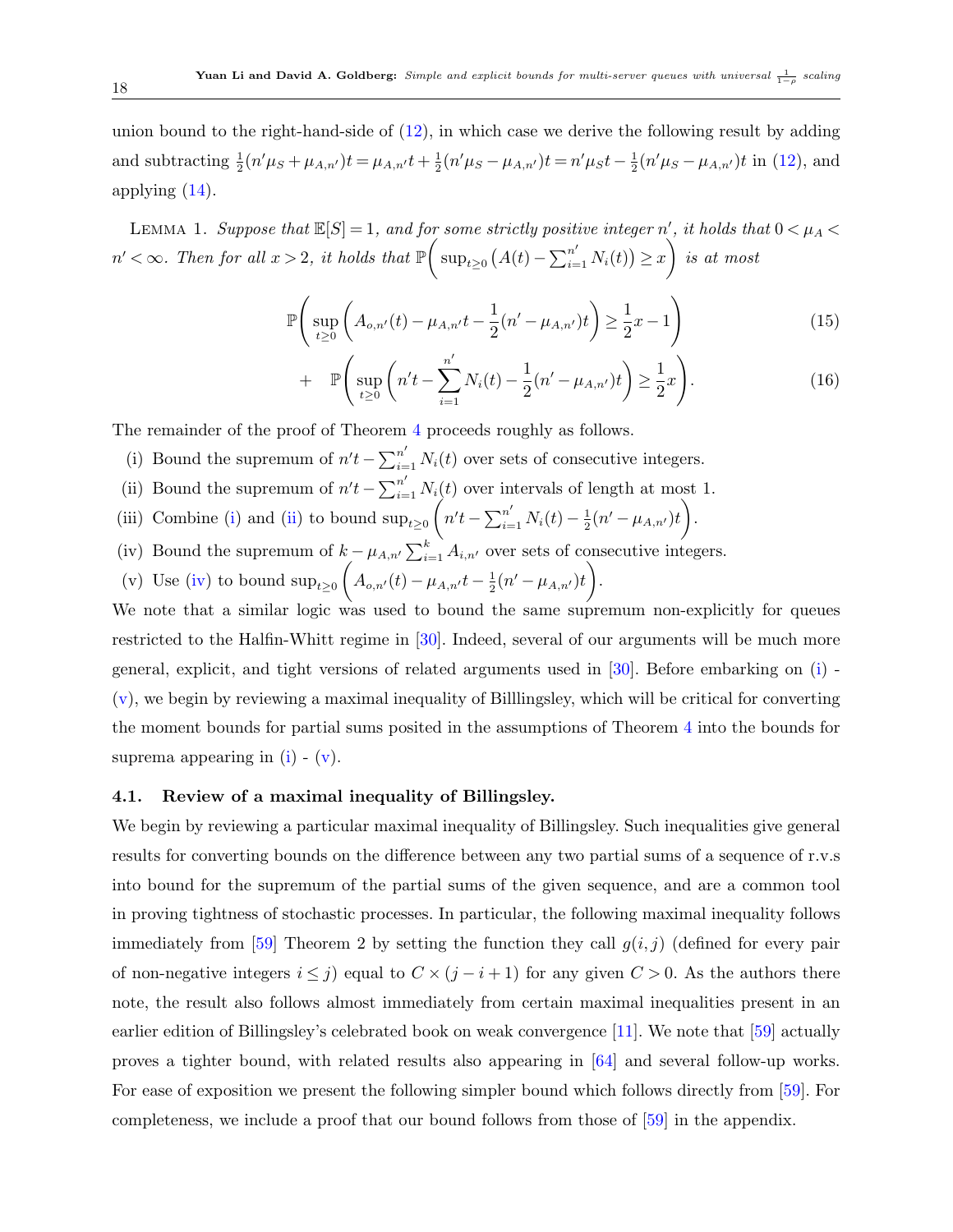(i) For all  $\lambda > 0$  and non-negative integers  $1 \leq i \leq j \leq L$ ,

$$
\mathbb{P}\big(\big|\sum_{k=i}^j X_k\big|\geq \lambda\big) \leq \big(C(j-i+1)\big)^{\gamma}\lambda^{-\nu}.
$$

Then it must also hold that

$$
\mathbb{P}\left(\max_{i\in[1,L]}|\sum_{k=1}^i X_k|\geq\lambda\right)\leq \left(6\frac{\nu+1}{\gamma-1}\right)^{\nu+1}(CL)^{\gamma}\lambda^{-\nu}.
$$

4.2. Bound the supremum of  $n't - \sum_{i=1}^{n'} N_i(t)$  over sets of consecutive integers. In this subsection we prove a bound for the supremum term associated with  $\sum_{i=1}^{n'} N_i(t)$ , when evaluated at finite subsets of consecutive integer times. In particular, we will prove the following result.

<span id="page-18-0"></span>LEMMA 3. Suppose that  $\mathbb{E}[S] = 1$ , and that for some fixed  $n' \geq 1, C_1 > 0, s_1 > 1$ , and  $r_1 \geq s_1$ , the following condition holds:

(i) For all  $t \geq 1$ ,

$$
\mathbb{E}\big[\big|\sum_{i=1}^{n'} N_i(t) - n't|^{r_1}\big] \leq C_1 n'^{\frac{r_1}{2}} t^{s_1}.
$$

Then it also holds that for all non-negative integers k and  $\lambda > 0$ ,

$$
\mathbb{P}\big(\max_{j\in[1,k]}|n'j-\sum_{i=1}^{n'}N_i(j)|\geq\lambda\big)
$$

is at most

$$
\left(6\frac{r_1+1}{s_1-1}\right)^{r_1+1}C_1n'^{\frac{r_1}{2}}k^{s_1}\lambda^{-r_1}.
$$

 $\left\{n' - \sum_{i=1}^{n'} (N_i(j) - N_i(j-1)), j = 1,\ldots,k\right\}$ . Let us fix some  $k \ge 1$ , and non-negative integers *Proof* We proceed by verifying that for each fixed  $k \geq 1$ , the conditions of Lemma [2](#page-17-4) hold for  $l \leq m \leq k$ . Then for any  $\lambda > 0$ , it follows from the fact that the given sequence of r.v.s is centered and stationary, the independence of  $\{N_i(t), i \geq 1\}$ , our assumptions, and Markov's inequality (after raising both sides to the  $r_1$  power), that for all  $1 \le l \le m \le k$ ,

$$
\mathbb{P}\Bigg(\Big|\sum_{j=l}^{m}\Big(n'-\sum_{i=1}^{n'}\big(N_i(j)-N_i(j-1)\big)\Big)\Big|\geq\lambda\Bigg)
$$
  
\n
$$
\leq \mathbb{E}\Big[\Big|\sum_{j=l}^{m}\Big(n'-\sum_{i=1}^{n'}\big(N_i(j)-N_i(j-1)\big)\Big)\Big|^{r_1}\Big]\lambda^{-r_1}
$$
  
\n
$$
= \mathbb{E}\Big[\Big|n'(m-l+1)-\sum_{i=1}^{n'}\big(N_i(m)-N_i(l-1)\big)\Big|^{r_1}\Big]\lambda^{-r_1}
$$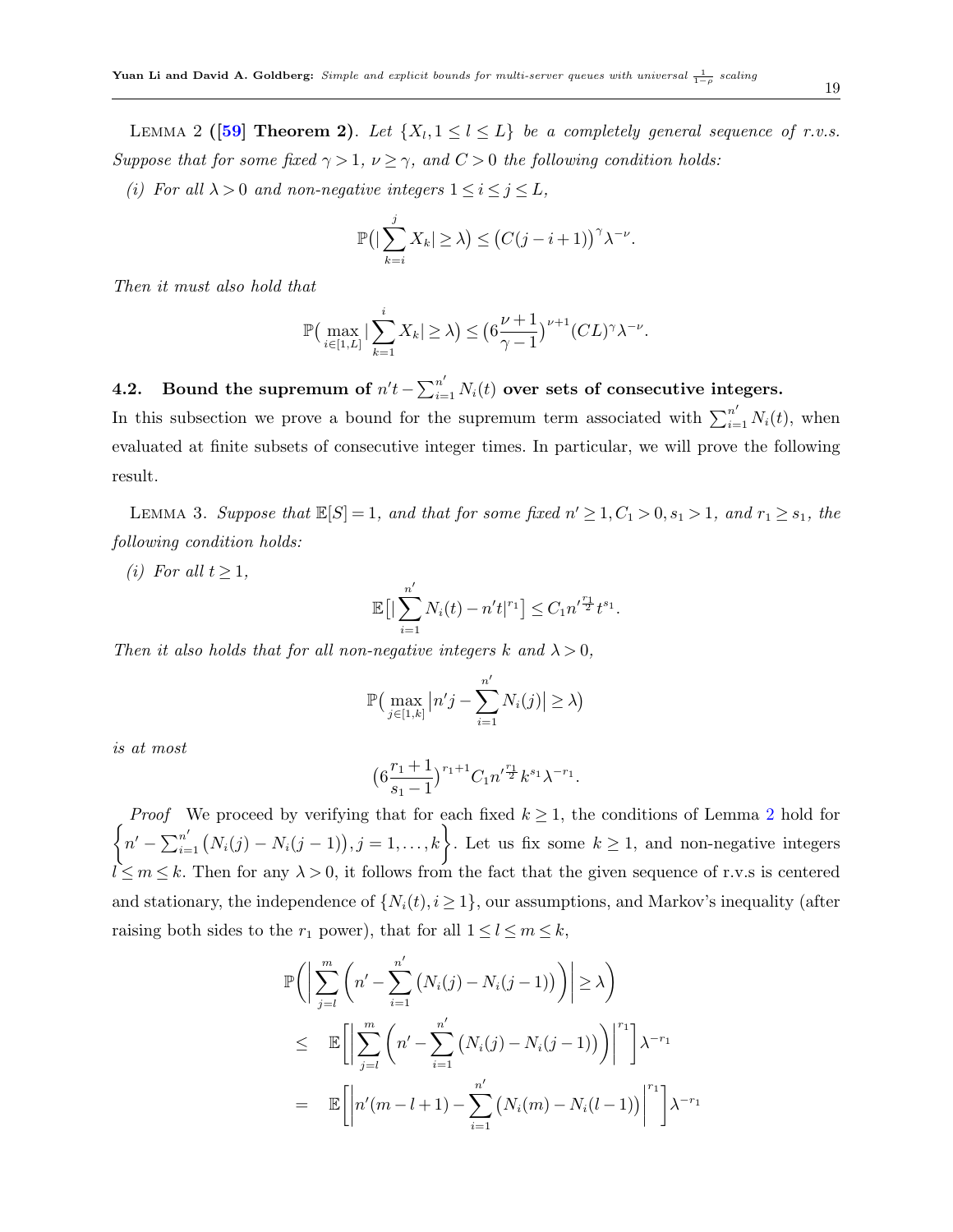$$
= \mathbb{E}\bigg[\bigg|\sum_{i=1}^{n'} N_i(m-l+1) - n'(m-l+1)\bigg|^{r_1}\bigg]\lambda^{-r_1}
$$
  
 
$$
\leq C_1 n'^{\frac{r_1}{2}}(m-l+1)^{s_1}\lambda^{-r_1}.
$$

Thus we find that the conditions of Lemma [2](#page-17-4) are met with  $L = k$ ,  $\{X_l, 1 \leq l \leq L\} = \begin{cases} n' & -l \end{cases}$  $\sum_{i=1}^{n'} (N_i(l) - N_i(l-1)), l = 1, \ldots, k$ ,  $C = (C_1 n'^{\frac{r_1}{2}})^{\frac{1}{s_1}}, \nu = r_1, \gamma = s_1$ , and the desired result follows.

4.3. Bound the supremum of  $n't - \sum_{i=1}^{n'} N_i(t)$  over intervals of length at most 1. In this subsection we prove a bound for the supremum term associated with  $\sum_{i=1}^{n'} N_i(t)$ , when evaluated over intervals of length at most 1. In particular, we will prove the following result.

<span id="page-19-3"></span>LEMMA 4. Suppose that  $\mathbb{E}[S] = 1$ , and that for some fixed  $n' \geq 1, C_2 > 0$  and  $r_2 > 2$ , the following condition holds:

(i) For all  $t \in [0, 1]$ ,

$$
\mathbb{E}\big[\big|\sum_{i=1}^{n'} N_i(t) - n't\big|^{r_2}\big] \le C_2 \max\big(n't, (n't)^{\frac{r_2}{2}}\big).
$$

Then it also holds that for all  $t_0 \in [0,1]$  and  $\lambda \geq 2$ ,

<span id="page-19-0"></span>
$$
\mathbb{P}\bigg(\sup_{t\in[0,t_0]} \big(n't - \sum_{i=1}^{n'} N_i(t)\big) \ge \lambda\bigg) \tag{17}
$$

is at most

$$
\left(24\frac{r_2+1}{r_2-2}\right)^{r_2+1}C_2(n't_0)^{\frac{r_2}{2}}\lambda^{-r_2}.
$$

Proof We begin by noting that it suffices to bound the supremum of interest over a suitable mesh, which follows immediately from the fact that w.p.1  $n't - \sum_{i=1}^{n'} N_i(t)$  can increase by at most 1 over any interval of length at most  $(n')^{-1}$ . In particular,  $(17)$  is at most

<span id="page-19-2"></span>
$$
\mathbb{P}\bigg(1+\max_{k\in[0,\lfloor n't_0\rfloor]} \big(k-\sum_{i=1}^{n'} N_i(\frac{k}{n'})\big) \ge \lambda\bigg). \tag{18}
$$

We now verify that the conditions of Lemma [2](#page-17-4) hold for  $\left\{1-\sum_{i=1}^{n'}\left(N_i(\frac{k}{n'})-N_i(\frac{k-1}{n'})\right),k=1\right\}$  $\{1,\ldots,\lfloor n't_0\rfloor\}$ . Let us fix some non-negative integers  $m\leq j\leq \lfloor n't_0\rfloor$  (note that if  $\lfloor n't_0\rfloor < 1$  the result is trivial). Then for any  $\lambda > 0$ , it follows from stationary increments, centeredness, and Markov's inequality (after raising both sides to the  $r_2$  power) that

<span id="page-19-1"></span>
$$
\mathbb{P}\bigg(\bigg|\sum_{l=m}^{j}\bigg(1-\sum_{i=1}^{n'}\big(N_i(\frac{l}{n'})-N_i(\frac{l-1}{n'})\big)\bigg)\bigg|\ge\lambda\bigg)\tag{19}
$$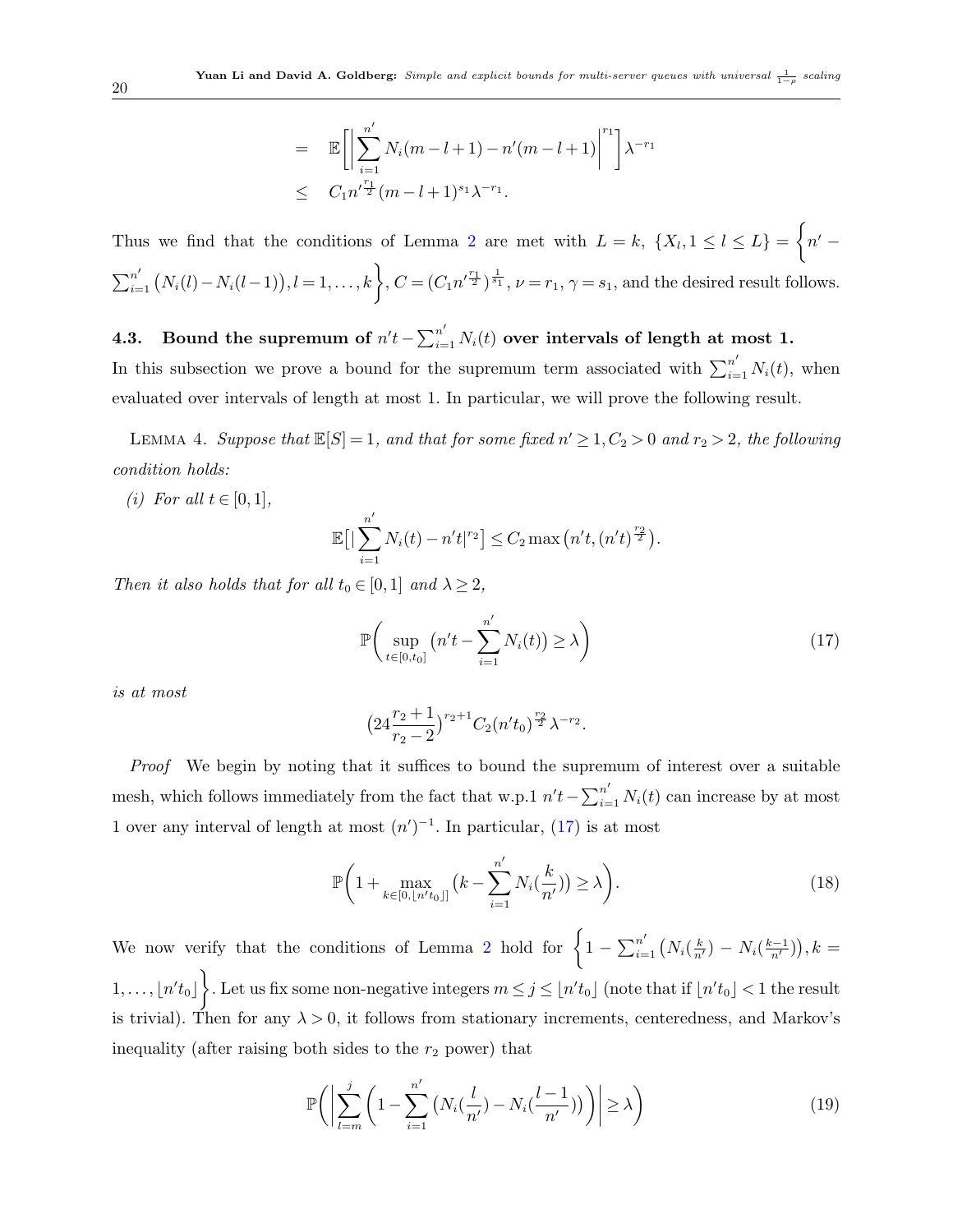is at most

$$
\mathbb{E}\bigg[\bigg|\sum_{l=m}^{j}\bigg(1-\sum_{i=1}^{n'}\big(N_i(\frac{l}{n'})-N_i(\frac{l-1}{n'})\big)\bigg)\bigg|^{r_2}\bigg]\lambda^{-r_2}
$$
  
= 
$$
\mathbb{E}\bigg[\big|(j-m+1)-\sum_{i=1}^{n'}N_i(\frac{j-m+1}{n'})\big|^{r_2}\bigg]\lambda^{-r_2},
$$

which by our assumptions (and noting that in this case the  $n't$  appearing in our assumptions equals  $j-m+1$ ) is at most  $C_2 \max(j-m+1,(j-m+1)^{\frac{r_2}{2}})$ . Since  $j-m+1$  is a non-negative integer and  $\frac{r_2}{2} \geq 1$ , it follows that [\(19\)](#page-19-1) is at most  $C_2(j-m+1)^{\frac{r_2}{2}}\lambda^{-r_2}$ . We thus find that the conditions of Lemma [2](#page-17-4) are met with  $L = \lfloor n't_0 \rfloor, \{X_l, 1 \leq l \leq L\} = \bigg\{1 - \sum_{i=1}^{n'} \big(N_i(\frac{l}{n'}) - N_i(\frac{l-1}{n'})\big), l = 1, \ldots, \lfloor n't_0 \rfloor \bigg\},$  $C = (C_2)^{\frac{2}{r_2}}, \nu = r_2, \gamma = \frac{r_2}{2}.$  Thus for all  $z > 0$ ,

$$
\mathbb{P}\Big(\max_{k\in[0,\lfloor n't_0\rfloor]} \big(k-\sum_{i=1}^{n'} N_i(\frac{k}{n'})\big) \geq z\Big) \leq \big(6\frac{r_2+1}{\frac{r_2}{2}-1}\big)^{r_2+1}C_2(n't_0)^{\frac{r_2}{2}}z^{-r_2}
$$

It then follows from [\(18\)](#page-19-2), and the fact that  $\lambda \geq 2$  implies  $(\lambda - 1)^{-r_2} \leq 2^{r_2} \lambda^{-r_2}$ , that [\(17\)](#page-19-0) is at most

$$
2^{r_2} \times \left(6\frac{r_2+1}{\frac{r_2}{2}-1}\right)^{r_2+1} \times C_2 \times (n't_0)^{\frac{r_2}{2}} \lambda^{-r_2}
$$
  
 
$$
\leq (24\frac{r_2+1}{r_2-2})^{r_2+1} C_2 (n't_0)^{\frac{r_2}{2}} \lambda^{-r_2},
$$

completing the proof.

**4.4.** Bound sup<sub>t≥0</sub> 
$$
\left( n't - \sum_{i=1}^{n'} N_i(t) - \frac{1}{2}(n' - \mu_{A,n'})t \right)
$$
 by combining Lemmas 3 and 4.

We now combine our two bounds for the supremum associated with  $n't - \sum_{i=1}^{n'} N_i(t)$ , namely Lemma [3](#page-18-0) which provides bounds over sets of integer times, and Lemma [4](#page-19-3) which provides bounds over intervals of length at most 1. We proceed by proving a very general result for the all-time supremum of continuous-time random walks with stationary increments and negative drift, which exactly converts appropriate bounds for the supremum over consecutive integers and over intervals of length at most 1 to bounds for the all-time supremum. We note that similar arguments have been used to bound all-time suprema of stochastic processes (cf. [\[85\]](#page-54-15)), also in the heavy-tailed setting (cf. [\[86\]](#page-54-16)). To allow for minimal assumptions, and to allow for the fully range of applicability to our setting of interest (and for completeness), we include a self-contained exposition and proof. We will rely on the following result, whose proof we defer to the appendix.

<span id="page-20-0"></span>LEMMA 5. Let  $\{\phi(t), t \ge 0\}$  be a stochastic process with stationary increments such that  $\phi(0) = 0$ . Here, stationary increments means that for all  $s_0 \geq 0$ ,  $\{\phi(s+s_0) - \phi(s_0), s \geq 0\}$  has the same distribution (on the process level) as  $\{\phi(s), s \geq 0\}$ . Suppose there exist strictly positive finite constants  $H_1, H_2, s, r_1, r_2$  and  $Z \ge 0$  such that  $r_1 > s > 1$  and  $r_2 > 2$ , and the following two conditions hold:

.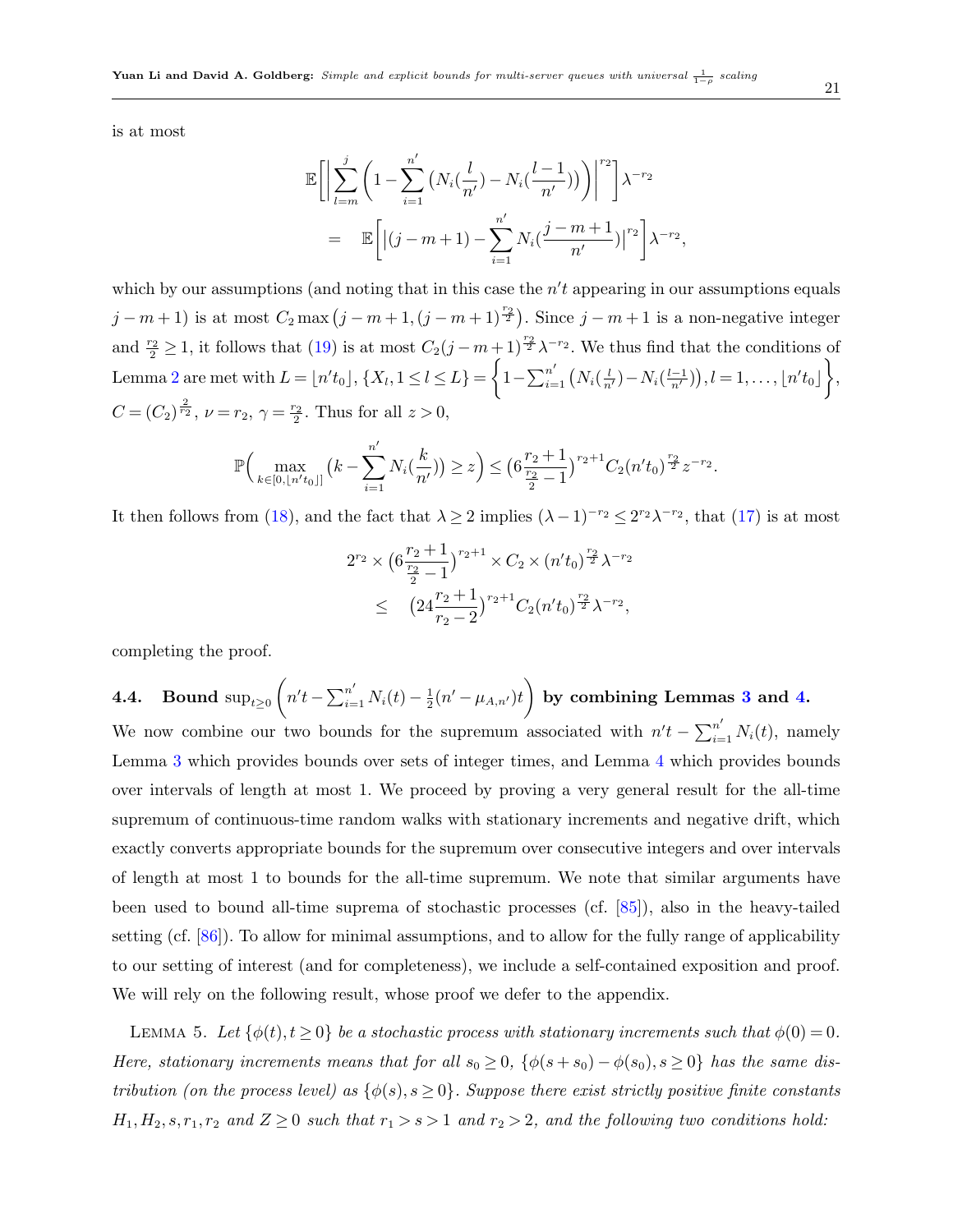(i) For all integers  $m \geq 1$  and real numbers  $\lambda \geq Z$ ,

$$
\mathbb{P}(\max_{j\in\{0,\ldots,m\}}\phi(j)\geq\lambda)\leq H_1 m^s \lambda^{-r_1}.
$$

(ii) For all  $t_0 \in (0,1]$  and  $\lambda \geq Z$ ,

$$
\mathbb{P}(\sup_{0\leq t\leq t_0}\phi(t)\geq\lambda)\leq H_2t_0^{\frac{r_2}{2}}\lambda^{-r_2}.
$$

Then for any drift parameter  $\nu > 0$ , and all  $\lambda \ge 4Z$ ,  $\mathbb{P}\left(\sup_{t\ge 0}(\phi(t)-\nu t)\ge \lambda\right)$  is at most

$$
(1 + \frac{1}{r_1 - s})4^{r_1 + r_2 + 2} \left( H_1 \nu^{-s} \lambda^{-(r_1 - s)} + H_2(\lambda \nu)^{-\frac{r_2}{2}} \right)
$$

With Lemma [5](#page-20-0) in hand, we now combine with Lemmas [3](#page-18-0) and [4](#page-19-3) to prove the following bound for  $\sup_{t\geq 0} (n't - \sum_{i=1}^{n'} N_i(t) - \nu t).$  We note that ultimately we will take  $\nu = \frac{1}{2}$  $\frac{1}{2}(n'-\mu_{A,n'}),$  but here we prove the result for general drift.

<span id="page-21-0"></span>LEMMA 6. Suppose that  $\mathbb{E}[S] = 1$ , and that for some fixed  $n' \geq 1, C_1, C_2 > 0; r_1 > s_1 > 1$ ; and  $r_2 > 2$ :

(i) For all  $t \geq 1$ ,

$$
\mathbb{E}\big[\big|\sum_{i=1}^{n'} N_i(t) - n't|^{r_1}\big] \leq C_1 n'^{\frac{r_1}{2}} t^{s_1}.
$$

(ii) For all  $t \in [0,1]$ ,

$$
\mathbb{E}\big[\big|\sum_{i=1}^{n'} N_i(t) - n't\big|^{r_2}\big] \le C_2 \max\big(n't, (n't)^{\frac{r_2}{2}}\big).
$$

Then for all  $\nu > 0$  and  $\lambda \geq 8$ ,

$$
\mathbb{P}\Bigg(\sup_{t\geq 0} \bigg(n't-\sum_{i=1}^{n'} N_i(t)-\nu t\bigg)\geq \lambda\Bigg)
$$

is at most

$$
\left(\frac{100(r_1+r_2)^3}{(s_1-1)(r_1-s_1)(r_2-2)}\right)^{r_1+r_2+2} \left(C_1 n^{\frac{r_1}{2}} \nu^{-s_1} \lambda^{-(r_1-s_1)} + C_2 n^{\frac{r_2}{2}} (\lambda \nu)^{-\frac{r_2}{2}}\right).
$$

*Proof* By our assumptions and Lemma [3,](#page-18-0) for all non-negative integers k and  $\lambda > 0$ ,

$$
\mathbb{P}\left(\max_{j\in[1,k]}|n'j-\sum_{i=1}^{n'}N_i(j)|\geq\lambda\right)\leq \left(6\frac{r_1+1}{s_1-1}\right)^{r_1+1}C_1n'^{\frac{r_1}{2}}k^{s_1}\lambda^{-r_1}.
$$

Next, by our assumptions and Lemma [4,](#page-19-3) for all  $t_0 \in [0, 1]$  and  $\lambda \geq 2$ ,

$$
\mathbb{P}\bigg(\sup_{t\in[0,t_0]} \big(n't-\sum_{i=1}^{n'} N_i(t)\big)\geq \lambda\bigg) \leq \big(24\frac{r_2+1}{r_2-2}\big)^{r_2+1}C_2n'^{\frac{r_2}{2}}t_0^{\frac{r_2}{2}}\lambda^{-r_2}.
$$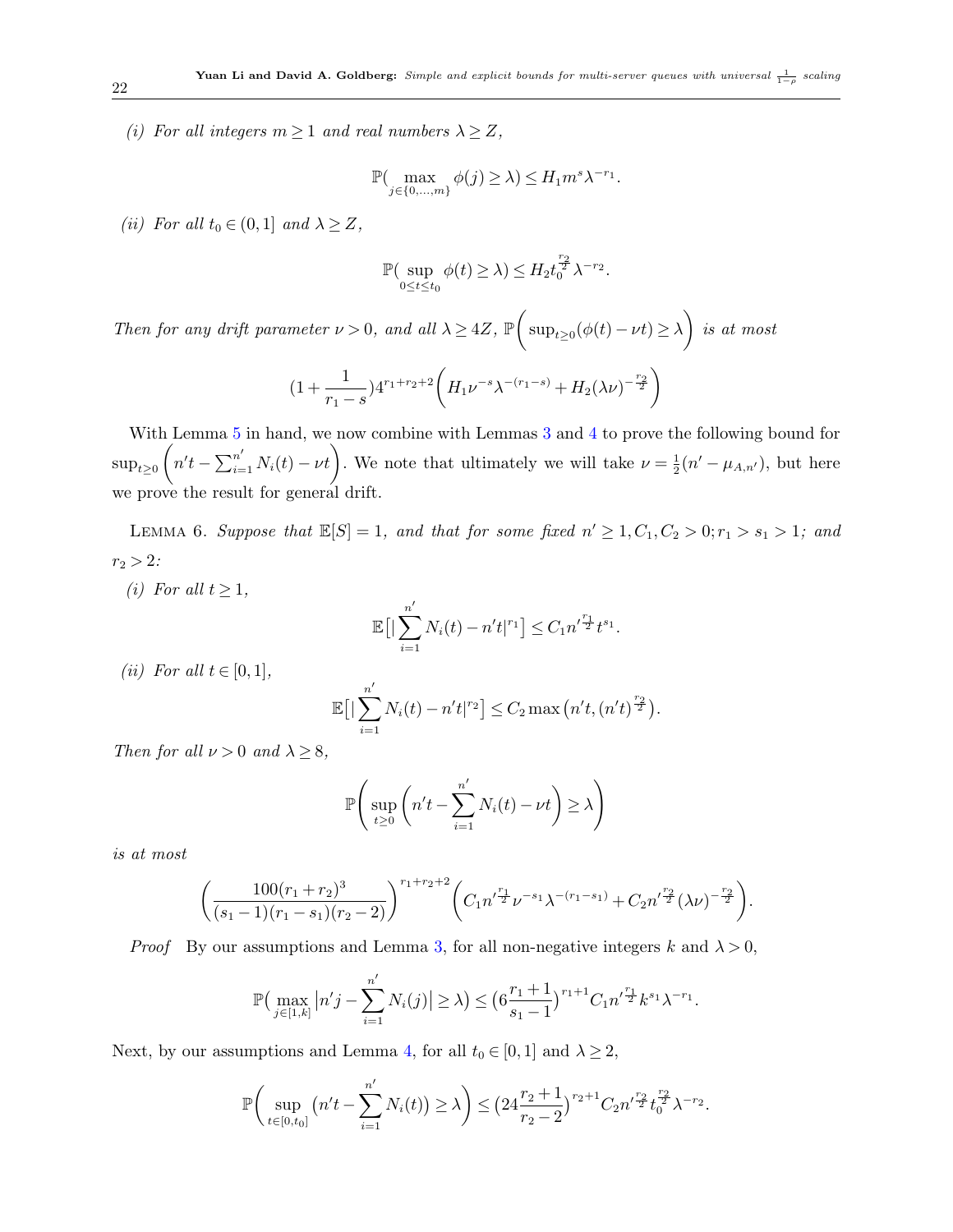It then follows from our assumptions that the conditions of Lemma [5](#page-20-0) are met with  $\phi(t) = n't$  $\sum_{i=1}^{n'} N_i(t)$ ,  $s = s_1, r_1, r_2, \nu$  their given values,  $Z = 2$ ,

$$
H_1 = \left(6\frac{r_1+1}{s_1-1}\right)^{r_1+1}C_1n'^{\frac{r_1}{2}} \quad , \quad H_2 = \left(24\frac{r_2+1}{r_2-2}\right)^{r_2+1}C_2n'^{\frac{r_2}{2}}.
$$

Combining the above with the implications of Lemma [5](#page-20-0) and some straightforward algebra completes the proof.

4.5. Bound the supremum of  $k - \mu_{A,n'} \sum_{i=1}^k A_{i,n'}$  over sets of consecutive integers. In this subsection we prove a bound for the supremum of  $k - \mu_{A,n'} \sum_{i=1}^{k} A_{i,n'}$ , as an intermediate step towards bounding the supremum of  $A_{o,n'}(t) - \mu_{A,n'}t - \frac{1}{2}$  $\frac{1}{2}(n'-\mu_{A,n'})t$ . In particular, we will prove the following result.

<span id="page-22-1"></span>LEMMA 7. Suppose that  $0 < \mu_A < \infty$ , and for some fixed  $C_3 > 0$ ,  $s_3 > 1$ , and  $r_3 \geq s_3$ , the following condition holds:

(i) For all  $k > 1$ ,

$$
\mathbb{E}\big[|k-\sum_{i=1}^k(\mu_AA_i)|^{r_3}\big]\leq C_3k^{s_3}.
$$

Then for all  $n' \geq 1$  and non-negative integers k and  $\lambda > 0$ ,

$$
\mathbb{P}\left(\max_{j\in[1,k]}|j-\sum_{i=1}^j(\mu_{A,n'}A_{i,n'})|\geq\lambda\right)
$$

is at most

$$
\big(6\frac{r_3+1}{s_3-1}\big)^{r_3+1}C_3k^{s_3}\lambda^{-r_3}.
$$

 $\int$ *Proof* We proceed by verifying that for each fixed  $k \geq 1$ , the conditions of Lemma [2](#page-17-4) hold for  $1-\mu_{A,n'}A_{j,n'}, j=1,\ldots,k$ . First, note that

<span id="page-22-0"></span>
$$
\mathbb{E}\big[|k - \sum_{i=1}^{k} (\mu_{A,n'} A_{i,n'})|^{r_3}\big] = \mathbb{E}\big[|k - \sum_{i=1}^{k} (\mu_A A_i)|^{r_3}\big].\tag{20}
$$

Let us fix some  $k \ge 1$ , and non-negative integers  $l \le m \le k$ . Then for any  $\lambda > 0$ , it follows from the fact that the given sequence of r.v.s is centered and stationary, the independence of  $\{A_{i,n'}, i \geq 1\}$ ,  $(20)$ , and Markov's inequality (after raising both sides to the  $r_3$  power), that

$$
\mathbb{P}\Bigg(\Big|\sum_{j=l}^{m} \left(1-\mu_{A,n'}A_{j,n'}\right)\Big|\geq\lambda\Bigg)
$$
\n
$$
\leq \mathbb{E}\Big[\Big|\sum_{j=l}^{m} \left(1-\mu_{A,n'}A_{j,n'}\right)\Big|^{r_{3}}\Big|\lambda^{-r_{3}}
$$
\n
$$
= \mathbb{E}\Big[\Big|\sum_{i=1}^{m-l+1} \left(\mu_{A,n'}A_{i,n'}\right)-\left(m-l+1\right)\Big|^{r_{3}}\Big|\lambda^{-r_{3}}
$$
\n
$$
\leq C_{3}\left(m-l+1\right)^{s_{3}}\lambda^{-r_{3}}.
$$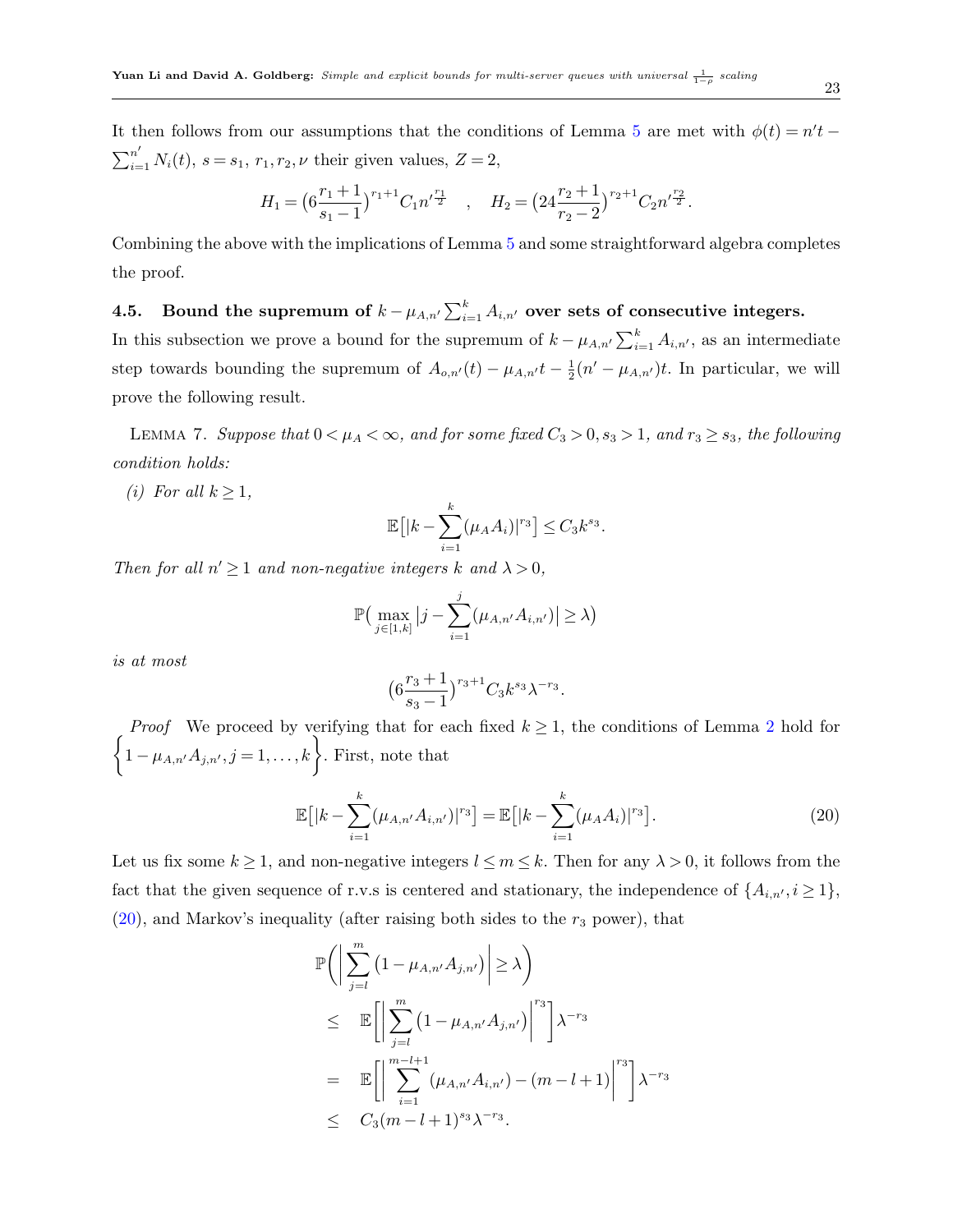Thus we find that the conditions of Lemma [2](#page-17-4) are met with  $L = k$ ,  $\{X_l, 1 \leq l \leq L\} = \begin{cases} 1 \end{cases}$  $\mu_{A,n'}A_{l,n'}, l=1,\ldots,k$ ,  $C=(C_3)^{\frac{1}{s_3}}, \nu=r_3, \gamma=s_3$ , and the desired result follows.

**4.6.** Bound sup<sub>t≥0</sub> 
$$
\left( A_{o,n'}(t) - \mu_{A,n'}t - \frac{1}{2}(n' - \mu_{A,n'})t \right)
$$
 using Lemma 7.

We now use Lemma [7](#page-22-1) to bound  $\sup_{t\geq 0} \left(A_{o,n'}(t) - \mu_{A,n'}t - \frac{1}{2}\right)$  $\frac{1}{2}(n'-\mu_{A,n'})t\bigg)$ . Here we prove the result for general linear drift, but will later connect back to the desired drift  $\frac{1}{2}(n' - \mu_{A,n'})$ . We proceed in three steps. First, we relate the desired supremum to a discrete-time supremum associated with  $k - \mu_A \sum_{i=1}^k A_i$ . In particular, we begin with the following lemma.

LEMMA 8. Suppose that  $0 < \mu_A < \infty$ . Then for all  $n' \geq 1, \nu > 0$  and  $\lambda > 0$ ,

<span id="page-23-2"></span><span id="page-23-0"></span>
$$
\mathbb{P}\bigg(\sup_{t\geq 0} \big(A_{o,n'}(t) - \mu_{A,n'}t - \nu t\big) \geq \lambda\bigg) \tag{21}
$$

equals

<span id="page-23-1"></span>
$$
\mathbb{P}\Bigg(\sup_{k\geq 0} \bigg(k - \mu_{A,n'} \sum_{i=1}^k A_{i,n'} - \frac{\nu}{\mu_{A,n'} + \nu} k\bigg) \geq \lambda \big(1 + \frac{\nu}{\mu_{A,n'}}\big)^{-1}\Bigg). \tag{22}
$$

Proof As  $\{A_{o,n'}(t) - \mu_{A,n'}t - \nu t, t \ge 0\}$  jumps up only at times  $\{\sum_{i=1}^k A_{i,n'}, k \ge 1\}$  and at all other times drifts downward at linear rate  $-(\mu_{A,n'} + \nu)$ , we conclude that we may examine the relevant supremum only at times  $\{\sum_{i=1}^{k} A_{i,n'}, k \ge 0\}$ , from which it follows that [\(21\)](#page-23-0) equals

$$
\mathbb{P}\bigg(\sup_{k\geq 0} \big(k - (\mu_{A,n'} + \nu)\sum_{i=1}^k A_{i,n'}\big) \geq \lambda\bigg). \tag{23}
$$

Further observing that

$$
k - (\mu_{A,n'} + \nu) \sum_{i=1}^{k} A_{i,n'} = (1 + \frac{\nu}{\mu_{A,n'}})k - (\mu_{A,n'} + \nu) \sum_{i=1}^{k} A_{i,n'} - \frac{\nu}{\mu_{A,n'}}k
$$

$$
= (1 + \frac{\nu}{\mu_{A,n'}}) (k - \mu_{A,n'} \sum_{i=1}^{k} A_{i,n'} - \frac{\nu}{\mu_{A,n'} + \nu}k)
$$

completes the proof.

Second, we prove a general result for the all-time supremum of discrete-time random walks with stationary increments and negative drift, in analogy with Lemma [5,](#page-20-0) which we will use to analyze [\(22\)](#page-23-1). In particular, we prove the following result, whose proof we defer to the appendix.

<span id="page-23-3"></span>LEMMA 9. Let  $\{\phi(k), k \geq 0\}$  be a discrete-time stochastic process with stationary increments such that  $\phi(0) = 0$ . Here, stationary increments means that for all integers  $k_0 \geq 0$ ,  $\{\phi(k+k_0)-\phi(k_0), k\geq 0\}$ 0} has the same distribution (on the process level) as  $\{\phi(k), k \ge 0\}$ . Suppose there exist strictly positive finite constants  $H_3$ ,  $s_3$ ,  $r_3$  such that  $r_3 > s_3 \geq 1$ , and the following condition holds: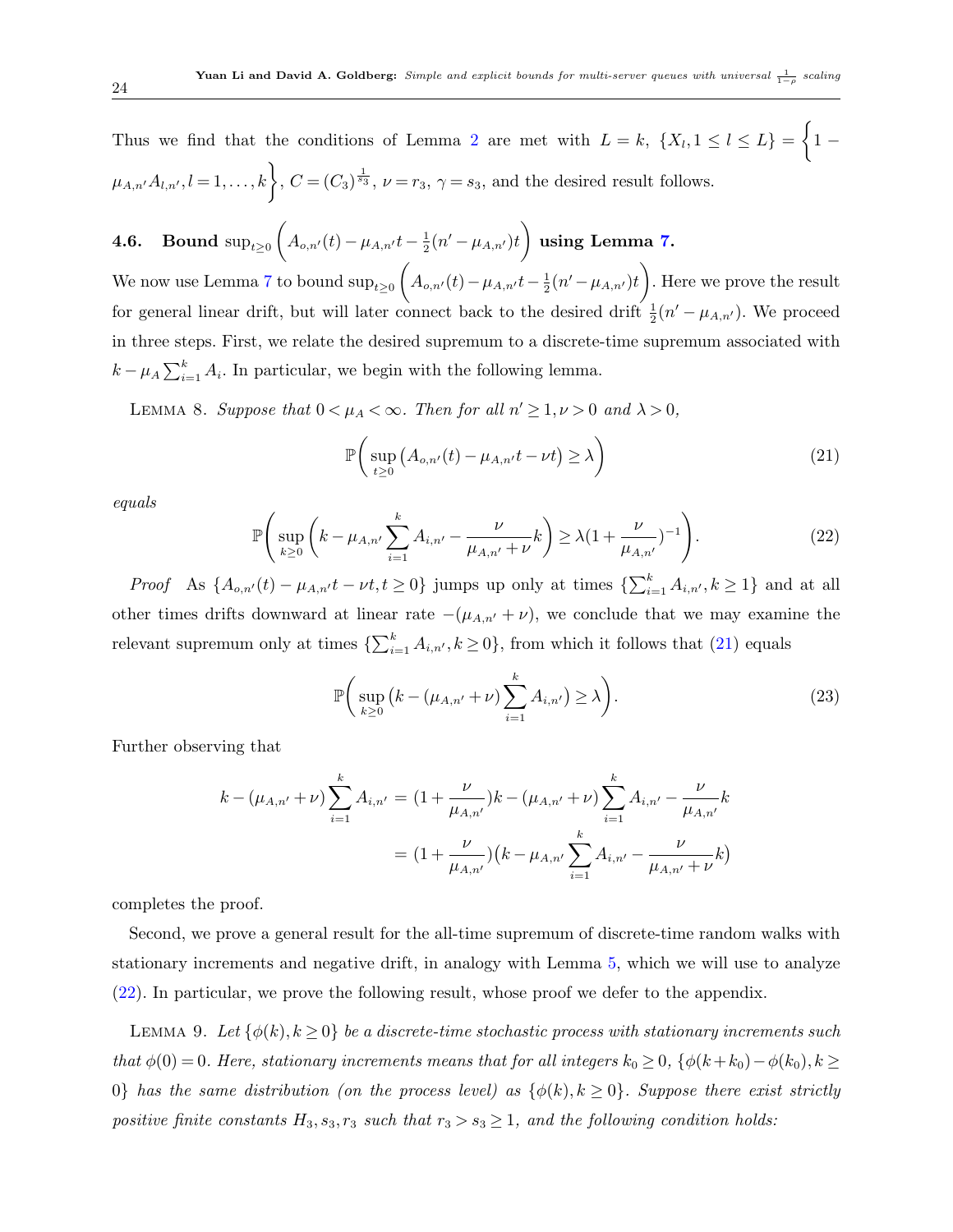(i) For all integers  $m \geq 1$  and  $\lambda > 0$ ,

$$
\mathbb{P}(\max_{j\in\{0,\dots,m\}} \phi(j) \geq \lambda) \leq H_3 m^{s_3} \lambda^{-r_3}.
$$

Then for any drift parameter  $\nu > 0$ , and all  $\lambda > 0$ ,  $\mathbb{P}\left(\sup_{k\geq 0}(\phi(k)-\nu k)\geq \lambda\right)$  is at most

$$
16H_34^{r_3}(1+\frac{1}{r_3-s_3})\nu^{-s_3}\lambda^{-(r_3-s_3)}.
$$

Finally, we combine Lemmas [8](#page-23-2) and [9](#page-23-3) to bound  $\sup_{t\geq 0} \left(A_{o,n'}(t)-\mu_{A,n'}t-\frac{1}{2}\right)$  $\frac{1}{2}(n'-\mu_{A,n'} )t\bigg),$  proving the following.

<span id="page-24-1"></span>LEMMA 10. Suppose that  $0 < \mu_A < \infty$ , and that for some fixed  $C_3 > 0$  and  $r_3 > s_3 > 1$ , the following condition holds:

(i) For all  $k \geq 1$ ,

$$
\mathbb{E}\big[|k - \mu_A \sum_{i=1}^k A_i|^{r_3}\big] \le C_3 k^{s_3}.
$$

Then for all  $\nu > 0$  and  $\lambda > 0$ ,

$$
\mathbb{P}\Bigg(\sup_{t\geq 0}\big(A_{o,n'}(t)-\mu_{A,n'}t-\nu t\big)\geq \lambda\Bigg)
$$

is at most

$$
\left(\frac{10^3(r_3+1)^2}{(s_3-1)(r_3-s_3)}\right)^{r_3+1}C_3\nu^{-s_3}(\mu_{A,n'}+\nu)^{r_3}\mu_{A,n'}^{-(r_3-s_3)}\lambda^{-(r_3-s_3)}.
$$

Proof By Lemma [8,](#page-23-2) it suffices to bound

<span id="page-24-0"></span>
$$
\mathbb{P}\left(\sup_{k\geq 0} \left(k - \mu_{A,n'} \sum_{i=1}^k A_{i,n'} - \frac{\nu}{\mu_{A,n'} + \nu} k\right) \geq \lambda (1 + \frac{\nu}{\mu_{A,n'}})^{-1}\right) \tag{24}
$$

Our assumptions, [\(20\)](#page-22-0), and Lemma [7](#page-22-1) ensure that for all non-negative integers k and  $\lambda' > 0$ ,

$$
\mathbb{P}\left(\max_{j\in[1,k]}|j-\sum_{i=1}^{j}(\mu_{A,n'}A_{i,n'})|\geq\lambda'\right)
$$
 (25)

is at most

$$
\big(6\frac{r_3+1}{s_3-1}\big)^{r_3+1}C_3k^{s_3}(\lambda')^{-r_3}.
$$

It then follows from our assumptions that the conditions of Lemma [9](#page-23-3) are met with  $\phi(k) = k \mu_{A,n'}\sum_{i=1}^k A_{i,n'}$ ,  $s_3, r_3$  their given values,

$$
H_3 = \left(6\frac{r_3+1}{s_3-1}\right)^{r_3+1}C_3.
$$

We conclude (after setting the drift parameter equal to  $\frac{\nu}{\mu_{A,n'}+\nu}$  and the target level equal to  $\lambda(1+\frac{\nu}{\mu_{A,n'}})^{-1}$ , that for all  $\lambda > 0$ , [\(24\)](#page-24-0) is at most

$$
16\big(6\frac{r_3+1}{s_3-1}\big)^{r_3+1}C_34^{r_3}\big(1+\frac{1}{r_3-s_3}\big)\big(\frac{\nu}{\mu_{A,n'}+\nu}\big)^{-s_3}\big(\lambda(1+\frac{\nu}{\mu_{A,n'}})^{-1}\big)^{-(r_3-s_3)}.
$$

Combining with some straightforward algebra completes the proof.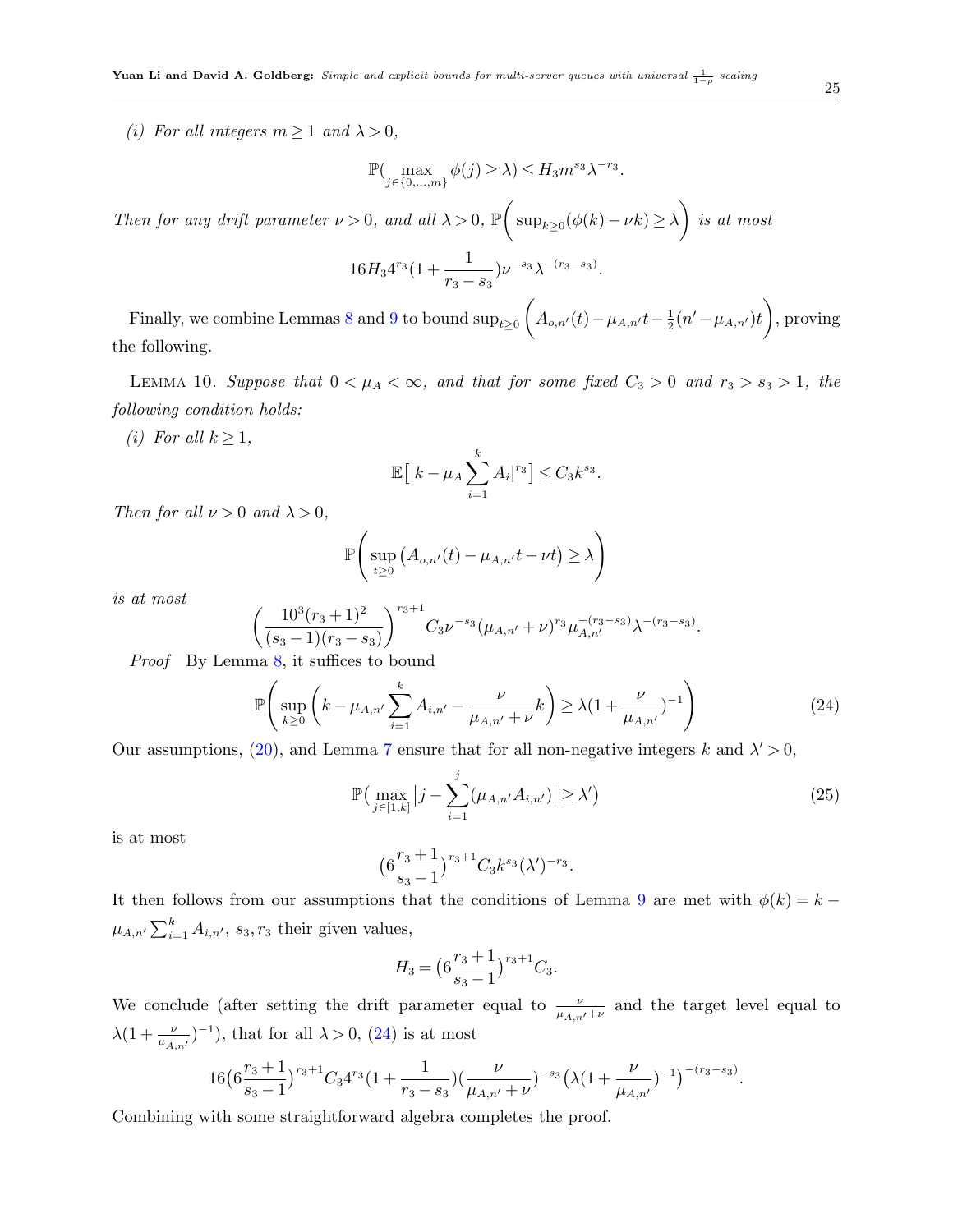#### 4.7. Proof of Theorem [4.](#page-16-0)

With Lemmas [6](#page-21-0) and [10](#page-24-1) in hand, we now complete the proof of Theorem [4.](#page-16-0)

*Proof of Theorem [4](#page-16-0)* Using Lemma [6](#page-21-0) to bound  $(16)$ , and Lemma [10](#page-24-1) to bound  $(15)$ , combined with Lemma [1](#page-17-6) and some straightforward algebra, we conclude that for all  $x \ge 16$ ,  $\mathbb{P} \left( \text{ sup}_{t \ge 0} \left( A(t) - a \right) \right)$  $\sum_{i=1}^{n'} N_i(t)$   $\geq$  x is at most

<span id="page-25-1"></span>
$$
\left(\frac{100(r_1+r_2)^3}{(s_1-1)(r_1-s_1)(r_2-2)}\right)^{r_1+r_2+2} \times \left(C_1 n^{\prime \frac{r_1}{2}} \left(\frac{1}{2}(n^{\prime}-\mu_{A,n^{\prime}})\right)^{-s_1} \left(\frac{x}{2}\right)^{-(r_1-s_1)} + C_2 n^{\prime \frac{r_2}{2}} \left(\frac{x}{2} \times \frac{1}{2}(n^{\prime}-\mu_{A,n^{\prime}})\right)^{-\frac{r_2}{2}}\right)
$$
\n(26)

 $+$ 

<span id="page-25-2"></span>
$$
\left(\frac{10^3(r_3+1)^2}{(s_3-1)(r_3-s_3)}\right)^{r_3+1} \tag{27}
$$
\n
$$
\times \quad C_3\left(\frac{1}{2}(n'-\mu_{A,n'})\right)^{-s_3}\left(\frac{1}{2}(n'+\mu_{A,n'})\right)^{r_3}\mu_{A,n'}^{-(r_3-s_3)}\left(\frac{x}{2}-1\right)^{-(r_3-s_3)}.
$$

It follows from some straightforward algebra, and the assumption that  $n' > \mu_{A,n'}$ , that [\(26\)](#page-25-1) is at most

$$
\begin{aligned}\n&\left(\frac{16\times10^{3}(r_{1}+r_{2}+r_{3})^{5}}{(s_{1}-1)(s_{3}-1)(r_{1}-s_{1})(r_{3}-s_{3})(r_{2}-2)}\right)^{r_{1}+r_{2}+r_{3}+1}(1+C_{1})(1+C_{2})(1+C_{3}) \\
&\times\left(n^{\frac{r_{1}}{2}}(n^{\prime}-\mu_{A,n^{\prime}})^{-s_{1}}x^{-(r_{1}-s_{1})}+n^{\frac{r_{2}}{2}}(n^{\prime}-\mu_{A,n^{\prime}})^{-\frac{r_{2}}{2}}x^{-\frac{r_{2}}{2}}\right),\n\end{aligned}
$$

and [\(27\)](#page-25-2) is at most

$$
\left(\frac{64 \times 10^{3}(r_{1}+r_{2}+r_{3})^{5}}{(s_{1}-1)(s_{3}-1)(r_{1}-s_{1})(r_{3}-s_{3})(r_{2}-2)}\right)^{r_{1}+r_{2}+r_{3}+1} (1+C_{1})(1+C_{2})(1+C_{3})
$$
\n
$$
\times (n'-\mu_{A,n'})^{-s_{3}}(n')^{r_{3}}\mu_{A,n'}^{-(r_{3}-s_{3})}x^{-(r_{3}-s_{3})}.
$$

Combining the above with some straightforward algebra completes the proof.

### <span id="page-25-0"></span>5. Making Theorem [4](#page-16-0) completely explicit when second moments exist, and proof of Theorem [1.](#page-10-0)

In this section we show that the relevant (pooled) renewal processes satisfy the conditions of Theorem [4](#page-16-0) for certain explicit constants (assuming finite second moment), and use the corresponding explicit result of Theorem [4,](#page-16-0) combined with the stochastic comparison results Theorems [2](#page-15-2) and [3,](#page-15-3) to complete the proof of Theorem [1.](#page-10-0)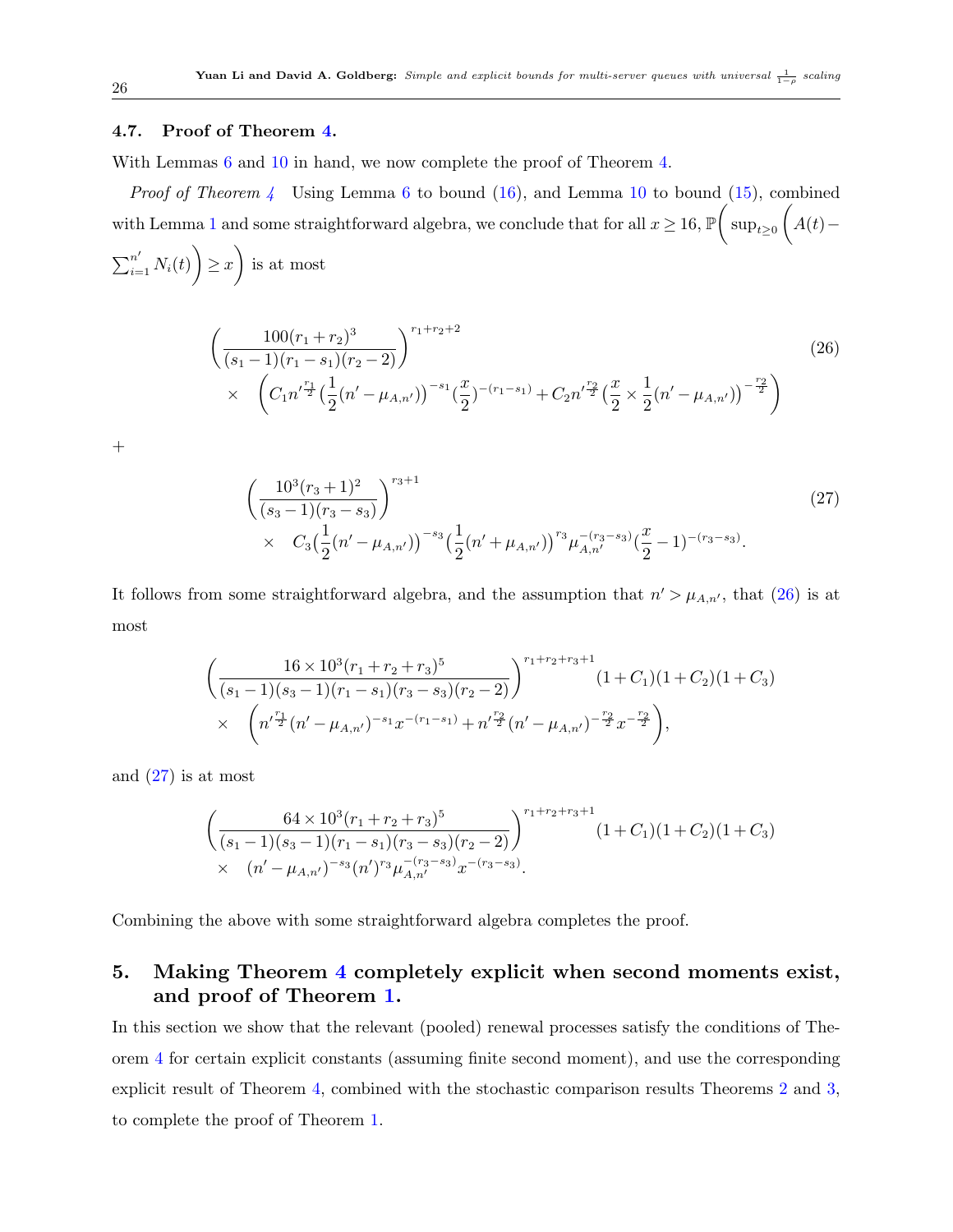### **5.1.** Bounding the central moments of  $\sum_{i=1}^{k} N_i(t)$  for  $t \geq 1$ .

In this subsection we bound the central moments of  $\sum_{i=1}^{k} N_i(t)$  for  $t \geq 1$ . In particular, we will prove the following.

LEMMA 11. Suppose that  $\mathbb{E}[S] = 1$ , and that  $\mathbb{E}[S^r] < \infty$  for some  $r \geq 2$ . Then for all  $k \geq 1$ ,  $t \geq 1$ , and  $\theta > 0$ ,

<span id="page-26-0"></span>
$$
\mathbb{E}\big[\big|\sum_{i=1}^k N_i(t)-kt\big|^r\big] \leq \mathbb{E}[S^r] \exp(\theta) \big(\frac{10^8 r^3}{1-\mathbb{E}[\exp(-\theta S)]}\big)^{r+2} k^{\frac{r}{2}} t^{\frac{r}{2}}.
$$

Our proof of Lemma [11](#page-26-0) proceeds in several steps. First, we bound the rth central moment of  $N_o(t)$ , showing that this moment scales (with t) like  $t^{\frac{r}{2}}$  and providing a completely explicit bound along these lines. Our proof can essentially be viewed as "making completely explicit", e.g. all constants explicitly worked out, the approach to bounding the central moments of a renewal process sketched in [\[40\]](#page-51-13). As noted in [\[40\]](#page-51-13) (and used in [\[30\]](#page-51-0)), a non-explicit bound proving that the rth central moment indeed scales asymptotically (with t) like  $t^{\frac{r}{2}}$  was first proven in [\[20\]](#page-50-15). To our knowledge such a completely explicit bound is new, and may prove useful in other settings. In particular, we begin by proving the following.

LEMMA 12. Suppose that  $\mathbb{E}[S] = 1$ , and that  $\mathbb{E}[S^r] < \infty$  for some  $r \geq 2$ . Then for all  $t \geq 1$  and  $\theta > 0$ ,

<span id="page-26-4"></span>
$$
\mathbb{E}\bigg[\bigg|N_o(t)-t\bigg|^r\bigg]\leq \exp(\theta)\mathbb{E}[S^r]\big(\frac{10^5r^2}{1-\mathbb{E}[\exp(-\theta S)]}\big)^{r+1}t^{\frac{r}{2}}.
$$

We begin with some preliminary technical results. First, we recall the the celebrated Burkholder-Rosenthal Inequality for bounding the moments of a martingale. We state a particular variant (chosen largely for simplicity, although tighter bounds are known) given in [\[44\]](#page-52-13).

LEMMA 13 (Burkholder-Rosenthal Inequality, [\[44\]](#page-52-13)). Let  $\{X_i, i \geq 1\}$  be a martingale difference sequence w.r.t. the filtration  $\{\mathcal{F}_i, i \geq 0\}$ . Namely, we have that  $\{X_i, i \geq 1\}$  is adapted to  $\{\mathcal{F}_i, i \geq 0\}$ ;  $\mathbb{E}[|X_i|] < \infty$  for all  $i \geq 1$ ; and  $\mathbb{E}[X_i|\mathcal{F}_{i-1}] = 0$  for all  $i \geq 1$ . Suppose also that  $\{\sum_{i=1}^n X_i, n \geq 1\}$  converges a.s. to a limiting r.v. which we denote  $\sum_{i=1}^{\infty} X_i$ . Then for all  $r \geq 2$ ,

<span id="page-26-1"></span>
$$
\left(\mathbb{E}\big[\big|\sum_{i=1}^{\infty}X_i\big|^r\big]\right)^{\frac{1}{r}}
$$

is at most

$$
10r\left(\mathbb{E}\bigg[\bigg(\sum_{i=1}^{\infty}\mathbb{E}[X_i^2|\mathcal{F}_{i-1}]\bigg)^{\frac{r}{2}}\bigg]\right)^{\frac{1}{r}}+10r\left(\mathbb{E}\big[\sup_{i\geq 1}|X_i^r|\big]\right)^{\frac{1}{r}}.
$$

Since for any sequence of r.v.s  $\{Z_i, i = 1, \ldots, n\}$  and  $r \ge 1$  it follows from convexity that w.p.1

<span id="page-26-3"></span><span id="page-26-2"></span>
$$
\left|\sum_{i=1}^{n} Z_i\right|^r \le n^{r-1} \sum_{i=1}^{n} |Z_i|^r,\tag{28}
$$

we deduce the following corollary.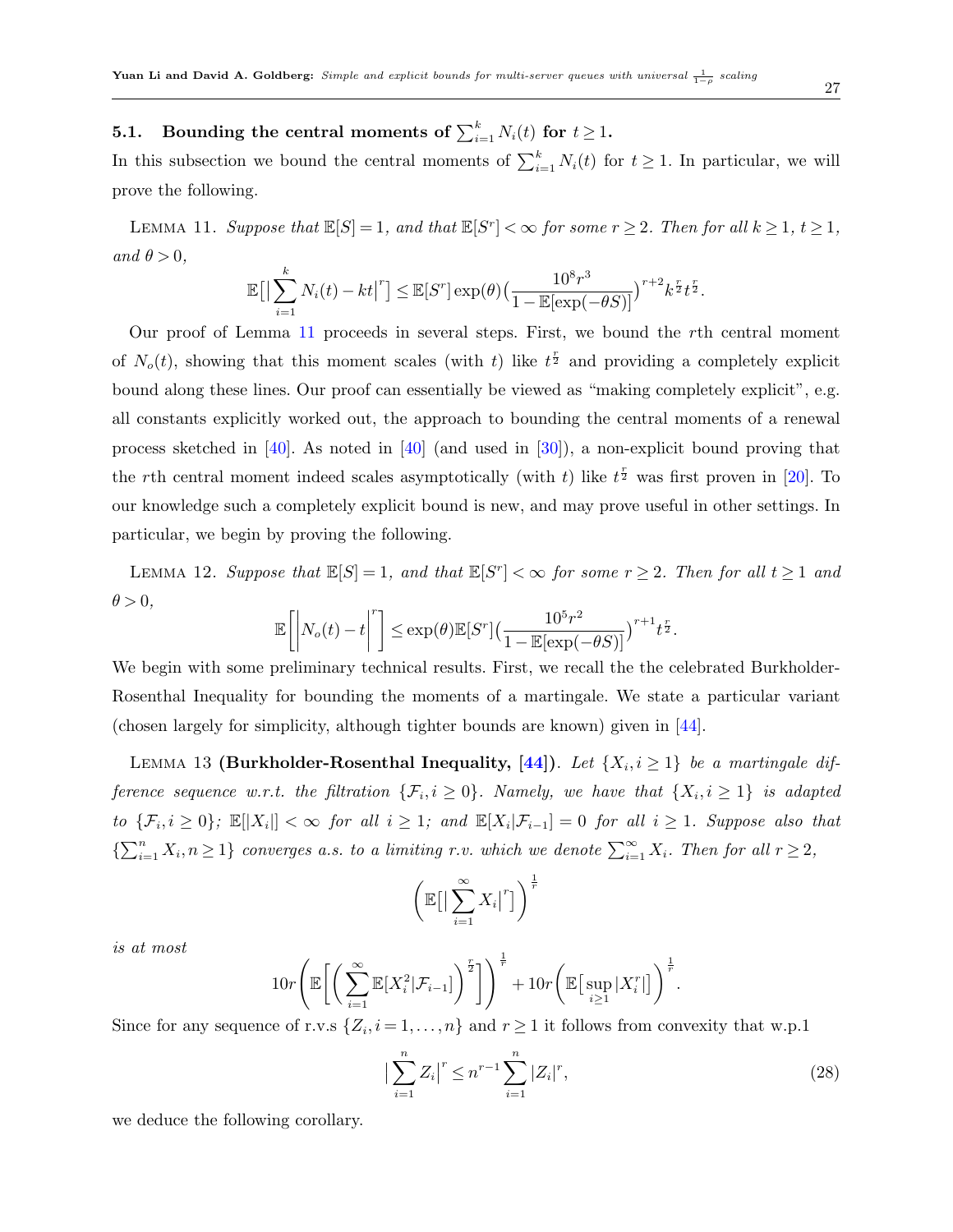COROLLARY 8. Under the same definitions and assumptions as Lemma [13,](#page-26-1) for all  $r \geq 2$ ,  $\mathbb{E}\big[\big|\sum_{i=1}^{\infty}X_i\big|^r\big]$  is at most

$$
(20r)^{r}\mathbb{E}\bigg[\bigg(\sum_{i=1}^{\infty}\mathbb{E}[X_{i}^{2}|\mathcal{F}_{i-1}]\bigg)^{\frac{r}{2}}\bigg]+(20r)^{r}\mathbb{E}\big[\sup_{i\geq 1}|X_{i}^{r}|\big].
$$

<span id="page-27-0"></span>We next recall a certain inequality for the non-central moments of  $N_o(t)$ , proven in [\[40\]](#page-51-13) Equation 5.11.

LEMMA 14 ([\[40\]](#page-51-13) Equation 5.11). Suppose that  $0 < \mu_S < \infty$ . Then for all  $p \ge 1$  and  $t \ge 1$ ,

<span id="page-27-1"></span>
$$
\mathbb{E}\left[\left(N_o(t)+1\right)^p\right] \leq (2t)^p \mathbb{E}\left[\left(N_o(1)+1\right)^p\right].
$$

We also prove the following bounds for moments of  $N<sub>o</sub>(1)$ , whose proof we defer to the appendix.

LEMMA 15. Suppose that  $0 < \mu_S < \infty$ . Then for all  $p \ge 1$  and  $\theta > 0$ ,

$$
\mathbb{E}\big[\big(N_o(1)\big)^p\big] \le \exp(\theta) \big(\frac{24p}{1 - \mathbb{E}[\exp(-\theta S)]}\big)^{p+2}.
$$

<span id="page-27-2"></span>Combining Lemmas [14](#page-27-0) and [15](#page-27-1) with [\(28\)](#page-26-2) and some straightforward algebra, we come to the following corollary.

COROLLARY 9. Suppose that  $0 < \mu_S < \infty$ . Then for all  $p \ge 1$ ,  $t \ge 1$ , and  $\theta > 0$ ,

$$
\mathbb{E}\Big[\big(N_o(t)+1\big)^p\Big] \leq \exp(\theta) \big(\frac{100p}{1-\mathbb{E}[\exp(-\theta S)]}\big)^{p+2} t^p.
$$

With Lemmas  $13 - 15$  $13 - 15$  $13 - 15$  and Corollaries  $8 - 9$  $8 - 9$  $8 - 9$  in hand, we now complete the proof of Lemma [12.](#page-26-4)

*Proof of Lemma [12](#page-26-4)* By definition (as is well-known),  $N_o(t) + 1 = \min\{n \ge 1 : \sum_{i=1}^n S_i > t\}$  is a stopping time w.r.t. the natural filtration generated by  $\{S_i, i \geq 1\}$ . By the triangle inequality, w.p.1

<span id="page-27-3"></span>
$$
\begin{aligned} \left| N_o(t) - t \right| &= \left| \left( N_o(t) + 1 \right) - t - 1 \right| \\ &\le \left| \left( N_o(t) + 1 \right) - t \right| + 1 \\ &\le \left| \sum_{i=1}^{N_o(t)+1} S_i - \left( N_o(t) + 1 \right) \right| + \left| \sum_{i=1}^{N_o(t)+1} S_i - t \right| + 1. \end{aligned} \tag{29}
$$

It then follows from [\(28\)](#page-26-2) and [\(29\)](#page-27-3) that  $\mathbb{E}\left[\left|\right|$  $N_o(t) - t\Big|$  $\int$ <sup>r</sup> is at most

<span id="page-27-4"></span>
$$
3^{r-1} \mathbb{E}\left[\left|\sum_{i=1}^{N_o(t)+1} S_i - \left(N_o(t) + 1\right)\right|^r\right] \tag{30}
$$

$$
+ 3^{r-1} \mathbb{E}\left[\left|\sum_{i=1}^{N_o(t)+1} S_i - t\right|^r\right] \tag{31}
$$

$$
+ 3^{r-1}.
$$
 (32)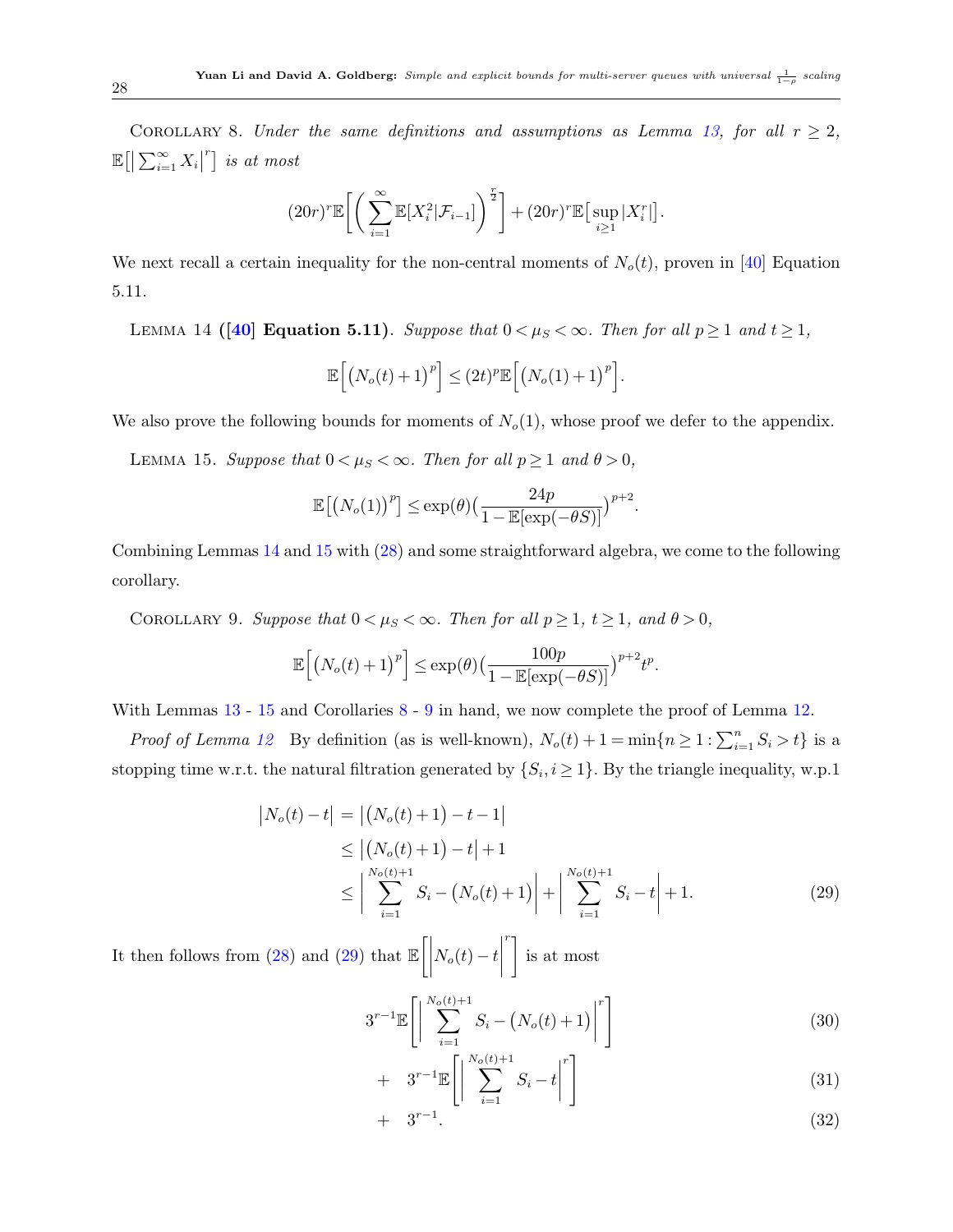We next bound

<span id="page-28-0"></span>
$$
\mathbb{E}\left[\left|\sum_{i=1}^{N_o(t)+1} S_i - \left(N_o(t)+1\right)\right|^r\right],\tag{33}
$$

and proceed by applying the celebrated Burkholder-Rosenthal Inequality. In particular, we will use Corollary [8](#page-26-3) to bound [\(33\)](#page-28-0). First, we rewrite [\(33\)](#page-28-0) in terms of an appropriate martingale difference sequence. Namely, note that [\(33\)](#page-28-0) equals

$$
\mathbb{E}\Bigg[\Big|\sum_{i=1}^{\infty} S_i I\big(N_o(t) + 1 \geq i\big) - \sum_{i=1}^{\infty} I\big(N_o(t) + 1 \geq i\big)\Big|^r\Bigg]
$$
\n
$$
= \mathbb{E}\Bigg[\Big|\sum_{i=1}^{\infty} (S_i - 1) I\big(N_o(t) + 1 \geq i\big)\Big|^r\Bigg].\tag{34}
$$

We now prove that  $\{(S_i - 1)I(N_o(t) + 1 \geq i), i \geq 1\}$  is a martingale difference sequence w.r.t. the filtration  $\{\sigma(S_1,\ldots,S_i), i \geq 1\}$ . Finite expectations and measurability are trivial. Furthermore, since  $I(N_o(t) + 1 \geq i)$  is  $\sigma(S_1, \ldots, S_{i-1})$ -measurable (due to the greater than or equal to sign), it follows from independence and the basic properties of conditional expectation that w.p.1

$$
\mathbb{E}\bigg[(S_i-1)I(N_o(t)+1\geq i)|\sigma(S_1,\ldots,S_{i-1})\bigg]
$$
\n
$$
= I(N_o(t)+1\geq i)\mathbb{E}\bigg[(S_i-1)|\sigma(S_1,\ldots,S_{i-1})\bigg]
$$
\n
$$
= I(N_o(t)+1\geq i)\mathbb{E}\big[S_i-1\big] = 0.
$$

Thus we find that the conditions of Corollary [8](#page-26-3) are satisfied with  $X_i = (S_i - 1)I(N_o(t) + 1 \ge i), \mathcal{F}_i =$  $\sigma(S_1,\ldots,S_i)$ . Before stating the given implication, we first show that several resulting terms can be simplified. First, note that

<span id="page-28-1"></span>
$$
\mathbb{E}\Bigg[\Bigg(\sum_{i=1}^{\infty}\mathbb{E}\Bigg[\Bigg((S_i-1)I(N_o(t)+1\geq i)\Bigg)^2\Bigg|\sigma(S_1,\ldots,S_{i-1})\Bigg]\Bigg)^{\frac{r}{2}}\Bigg]
$$
\n
$$
=\mathbb{E}\Bigg[\Bigg(\sum_{i=1}^{\infty}\mathbb{E}\Bigg[(S_i-1)^2I(N_o(t)+1\geq i)\Bigg|\sigma(S_1,\ldots,S_{i-1})\Bigg]\Bigg)^{\frac{r}{2}}\Bigg]
$$
\n
$$
=\mathbb{E}\Bigg[\Bigg(\sum_{i=1}^{\infty}I(N_o(t)+1\geq i)\mathbb{E}\Big[(S_i-1)^2\Bigg|\sigma(S_1,\ldots,S_{i-1})\Bigg]\Bigg)^{\frac{r}{2}}\Bigg]
$$
\n
$$
=\mathbb{E}\Bigg[\Bigg(\sum_{i=1}^{\infty}I(N_o(t)+1\geq i)\mathbb{E}\big[(S-1)^2\big]\Bigg)^{\frac{r}{2}}\Bigg]
$$
\n
$$
=\Bigg(\mathbb{E}\big[(S-1)^2\big]\Bigg)^{\frac{r}{2}}\mathbb{E}\Bigg[\Bigg(\sum_{i=1}^{\infty}I(N_o(t)+1\geq i)\Bigg)^{\frac{r}{2}}\Bigg]
$$
\n
$$
=\mathbb{E}\Big[\big[(S-1)^2\big]\Bigg)^{\frac{r}{2}}\mathbb{E}\Big[(N_o(t)+1)^{\frac{r}{2}}\Big]
$$
\n
$$
\leq \mathbb{E}[|S-1|^r]\mathbb{E}\Big[(N_o(t)+1)^{\frac{r}{2}}\Big],
$$
\n(35)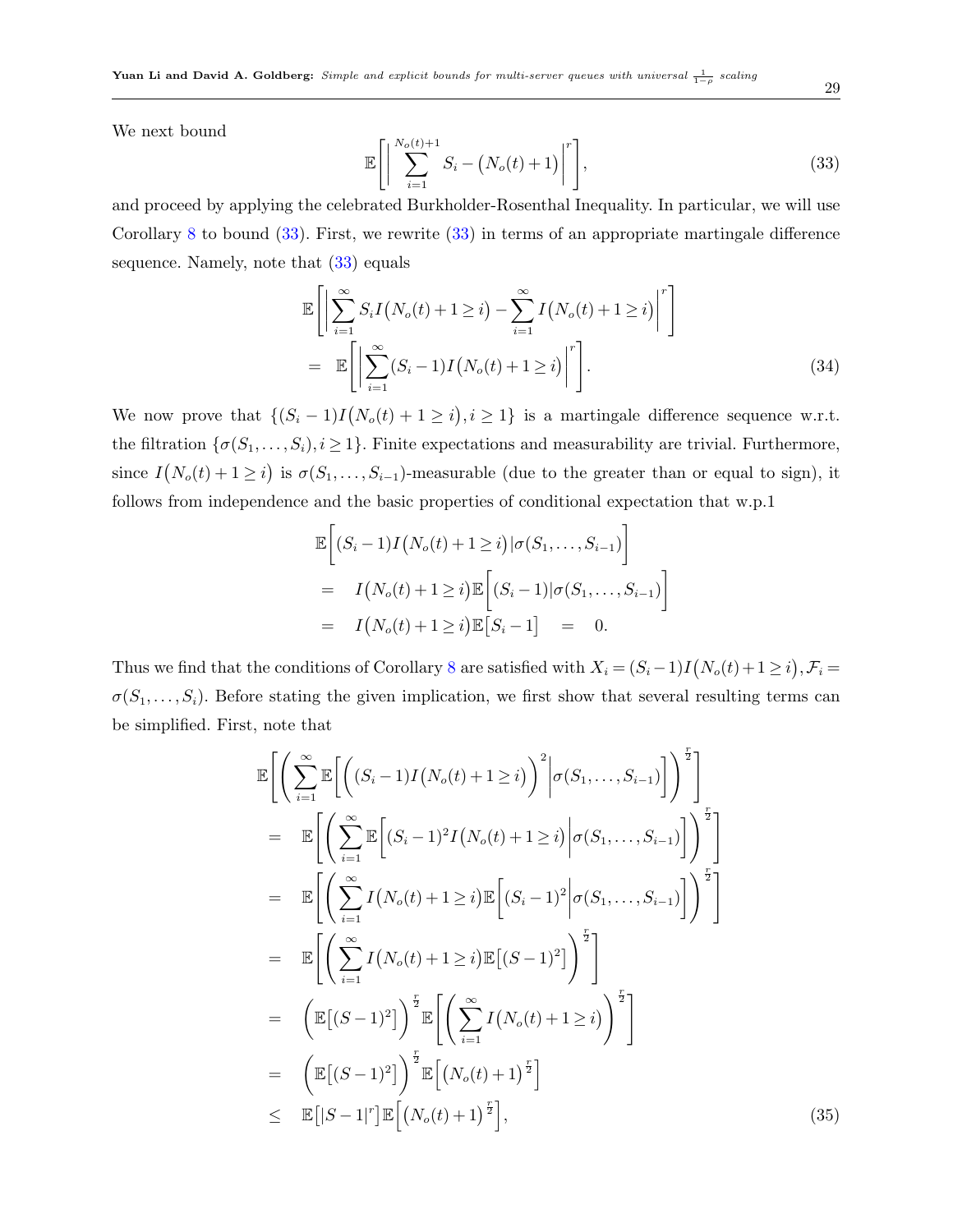the final inequality following from Jensen's inequality (applicable since  $r \geq 2$ ). Second, note that

<span id="page-29-0"></span>
$$
\mathbb{E}\left[\sup_{i\geq 1}\left|\left((S_i-1)I(N_o(t)+1\geq i)\right)^r\right|\right]
$$
\n
$$
\leq \mathbb{E}\left[\sum_{i=1}^{\infty}I(N_o(t)+1\geq i)|S_i-1|^r\right]
$$
\n
$$
=\mathbb{E}\left[\sum_{i=1}^{N_o(t)+1}|S_i-1|^r\right]
$$
\n
$$
=\mathbb{E}\left[N_o(t)+1\right]E\left[|S-1|^r\right],\tag{36}
$$

the final inequality following from Wald's identity. Combining [\(35\)](#page-28-1) and [\(36\)](#page-29-0) with the fact that the conditions of Corollary [8](#page-26-3) are satisfied with  $X_i = (S_i - 1)I(N_o(t) + 1 \ge i), \mathcal{F}_i = \sigma(S_1, \ldots, S_i)$ , and the fact that  $\mathbb{E}[N_o(t) + 1] \leq \mathbb{E}[(N_o(t) + 1)^{\frac{r}{2}}]$  (since  $r \geq 2$ ), we conclude that [\(33\)](#page-28-0) is at most

<span id="page-29-1"></span>
$$
2(20r)^{r}\mathbb{E}\left[|S-1|^{r}\right]\mathbb{E}\left[\left(N_o(t)+1\right)^{\frac{r}{2}}\right].\tag{37}
$$

Combining [\(37\)](#page-29-1) and Corollary [9,](#page-27-2) we conclude that [\(33\)](#page-28-0) is at most

<span id="page-29-3"></span>
$$
2(20r)^{r}\mathbb{E}\left[|S-1|^{r}\right]\exp(\theta)\left(\frac{50r}{1-\mathbb{E}[\exp(-\theta S)]}\right)^{\frac{r}{2}+2}t^{\frac{r}{2}}\tag{38}
$$

$$
\leq \exp(\theta) \left( \frac{2 \times 10^{3} r^{2}}{1 - \mathbb{E}[\exp(-\theta S)]} \right)^{r+1} \mathbb{E}\left[ |S - 1|^{r} \right] t^{\frac{r}{2}}.
$$
\n(39)

We next bound  $(31)$ , by bounding

<span id="page-29-2"></span>
$$
\mathbb{E}\left[\left|\sum_{i=1}^{N_o(t)+1} S_i - t\right|^r\right].\tag{40}
$$

By definition,  $\sum_{i=1}^{N_o(t)+1} S_i - t$  is the residual life of the renewal process  $N_o$  at time t, i.e. the remaining time until the next renewal (at time  $t$ ), and it follows that w.p.1

$$
\left| \sum_{i=1}^{N_o(t)+1} S_i - t \right|^r \leq S_{N_o(t)+1}^r
$$
  

$$
\leq \sum_{i=1}^{N_o(t)+1} S_i^r.
$$

Combining with Wald's identity, we conclude that [\(40\)](#page-29-2) is at most  $\mathbb{E}[N_o(t) + 1]\mathbb{E}[S^r]$ , which by Corollary [9](#page-27-2) is at most

<span id="page-29-4"></span>
$$
\exp(\theta) \left(\frac{100}{1 - \mathbb{E}\left[\exp(-\theta S)\right]}\right)^3 t \mathbb{E}[S^r].\tag{41}
$$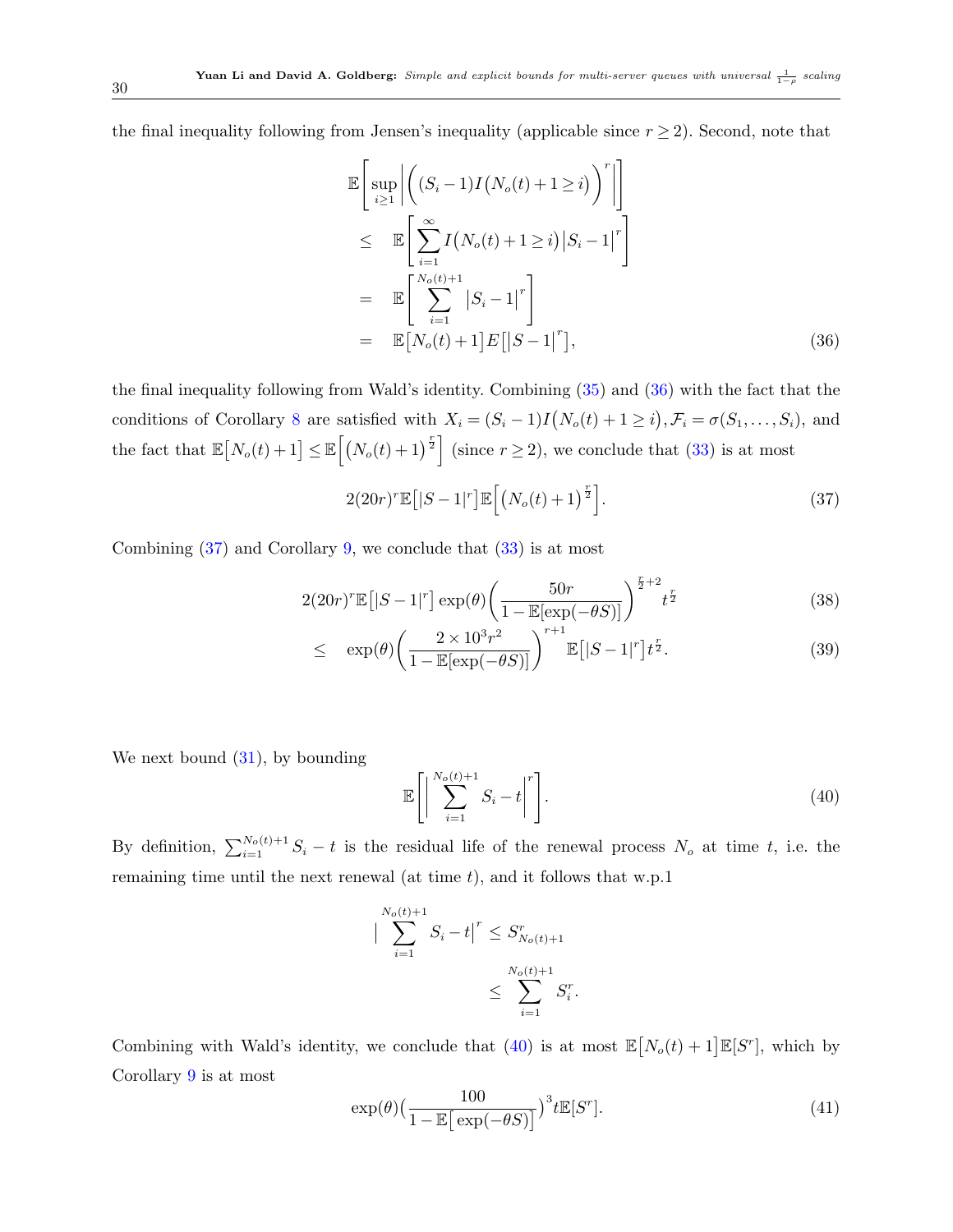Using  $(39)$  to bound  $(33)$  (providing a bound for  $(30)$ ), and  $(41)$  to bound  $(40)$  (providing a bound for [\(31\)](#page-27-4)), and applying [\(28\)](#page-26-2) and some straightforward algebra, we find that  $\mathbb{E}\left[\left|\right|$  $N_o(t) - t\Big|$  $\int$  is at most

$$
3^{r-1} \exp(\theta) \left(\frac{2 \times 10^3 r^2}{1 - \mathbb{E}[\exp(-\theta S)]}\right)^{r+1} \mathbb{E}\left[|S-1|^r\right] t^{\frac{r}{2}} + 3^{r-1} \exp(\theta) \left(\frac{100}{1 - \mathbb{E}\left[\exp(-\theta S)\right]}\right)^3 t \mathbb{E}[S^r] + 3^{r-1} \n\leq 3^{r-1} \exp(\theta) \left(\frac{2 \times 10^3 r^2}{1 - \mathbb{E}[\exp(-\theta S)]}\right)^{r+1} t^{\frac{r}{2}} \left(\mathbb{E}\left[|S-1|^r\right] + \mathbb{E}[S^r]\right) + 3^{r-1} \n\leq 3^{r-1} \exp(\theta) \left(\frac{2 \times 10^3 r^2}{1 - \mathbb{E}[\exp(-\theta S)]}\right)^{r+1} t^{\frac{r}{2}} \left(2^{r-1} \left(\mathbb{E}[S^r] + 1\right) + \mathbb{E}[S^r]\right) + 3^{r-1} \n\leq 3^{r-1} \exp(\theta) \left(\frac{2 \times 10^3 r^2}{1 - \mathbb{E}[\exp(-\theta S)]}\right)^{r+1} t^{\frac{r}{2}} 2^{r+1} \mathbb{E}[S^r] + 3^{r-1} \n\leq \exp(\theta) \mathbb{E}[S^r] \left(\frac{10^5 r^2}{1 - \mathbb{E}[\exp(-\theta S)]}\right)^{r+1} t^{\frac{r}{2}}.
$$

Combining the above completes the proof.

We now extend Lemma [12](#page-26-4) to the corresponding equilibrium renewal process. We note that given the results of Lemma [12,](#page-26-4) such an extension follows nearly identically to the proof of Lemma 8 of [\[30\]](#page-51-0). However, as we wish to make all quantities completely explicit, we include a self-contained proof in the appendix.

<span id="page-30-1"></span>COROLLARY 10. Suppose that  $\mathbb{E}[S] = 1$ , and that  $\mathbb{E}[S^r] < \infty$  for some  $r \geq 2$ . Then for all  $t \geq 1$ and  $\theta > 0$ ,

$$
\mathbb{E}\left[\left|N_1(t)-t\right|^r\right] \leq \mathbb{E}[S^r] \exp(\theta) \left(\frac{10^7 r^2}{1-\mathbb{E}[\exp(-\theta S)]}\right)^{r+2} t^{\frac{r}{2}}.
$$

Before completing the proof of Lemma [11,](#page-26-0) we recall the celebrated Marcinkiewicz-Zygmund inequality, a close relative of the Rosenthal inequality. The precise result which we will use follows immediately from [\[75\]](#page-53-17) Theorem 2, and we refer the interested reader to [\[29\]](#page-51-14) for a further overview of related results. We note that for several results which we will state, it is not required that the r.v.s be identically distributed, although we only state the results for that setting.

<span id="page-30-0"></span>LEMMA 16 ([\[75\]](#page-53-17) Theorem 2). Suppose that for some  $p \geq 2$ ,  $\{X_i, i \geq 1\}$  is a collection of i.i.d. zero-mean r.v.s. s.t.  $\mathbb{E}[|X_1|^p] < \infty$ . Then for all  $k \geq 1$ ,

$$
\mathbb{E}\big[\big|\sum_{i=1}^k X_i\big|^p\big] \le (5p)^p \mathbb{E}[\big|X_1\big|^p]k^{\frac{p}{2}}.
$$

<span id="page-30-2"></span>For later use, here we also state a result similar to Lemma [16,](#page-30-0) but under different assumptions, e.g. requiring the r.v.s be non-negative but not necessarily centered, and only requiring finite first moment. The result follows immediately from [\[50\]](#page-52-14) Theorem 2.5.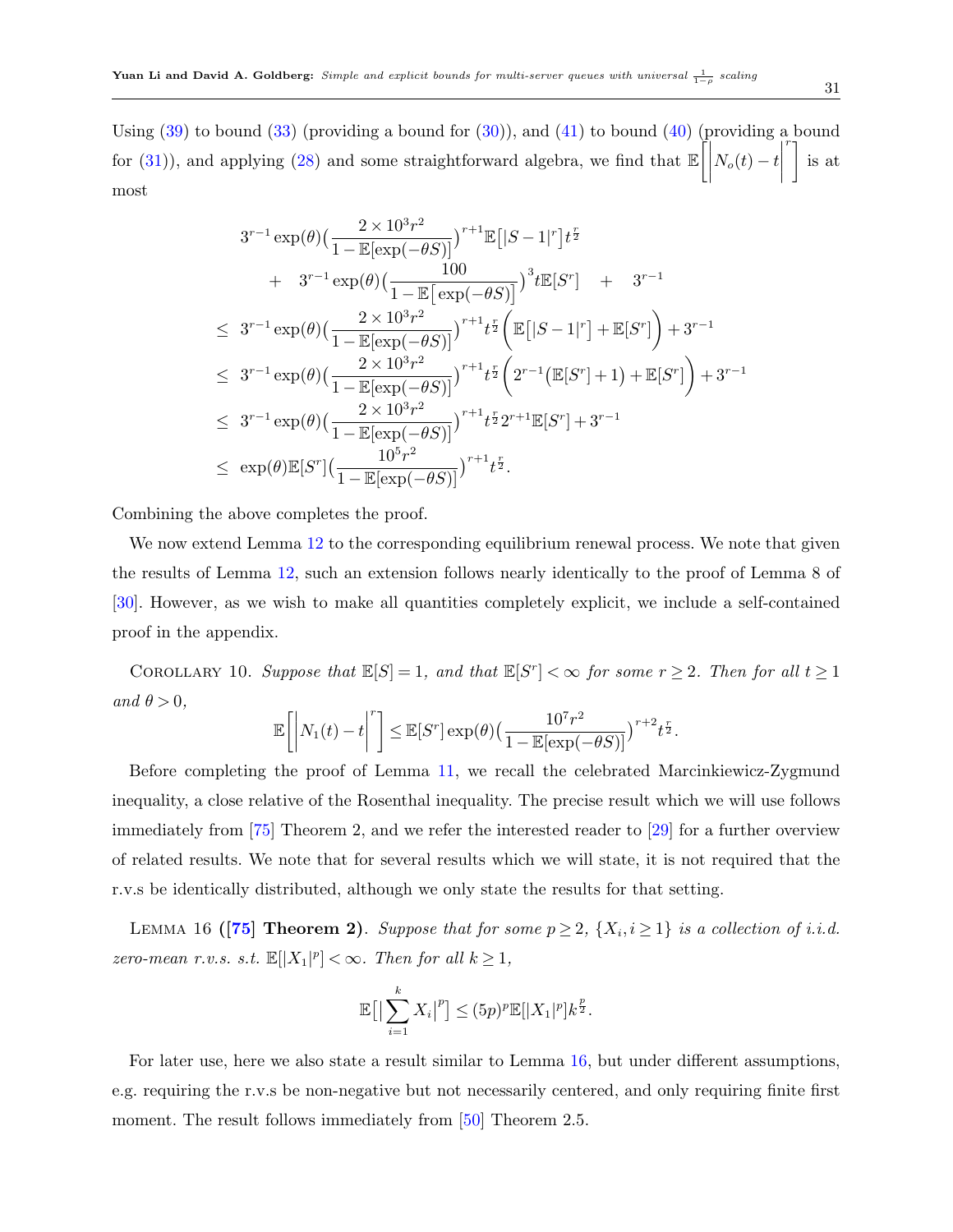LEMMA 17 ([\[50\]](#page-52-14) Theorem 2.5). Suppose that for some  $p \geq 1$ ,  $\{X_i, i \geq 1\}$  is a collection of *i.i.d.* non-negative r.v.s. s.t.  $\mathbb{E}[X_1^p] < \infty$ . Then for all  $k \geq 1$ ,

$$
\mathbb{E}\big[\big(\sum_{i=1}^k X_i\big)^p\big] \leq (2p)^p \max\big(\big(k\mathbb{E}[X_1]\big)^p, k\mathbb{E}[X_1^p]\big).
$$

With Corollary [10](#page-30-1) and Lemma [16](#page-30-0) in hand, we now complete the proof of Lemma [11.](#page-26-0) *Proof of Lemma* [11](#page-26-0) Applying Lemma [16](#page-30-0) with  $X_i = N_i(t) - t$ , we find that

$$
\mathbb{E}\big[\big|\sum_{i=1}^k N_i(t) - kt\big|^r\big] \leq (5r)^r E\big[|N_1(t) - t|^r\big]k^{\frac{r}{2}}.
$$

Combining with Corollary [10](#page-30-1) and some straightforward algebra completes the proof.

### **5.2.** Bounding the central moments of  $\sum_{i=1}^{k} N_i(t)$  for  $t \in [0,1]$ .

In this subsection we bound the central moments of  $\sum_{i=1}^{k} N_i(t)$  for  $t \in [0, 1]$ . We will use an argument similar to that used in the proof of [\[30\]](#page-51-0) Lemma 5. However, in contrast to the arguments of [\[30\]](#page-51-0), here all quantities are made completely explicit.

<span id="page-31-0"></span>LEMMA 18. Suppose that  $\mathbb{E}[S] = 1$ . Then for all  $k \geq 1, p \geq 2, t \in [0,1]$ , and  $\theta > 0$ ,

<span id="page-31-4"></span>
$$
\mathbb{E}\bigg[\big|\sum_{i=1}^k N_i(t) - kt\big|^p\bigg] \le \exp(\theta) \big(\frac{10^5 p^4}{1 - \mathbb{E}[\exp(-\theta S)]}\big)^{p+2} \max\big(kt, (kt)^{\frac{p}{2}}\big).
$$
 (42)

Our proof proceeds by first proving a somewhat weaker bound, and then leveraging this bound to prove the desired result.

**5.2.1.** A useful weaker bound. We now establish the aforementioned weaker bound, which we will ultimately use to prove Lemma [18.](#page-31-0) Intuitively, this weaker bound follows by "interpreting"  $\sum_{i=1}^{k} N_i(t)$  as a type of "modified binomial" distribution, where each renewal process has "a success" probability" of having had at least one event. We note that this weaker bound, and its proof, are similar to that of Lemma 9 in [\[30\]](#page-51-0) (although in [\[30\]](#page-51-0) the corresponding results are non-explicit). In particular, we prove the following.

<span id="page-31-3"></span>LEMMA 19. Suppose that  $\mathbb{E}[S] = 1$ . Then for all  $k \geq 1, p \geq 2, t \in [0,1]$ , and  $\theta > 0$ ,

<span id="page-31-1"></span>
$$
\mathbb{E}\big[\big|\sum_{i=1}^{k} N_i(t) - kt\big|^p\big] \le \exp(\theta) \big(\frac{10^3 p^3}{1 - \mathbb{E}[\exp(-\theta S)]}\big)^{p+2} \max\big(kt, (kt)^p\big). \tag{43}
$$

*Proof* We note that here it is important to correctly capture the joint scaling of k and t, so e.g. a naive application of Lemma [16](#page-30-0) will not suffice. Instead, we proceed as follows. It follows from  $(28)$  that the left-hand-side of  $(43)$  is at most

<span id="page-31-2"></span>
$$
\mathbb{E}\big[\big(\sum_{i=1}^{k} N_i(t) + kt\big)^p\big] \le 2^{p-1} \big(\mathbb{E}\big[\big(\sum_{i=1}^{k} N_i(t)\big)^p\big] + (kt)^p\big). \tag{44}
$$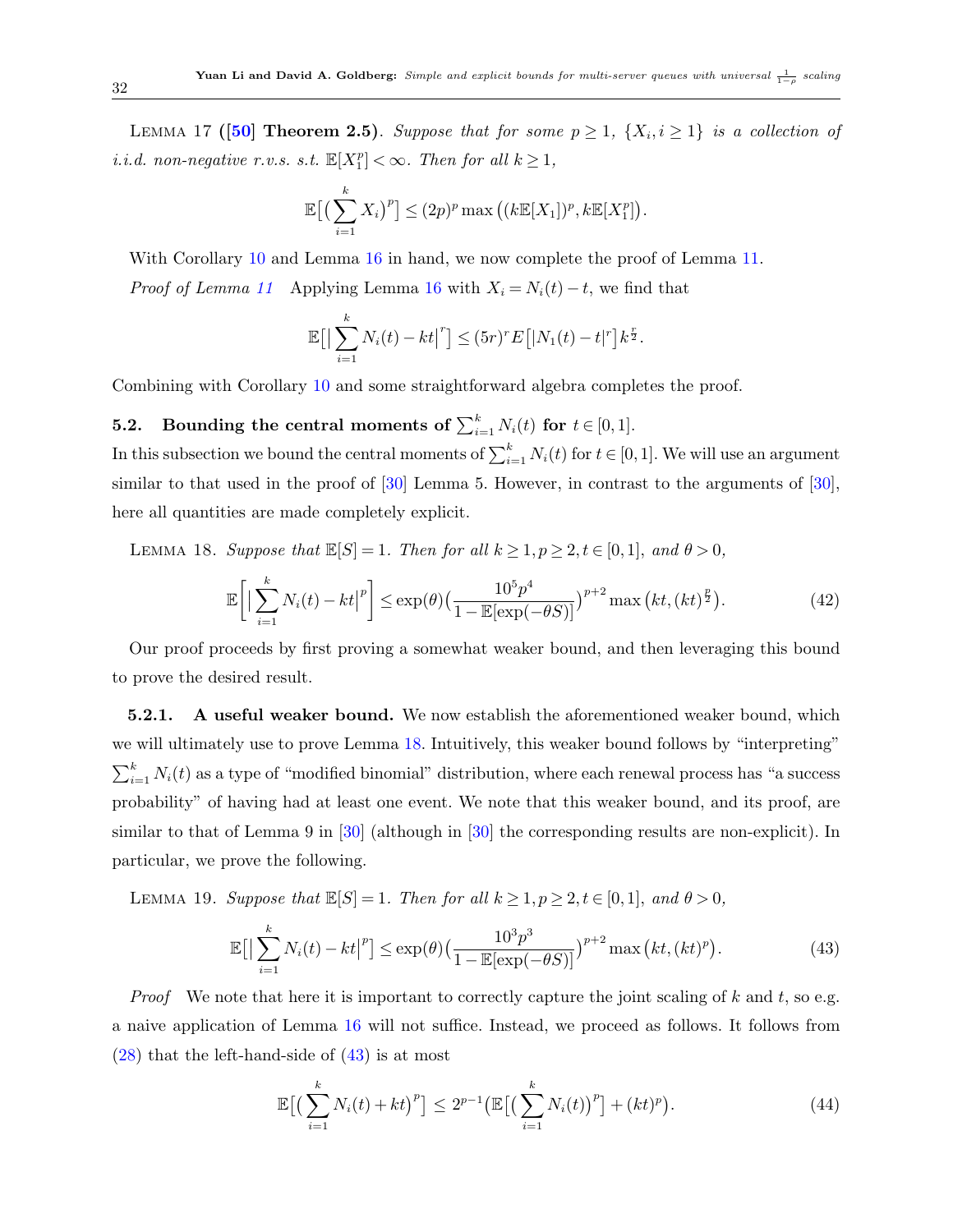We now bound the term  $\mathbb{E}\left[\left(\sum_{i=1}^k N_i(t)\right)^p\right]$  appearing in [\(44\)](#page-31-2). Let us fix some  $t \in [0,1]$ , and let  ${B_i, i \geq 1}$  denote a sequence of i.i.d. Bernoulli r.v. s.t  $\mathbb{P}(B_i = 1) = p_t \triangleq \mathbb{P}(R(S) \leq t)$ , and  $\mathbb{P}(B_i = 1)$  $(0) = 1 - p_t$ . Note that we may construct  $\{N_i(t), i \geq 1\}$ ,  $\{N_{o,i}(t), i \geq 1\}$ ,  $\{B_i, i \geq 1\}$  on the same probability space s.t. w.p.1  $N_i(t) \leq B_i(1 + N_{o,i}(t))$  for all  $i \geq 1$ , with  $\{N_{o,i}(t), i \geq 1\}, \{B_i, i \geq 1\}$ mutually independent. Let  $M_t \triangleq \sum_{i=1}^k B_i$ . Then it follows from Lemma [17,](#page-30-2) Corollary [9,](#page-27-2) the fact that  $t \leq 1$ , and Jensen's inequality that

$$
\mathbb{E}\big[\big(\sum_{i=1}^{k} N_i(t)\big)^p\big] \leq \mathbb{E}\big[\bigg(\sum_{i=1}^{M_t} \big(1+N_{o,i}(t)\big)\bigg)^p\big]
$$
\n
$$
= \mathbb{E}\bigg[\mathbb{E}\big[\bigg(\sum_{i=1}^{M_t} \big(1+N_{o,i}(t)\big)\bigg)^p |M_t]\bigg]
$$
\n
$$
\leq \mathbb{E}\bigg[\big(2p)^p \max\bigg(\big(M_t \mathbb{E}[1+N_o(t)]\big)^p, M_t \mathbb{E}[(1+N_o(t))^p]\bigg)\bigg]
$$
\n
$$
\leq (2p)^p \mathbb{E}[(1+N_o(t))^p] \mathbb{E}\big[\max(M_t^p, M_t)\big]
$$
\n
$$
= (2p)^p \mathbb{E}[(1+N_o(t))^p] \mathbb{E}[M_t^p]
$$
\n
$$
\leq (2p)^p \mathbb{E}[(1+N_o(1))^p] \mathbb{E}[M_t^p]
$$
\n
$$
\leq \exp(\theta)\big(\frac{200p^2}{1-\mathbb{E}[\exp(-\theta S)]}\big)^{p+2} \mathbb{E}[M_t^p].
$$

Further applying Lemma [17](#page-30-2) to conclude that

$$
\mathbb{E}[M_t^p] = \mathbb{E}\big[\big(\sum_{i=1}^k B_i\big)^p\big] \leq (2p)^p \max\big((kp_t)^p, kp_t\big),
$$

we may combine the above and find that

$$
\mathbb{E}\big[\big(\sum_{i=1}^k N_i(t)\big)^p\big] \le \exp(\theta) \big(\frac{400p^3}{1-\mathbb{E}[\exp(-\theta S)]}\big)^{p+2} \max\big(k p_t, (kp_t)^p\big).
$$

Since it follows from the definition of the equilibrium distribution and  $p_t$  that  $p_t \leq t$ , we conclude that the left-hand-side of  $(43)$  is at most

$$
2^{p-1}\bigg(\exp(\theta)\left(\frac{400p^3}{1-\mathbb{E}[\exp(-\theta S)]}\right)^{p+2}\max\big(kt,(kt)^p\big)+(kt)^p\bigg).
$$

Further combining with some straightforward algebra completes the proof.

5.2.2. Proof of Lemma [18.](#page-31-0) We now use Lemma [19](#page-31-3) to complete the proof of the desired result Lemma [18,](#page-31-0) proceeding by a case analysis. We note that a similar, albeit non-explicit, analysis appeared in [\[30\]](#page-51-0).

*Proof of Lemma [18](#page-31-0)* Let us fix some  $t \in [0, 1]$ . We proceed by a case analysis. First, suppose  $t\leq \frac{1}{k}$  $\frac{1}{k}$ . In this case max  $(kt, (kt)^p) = kt$ , and the desired result follows from Lemma [19.](#page-31-3)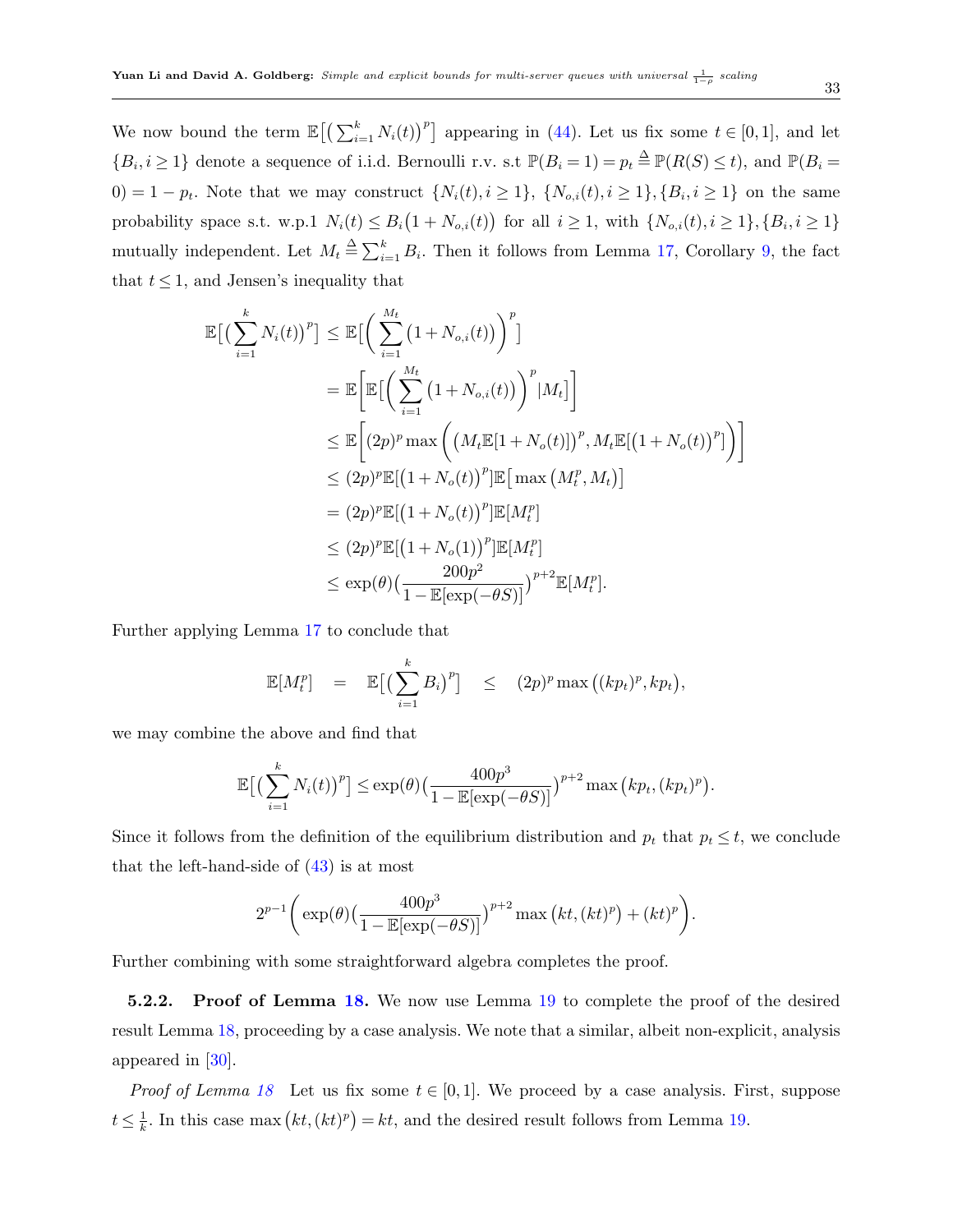Next, suppose  $t \in (\frac{1}{k})$  $\frac{1}{k}, \frac{2}{k}$  $\frac{2}{k}$ . In this case,

$$
\max\left(kt,(kt)^p\right) \quad = \quad (kt)^p \quad \leq \quad 2^{\frac{p}{2}}(kt)^{\frac{p}{2}},
$$

and the result then follows from Lemma [19.](#page-31-3)

Alternatively, suppose  $t \in \left(\frac{2}{k}\right)$  $\left[\frac{2}{k}, 1\right]$ . Let  $n_1(t) \triangleq \lfloor kt \rfloor$ . Noting that  $t \geq \frac{2}{k}$  $\frac{2}{k}$  implies  $n_1(t) > 0$ , in this case we may define  $n_2(t) \stackrel{\Delta}{=} \lfloor \frac{k}{n_1(t)} \rfloor$  $\frac{k}{n_1(t)}$ . Then the left-hand-side of  $(42)$  equals

<span id="page-33-0"></span>
$$
\mathbb{E}\big[\big|\sum_{m=1}^{n_1(t)}\sum_{l=1}^{n_2(t)}\big(N_{(m-1)n_2(t)+l}(t)-t\big)+\sum_{l=n_1(t)n_2(t)+1}^{k}\big(N_l(t)-t\big)\big|^p\big]\n\n\le 2^{p-1}\mathbb{E}\big[\big|\sum_{m=1}^{n_1(t)}\sum_{l=1}^{n_2(t)}\big(N_{(m-1)n_2(t)+l}(t)-t\big)\big|^p\big]\n \tag{45}
$$

$$
+2^{p-1}\mathbb{E}\big[\Big|\sum_{l=n_1(t)n_2(t)+1}^k \big(N_l(t)-t\big)\big|^p\big] \quad \text{by (28).}\tag{46}
$$

We now bound  $(45)$ . It follows from Lemma [16](#page-30-0) that  $(45)$  is at most

<span id="page-33-1"></span>
$$
(10p)^{p} \times (n_{1}(t))^{\frac{p}{2}} \times \mathbb{E}\Big[\Big|\sum_{l=1}^{n_{2}(t)} (N_{l}(t) - t)\Big|^{p}\Big]\n\n\leq (10p)^{p} \times (n_{1}(t))^{\frac{p}{2}} \times \exp(\theta)\Big(\frac{10^{3}p^{3}}{1 - \mathbb{E}[\exp(-\theta S)]}\Big)^{p+2} \times \max\left(tn_{2}(t), (tn_{2}(t))^{p}\right),
$$
\n(47)

the final inequality following from Lemma [19.](#page-31-3) We now bound the term  $tn_2(t)$  appearing in [\(47\)](#page-33-1). In particular,

<span id="page-33-2"></span>
$$
tn_2(t) = t\lfloor \frac{k}{\lfloor kt \rfloor} \rfloor \leq \frac{kt}{kt-1}.
$$
\n(48)

But since  $t \geq \frac{2}{k}$  $\frac{2}{k}$  implies  $kt \geq 2$ , and  $g(z) \stackrel{\Delta}{=} \frac{z}{z-1}$  is a decreasing function of z on  $(1, \infty)$ , it follows from [\(48\)](#page-33-2) that

 $tn_2(t) \leq 2.$ 

Thus max  $(tn_2(t), (tn_2(t))^p) \leq 2^p$ . As in addition  $n_1(t) \leq kt$ , it then follows from [\(47\)](#page-33-1) that [\(45\)](#page-33-0) is at most

<span id="page-33-3"></span>
$$
\exp(\theta) \left(\frac{2 \times 10^4 p^4}{1 - \mathbb{E}[\exp(-\theta S)]}\right)^{p+2} (kt)^{\frac{p}{2}}.
$$
\n
$$
(49)
$$

We now bound [\(46\)](#page-33-0). Note that the sum  $\sum_{l=n_1(t)n_2(t)+1}^{k} (N_l(t)-t)$  appearing in (46) is taken over  $k - n_1(t)n_2(t)$  terms. Furthermore,

$$
k - n_1(t)n_2(t) = k - n_1(t) \lfloor \frac{k}{n_1(t)} \rfloor
$$
  
 
$$
\leq k - n_1(t) \left( \frac{k}{n_1(t)} - 1 \right)
$$
  
 
$$
= n_1(t).
$$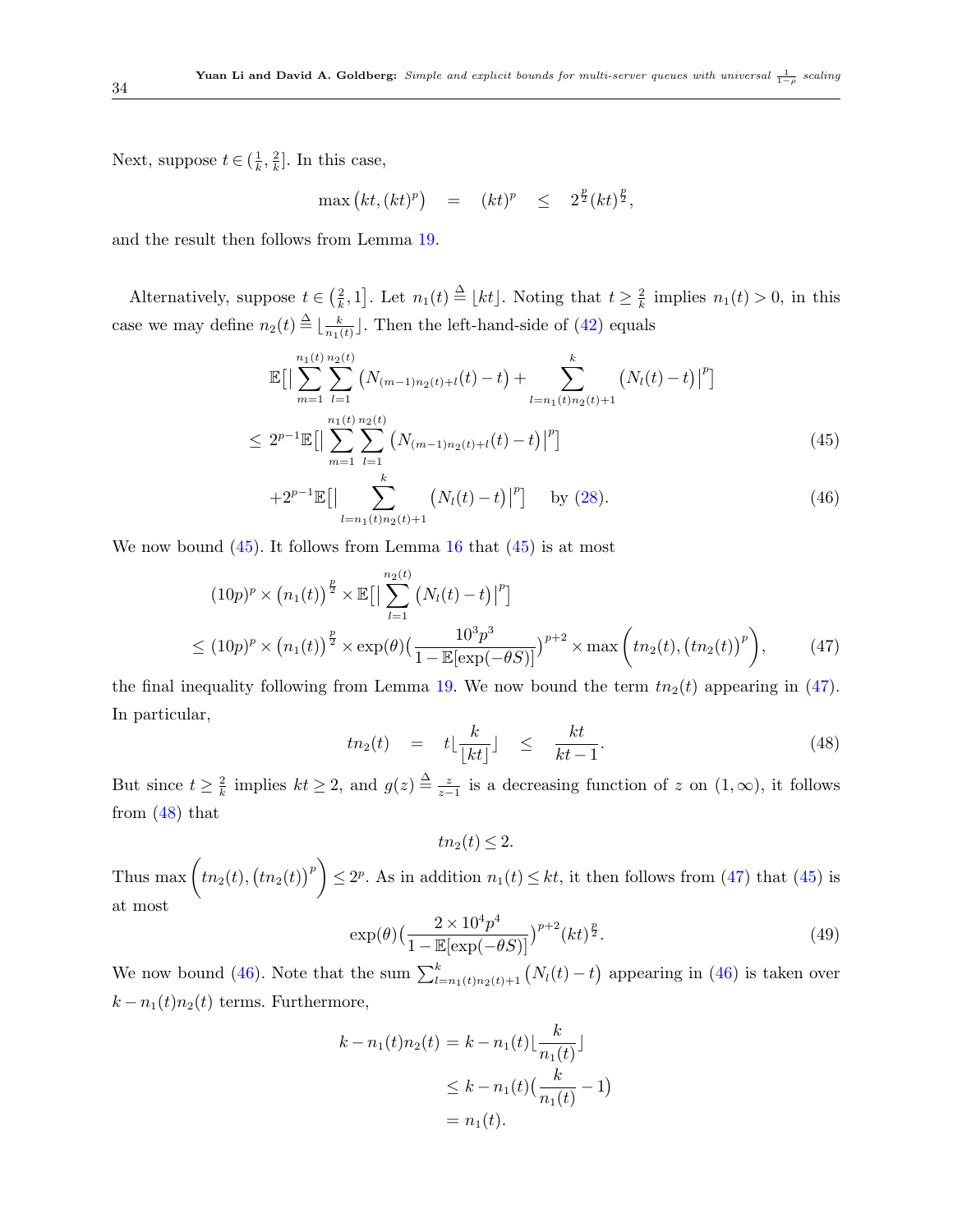As  $n_1(t) \leq kt$ , it thus follows from Lemma [16](#page-30-0) that [\(46\)](#page-33-0) is at most

$$
(10p)^p \times (kt)^{\frac{p}{2}} \times \mathbb{E}\left[|N_1(t) - t|^p\right].
$$
\n(50)

Further using Lemma [19](#page-31-3) to bound  $\mathbb{E}[|N_1(t) - t|^p]$  by  $\exp(\theta) \left(\frac{10^3 p^3}{1 - \mathbb{E}[\exp(-\theta S)]}\right)^{p+2}$  (since  $t \le 1$ ), we conclude that [\(46\)](#page-33-0) is at most

<span id="page-34-0"></span>
$$
\exp(\theta) \left(\frac{10^4 p^4}{1 - \mathbb{E}[\exp(-\theta S)]}\right)^{p+2} (kt)^{\frac{p}{2}}.
$$
\n
$$
(51)
$$

Using  $(49)$  to bound  $(45)$  and  $(51)$  to bound  $(46)$  completes the proof.

#### 5.3. Proof of main result Theorem [1.](#page-10-0)

In this subsection we complete the proof of our main result Theorem [1.](#page-10-0) We proceed by using Lemmas [11](#page-26-0) and [18](#page-31-0) to prove that the conditions of Theorem [4](#page-16-0) are met, in conjunction with the stochastic comparison results Theorems [2](#page-15-2) and [3.](#page-15-3) Before completing the proof, we provide one additional auxiliary result, bounding the central moments of  $\mu_A \sum_{i=1}^k A_i$ . The proof follows immediately from Lemma [16,](#page-30-0) the easily verified (using [\(28\)](#page-26-2)) fact that for all  $r \geq 2$ ,

<span id="page-34-1"></span>
$$
\mathbb{E}\!\left[|\mu_A A-1|^r\right]\leq 2^{r-1}(\mathbb{E}[A^r]\mu_A^r+1)\leq 2^r\mathbb{E}[A^r]\mu_A^r,
$$

and some straightforward algebra, and we omit the details.

LEMMA 20. Suppose that  $0 < \mu_A < \infty$ , and  $\mathbb{E}[A^{r_3}] < \infty$  for some  $r_3 \geq 2$ . Then for all  $k \geq 1$ ,

$$
\mathbb{E}\big[|\mu_A \sum_{i=1}^k A_i - k|^{r_3}\big] \le (10r_3)^{r_3} \mathbb{E}[A^{r_3}]\mu_A^{r_3} k^{\frac{r_3}{2}}.
$$

We now complete the proof of our main result Theorem [1.](#page-10-0)

*Proof of Theorem [1](#page-10-0)* First, we note that it suffices to prove the result for the case  $\mathbb{E}[S] = 1$ . Indeed, if the result is proven in that special case, one can derive the general case by simply rescaling time (i.e. multiplying both the service and inter-arrival times by  $\mu_S$ ). This follows from the fact that such a rescaling does not change the distribution of  $Q^{n}(\infty)$ , and only impacts the proven bounds by replacing the term  $\mathbb{E}[S^r]$  by  $\mathbb{E}[(S\mu_S)^r]$ , leaving all other quantities unchanged (as  $\mathbb{E}[(A\mu_A)^r]$  and  $\rho$  are unchanged by such a rescaling).

Thus suppose  $\mathbb{E}[S] = 1$ . It follows from Lemmas [11,](#page-26-0) [18,](#page-31-0) and [20](#page-34-1) that for each integer  $n' \geq 1$  s.t.  $n' > \mu_A$ , the conditions of Theorem [4](#page-16-0) are met with the following parameters:

$$
r_1 = r_2 = r_3 = r \quad , \quad s_1 = s_3 = \frac{r}{2},
$$
  

$$
C_1 = \mathbb{E}[S^r] \exp(\theta) \left(\frac{10^8 r^3}{1 - \mathbb{E}[\exp(-\theta S)]}\right)^{r+2},
$$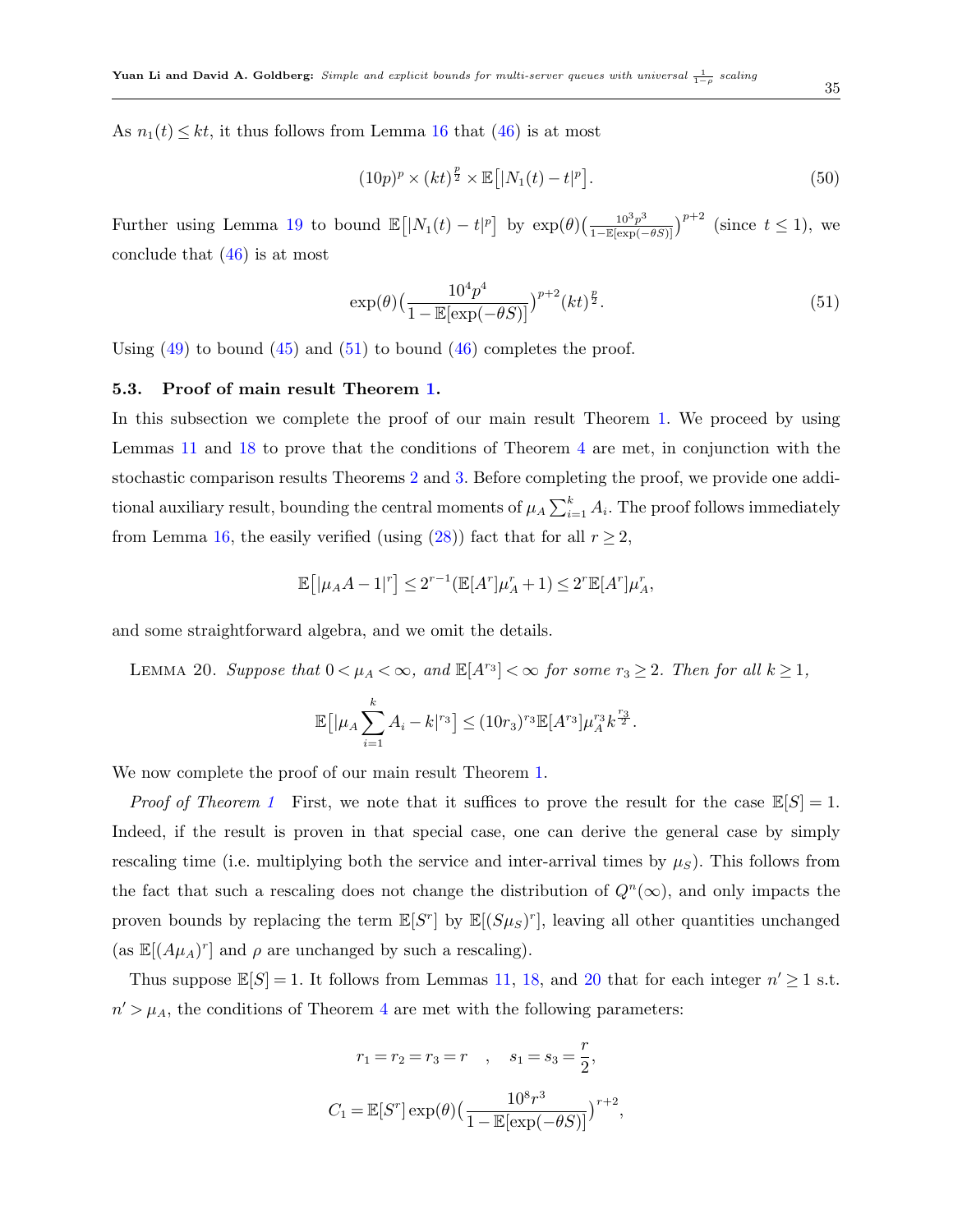$$
C_2 = \exp(\theta) \left( \frac{10^5 r^4}{1 - \mathbb{E}[\exp(-\theta S)]} \right)^{r+2},
$$
  

$$
C_3 = (10r)^r \mathbb{E}[A^r] \mu_A^r.
$$

Thus, applying Theorem [4](#page-16-0) and some straightforward algebra (e.g. the fact that  $1 + C_i \leq 2C_i$  for  $i = 1, 2, 3$ ), we find that for all  $z \ge 16$ ,  $\mathbb{P}\left(\sup_{t \ge 0} \left(A(t) - \sum_{i=1}^{n'} N_i(t)\right) \ge z\right)$  is at most

$$
8 \times \left(\frac{10^6 (3r)^5}{(\frac{r}{2}-1)^2(\frac{r}{2})^2(r-2)}\right)^{3r+1} \times \left(\mathbb{E}[S^r] \exp(\theta) \left(\frac{10^8 r^3}{1-\mathbb{E}[\exp(-\theta S)]}\right)^{r+2}\right) \times \left(\exp(\theta) \left(\frac{10^5 r^4}{1-\mathbb{E}[\exp(-\theta S)]}\right)^{r+2}\right) \times \left((10r)^r \mathbb{E}[A^r] \mu_A^r\right) \times \left(n'^{\frac{r}{2}} (n' - \mu_{A,n'})^{-\frac{r}{2}} z^{-\frac{r}{2}} + n'^{\frac{r}{2}} (n' - \mu_{A,n'})^{-\frac{r}{2}} z^{-\frac{r}{2}} + (n' - \mu_{A,n'})^{-\frac{r}{2}} (n')^r \mu_{A,n'}^{-\frac{r}{2}} z^{-\frac{r}{2}}\right),
$$

which after some further straightforward algebra (and the fact that  $n' > \mu_{A,n'}$ ) is itself bounded by

<span id="page-35-0"></span>
$$
\mathbb{E}[S^r]\mathbb{E}[A^r]\mu_A^r \exp(2\theta) \left(\frac{10^{23}r^8}{(r-2)^3\left(1-\mathbb{E}[\exp(-\theta S)]\right)}\right)^{4r} \times \left(\frac{n'}{\mu_{A,n'}}\right)^{\frac{r}{2}} \times n'^{\frac{r}{2}} \times \left(n'-\mu_{A,n'}\right)^{-\frac{r}{2}} \times z^{-\frac{r}{2}}.
$$
\n(52)

Next, observe that the definition of  $\mu_{A,n'}$  ensures that

<span id="page-35-1"></span>
$$
\frac{n'}{\mu_{A,n'}} \leq 2 , \text{ and } n' - \mu_{A,n'} \geq \frac{1}{2}(n' - \mu_A), \tag{53}
$$

the second inequality following from the fact that if  $\mu_A < \frac{1}{2}$  $\frac{1}{2}n'$ , then  $n' - \mu_{A,n'} = \frac{1}{2}$  $\frac{1}{2}n' \geq \frac{1}{2}$  $\frac{1}{2}(n' - \mu_A);$ while if  $\mu_A \geq \frac{1}{2}$  $\frac{1}{2}n'$ , then  $\mu_A = \mu_{A,n'}$ , and hence  $\frac{1}{2}(n' - \mu_A) = \frac{1}{2}(n' - \mu_{A,n'}) \leq n' - \mu_{A,n'}$ . Combining [\(52\)](#page-35-0) and [\(53\)](#page-35-1) with some straightforward algebra, we conclude that for all  $n' \geq 1$  s.t.  $\rho_{n'} < 1$ , all  $z \ge 16$ , and all  $\theta > 0$ ,  $\mathbb{P}\left(\sup_{t \ge 0} \left(A(t) - \sum_{i=1}^{n'} N_i(t)\right) \ge z\right)$  is at most

<span id="page-35-2"></span>
$$
\mathbb{E}[S^r] \mathbb{E}[A^r] \mu_A^r \exp(2\theta) \left( \frac{10^{24} r^8}{(r-2)^3 \left(1 - \mathbb{E}[\exp(-\theta S)]\right)} \right)^{4r} \times \left( z(1 - \rho_{n'}) \right)^{-\frac{r}{2}}.
$$
 (54)

Further noting that  $z \in (0, 16)$  implies [\(54\)](#page-35-2) is at least one (by a straightforward calculation), we conclude that for all  $n' \geq 1$  s.t.  $\rho_{n'} < 1$ , and all  $z > 0$ ,  $\mathbb{P}\left(\sup_{t \geq 0} \left(A(t) - \sum_{i=1}^{n'} N_i(t)\right) \geq z\right)$  is at most [\(54\)](#page-35-2). We next show how to get rid of the term  $1 - \mathbb{E}[\exp(-\theta S)]$  by an appropriate choice of θ. Note that for all  $θ > 0$ , w.p.1,  $exp(θS) \ge 1 + θS$ , and hence

$$
\exp(-\theta S) \le \frac{1}{1+\theta S}
$$
  
=  $1 - \theta S + \frac{\theta^2 S^2}{1+\theta S}$   
 $\le 1 - \theta S + \theta^2 S^2$ .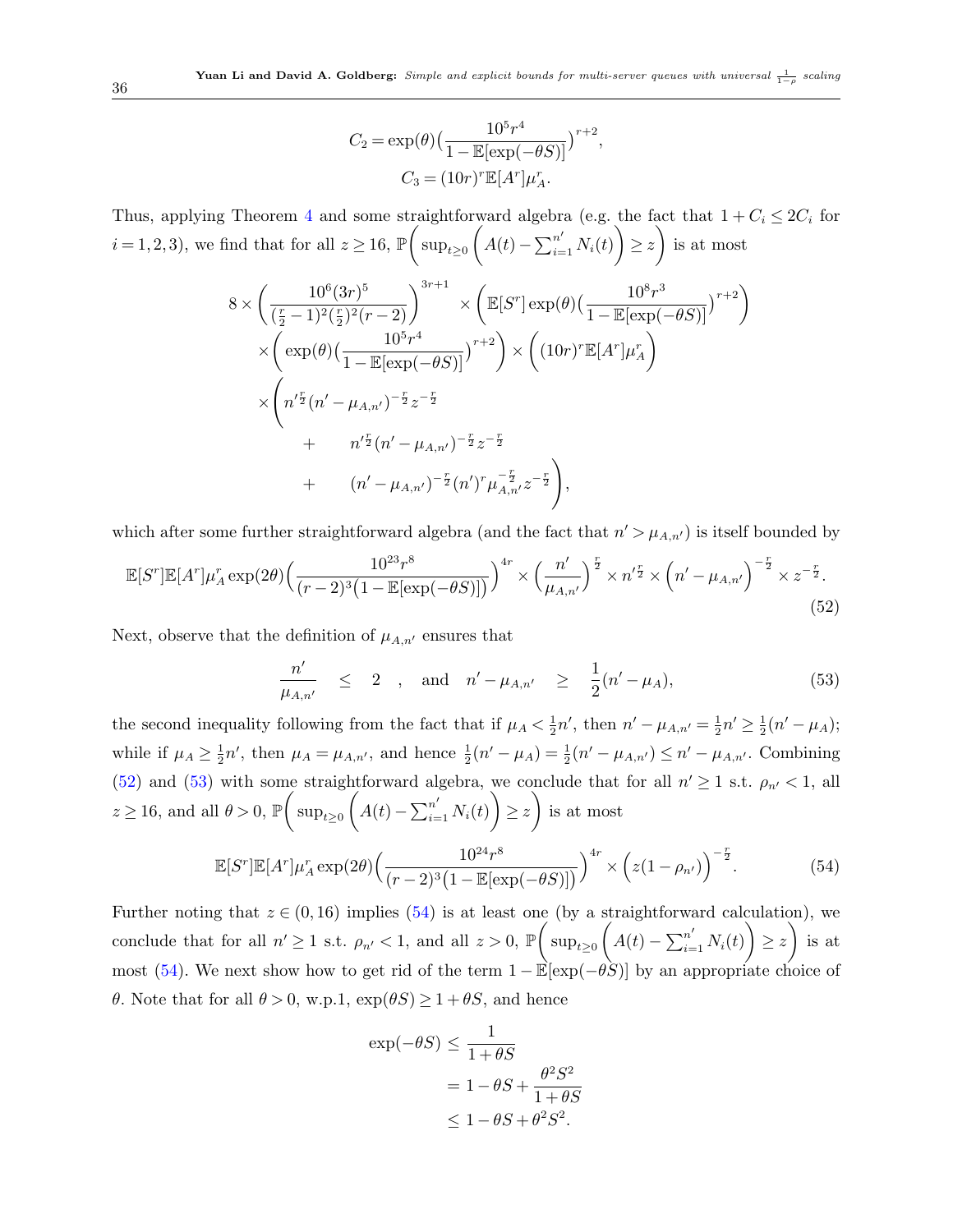It follows that for all  $\theta > 0$ ,

$$
1 - \mathbb{E}[\exp(-\theta S)] \ge \theta \mathbb{E}[S] - \theta^2 \mathbb{E}[S^2].\tag{55}
$$

Taking  $\theta = \frac{\mathbb{E}[S]}{2\mathbb{E}[S^2]}$  $\frac{\mathbb{E}[S]}{2\mathbb{E}[S^2]}$  and recalling that  $\mathbb{E}[S] = 1$ , we find that

$$
\frac{1}{1 - \mathbb{E}[\exp(-\theta S)]} \le 4\mathbb{E}[S^2] \le 4\left(\mathbb{E}[S^r]\right)^{\frac{2}{r}},\tag{56}
$$

the final inequality following from Jensen's inequality and the fact that  $r \geq 2$ . Further noting that  $\mathbb{E}[S] = 1$  implies  $\exp(2\theta) \leq 3$ , we may combine the above with  $(54)$  to conclude that for all  $n' \geq 1$ s.t.  $\rho_{n'} < 1$ , and all  $z \geq 0$ ,  $\mathbb{P}\left(\sup_{t \geq 0} \left(A(t) - \sum_{i=1}^{n'} N_i(t)\right) \geq z\right)$  is at most

<span id="page-36-1"></span>
$$
\left(\mathbb{E}[S^r]\right)^3 \mathbb{E}[A^r] \mu_A^r \left(10^{26} r^8 (r-2)^{-3}\right)^{4r} \times \left(z(1-\rho_{n'})\right)^{-\frac{r}{2}}.\tag{57}
$$

Letting  $n' = n$ , plugging in  $z = \frac{x}{1-\rho_n}$ , and applying Theorem [2](#page-15-2) completes the proof of the first part of the theorem.

To prove the second part, let us apply Theorem [3](#page-15-3) by plugging in  $n' = n - \lfloor \frac{1}{2}(n - \mu_A) \rfloor$  and  $z=\lfloor \frac{1}{2}$  $\frac{1}{2}(n-\mu_A)\sin 6(57)$  $\frac{1}{2}(n-\mu_A)\sin 6(57)$ . First, let us treat the case that  $\rho_n \leq 1-\frac{4}{n}$  $\frac{4}{n}$ , which implies that

$$
\frac{1}{4}(n - \mu_A) \le \lfloor \frac{1}{2}(n - \mu_A) \rfloor \le \frac{1}{2}(n - \mu_A),
$$

from which we conclude (after some straightforward algebra) that  $z(1 - \rho_{n'})$  is at least

$$
\left(\frac{1}{4}(n-\mu_A)\right) \times \left(1 - \frac{\mu_A}{\left(n - \left(\frac{1}{2}(n-\mu_A)\right)\right)}\right)
$$
\n
$$
= \frac{1}{4} \frac{(n-\mu_A)^2}{n+\mu_A} \ge \frac{1}{8} \frac{(n-\mu_A)^2}{n} = \frac{n}{8}(1-\rho_n)^2.
$$

Combining with some straightforward algebra, Theorem [3,](#page-15-3) and [\(57\)](#page-36-1) proves that for all  $n \geq 5$  s.t.  $\rho_n \leq 1 - \frac{4}{n}$  $\frac{4}{n}$ , the s.s.p.d. is at most

<span id="page-36-2"></span>
$$
\left(\mathbb{E}[S^r]\right)^3 \mathbb{E}[A^r] \mu_A^r \left(10^{27} r^8 (r-2)^{-3}\right)^{4r} \times \left(n(1-\rho_n)^2\right)^{-\frac{r}{2}}.\tag{58}
$$

Noting that 1: if  $n \geq 5$  and  $\rho_n > 1-\frac{4}{n}$  $\frac{4}{n}$  then [\(58\)](#page-36-2) is at least one, and 2: if  $n \leq 4$  then (58) is at least one, completes the proof of the second part of the theorem.

### <span id="page-36-0"></span>6. Conclusion.

In this paper, we proved the first simple and explicit bounds for general  $GI/GI/n$  queues which scale gracefully and universally as  $\frac{1}{1-\rho}$ , assuming only existence of finite  $2+\epsilon$  moments. Our results provided the first multi-server analogue of the celebrated Kingman's bound, which has been an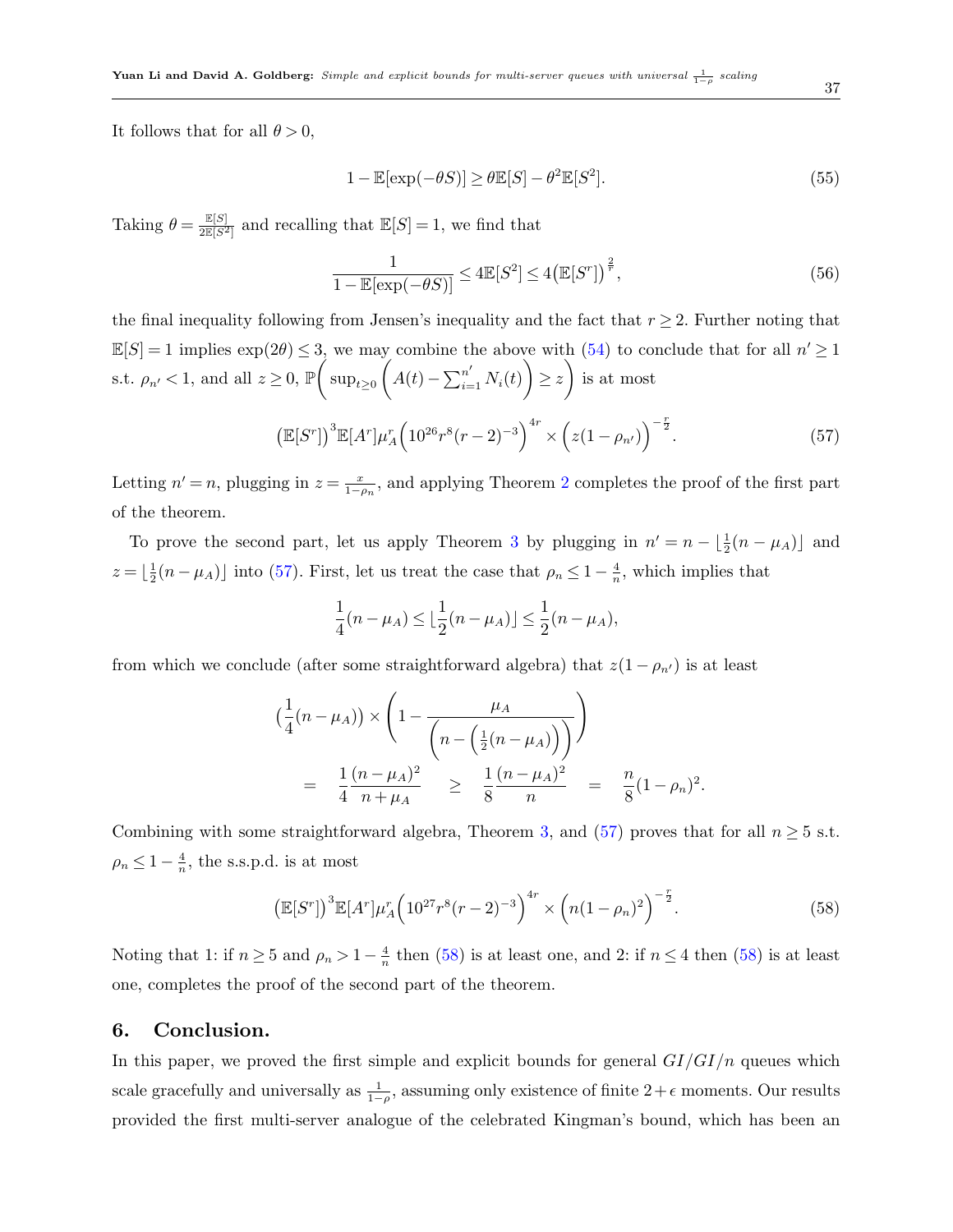open problem for over fifty years. More generally we were able to prove such bounds for the steadystate queue-length and the steady-state probability of delay (s.s.p.d.), where the strength of our bounds (e.g. in the form of tail decay rate) was a function of how many moments of the inter-arrival and service distributions were assumed finite. In all cases, our bounds are a simple function of only a few normalized moments, and  $\frac{1}{1-\rho}$ , as in the original Kingman's bound. In certain settings we were actually able to provide bounds which scale better than  $\frac{1}{1-\rho}$ , capturing the intuition (from e.g. the Markovian case) that the relevant expectations should grow more slowly then  $\frac{1}{1-\rho}$  when the s.s.p.d. goes to zero. Importantly, our simple and explicit bounds scale gracefully even when the number of servers grows large and the traffic intensity converges to unity simultaneously, as in the Halfin-Whitt scaling regime. By applying our results to queues under the Halfin-Whitt scaling, we also derived new explicit and uniform bounds for queues in that setting.

Our results leave many interesting directions for future research. First and foremost, there is the important question of reducing the prefactor and moment-dependency in our bounds. Indeed, we primarily view our results as a proof-of-concept that such bounds are theoretically possible, and believe that future work will be able to drastically reduce the demonstrated prefactor. As noted earlier, previous work of Daley (and others) has essentially conjectured that one should only need to assume finite second moments, and that the relevant prefactor should be  $\frac{1}{2}$  (as in the original Kingman's bound for a single server). In our own proofs, we opted for simplicity over tightness in essentially all cases, and as such a reasonable first pass at reducing the prefactor may come from a similar but more careful analysis (also using e.g. optimized versions of various maximal inequalities and bounds from probability which appear in our proofs). It is also plausible that a completely different analysis could yield considerably tighter bounds, and for some interesting ideas along these lines we refer the reader to e.g. [\[27\]](#page-51-10). If this "bridge to practicality" were acheived, the corresponding results would essentially be as powerful as Kingman's bound, but in the multi-server setting, and potentially quite impactful both in theory and practice.

Second, it would be interesting to more directly connect our bounds to other known results in the literature. For example, in certain heavy-traffic regimes, e.g. both classical and Halfin-Whitt, it is known that the tail of the steady-state queue length has (asymptotically) an exponential decay [\[57,](#page-52-4) [30\]](#page-51-0). This would suggest that stronger explicit bounds, exhibiting such a decay (as opposed to our demonstrated polynomial decay), may be possible. The asymptotic results of [\[35\]](#page-51-1) similarly suggest that stronger results may be possible for the s.s.p.d. Of course, we note that the connection between asymptotic tail behavior and the associated pre-limit systems can be quite subtle, as studied in e.g. [\[33\]](#page-51-8). A possible first step here may be to consider service distributions with finite exponential moments, and attempting to apply maximal inequalities and related bounds which hold in that setting  $[64]$ .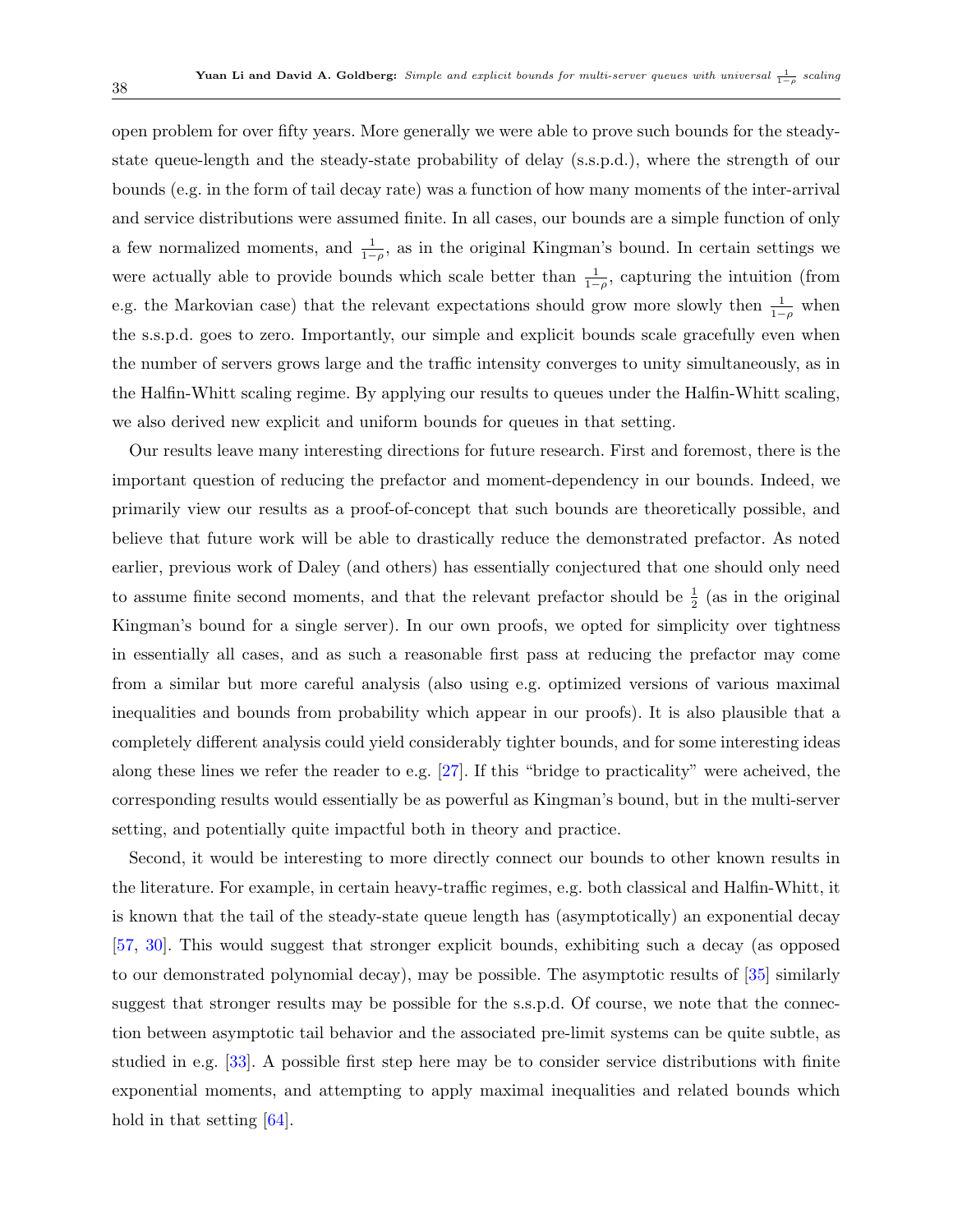39

A related set of questions centers around how our bounds relate to the results of [\[78,](#page-54-2) [79\]](#page-54-3), which (in many settings) give necessary and sufficient conditions for the steady-state queue length to have finite rth moment. The results of [\[78,](#page-54-2) [79\]](#page-54-3) actually show that having more servers leads to more moments being finite in a subtle way, and e.g. shows that in the Halfin-Whitt regime, the number of moments which are finite grows as the numbers of servers diverges. Although our bounds do not reflect this phenomena (as the number of moments which our bounds imply to be finite depends only on the underlying distributions and not on the number of servers), our results do speak explicitly to certain moments scaling gracefully with  $\frac{1}{1-\rho}$ , which does not follow from the results of [\[78,](#page-54-2) [79\]](#page-54-3). Understanding this disconnect, and the connection between finiteness of moments and the scaling of those moments is an interesting open question.

These questions also connect to the literature on heavy tails (e.g. the setting in which service times have infinite variance), for which essentially nothing is known in the Halfin-Whitt regime. Indeed, there may be quite subtle interactions between which moments of the service time distribution exist, which moments of the steady-state queue-length exist, and how those moments scale, where related questions have been previously studied in the single-server setting [\[22\]](#page-50-16). To what extent universal bounds similar to our own are possible in the heavy-tailed setting remains an interesting open question, although here additional challenges will likely arise as  $\frac{1}{1-\rho}$  is known to be the incorrect scaling even in the single-server case [\[14\]](#page-50-17).

One could also attempt to extend our analysis to a more general class of queueing systems, e.g. queues with abandonments, networks of queues, etc. We note that the results of [\[30\]](#page-51-0) also give bounds for the transient setting, and could be naturally extended to consider time-varying arrival processes, another interesting setting in which one could aim to prove bounds analogous to our own. One could also attempt to derive simple, explicit, and universal bounds for other quantities of interest in the analysis of queues, e.g. the rate of convergence to stationarity, where we refer the reader to [\[31\]](#page-51-15) for some relevant discussion in the Markovian setting.

On a final note, and taking a broader view of the literature on queueing theory, there is the meta-question of how to conceptualize the trade-off between simplicity/explicitness, and accuracy, in approximations for multi-server queues. This question is particularly interesting in the Halfin-Whitt regime, where the inherent complexity of the weak limits that arise brings this question front and center. The following are but a few interesting questions along these lines. What is the right notion of "complexity" in queueing approximations? How should one compare analytical bounds with results derived from simulation and numerical procedures? What is the formal algorithmic complexity of both numerical computation, and simulation, for the limiting processes which arise? And last, but by no means least, which types of approximations may be most useful in practice?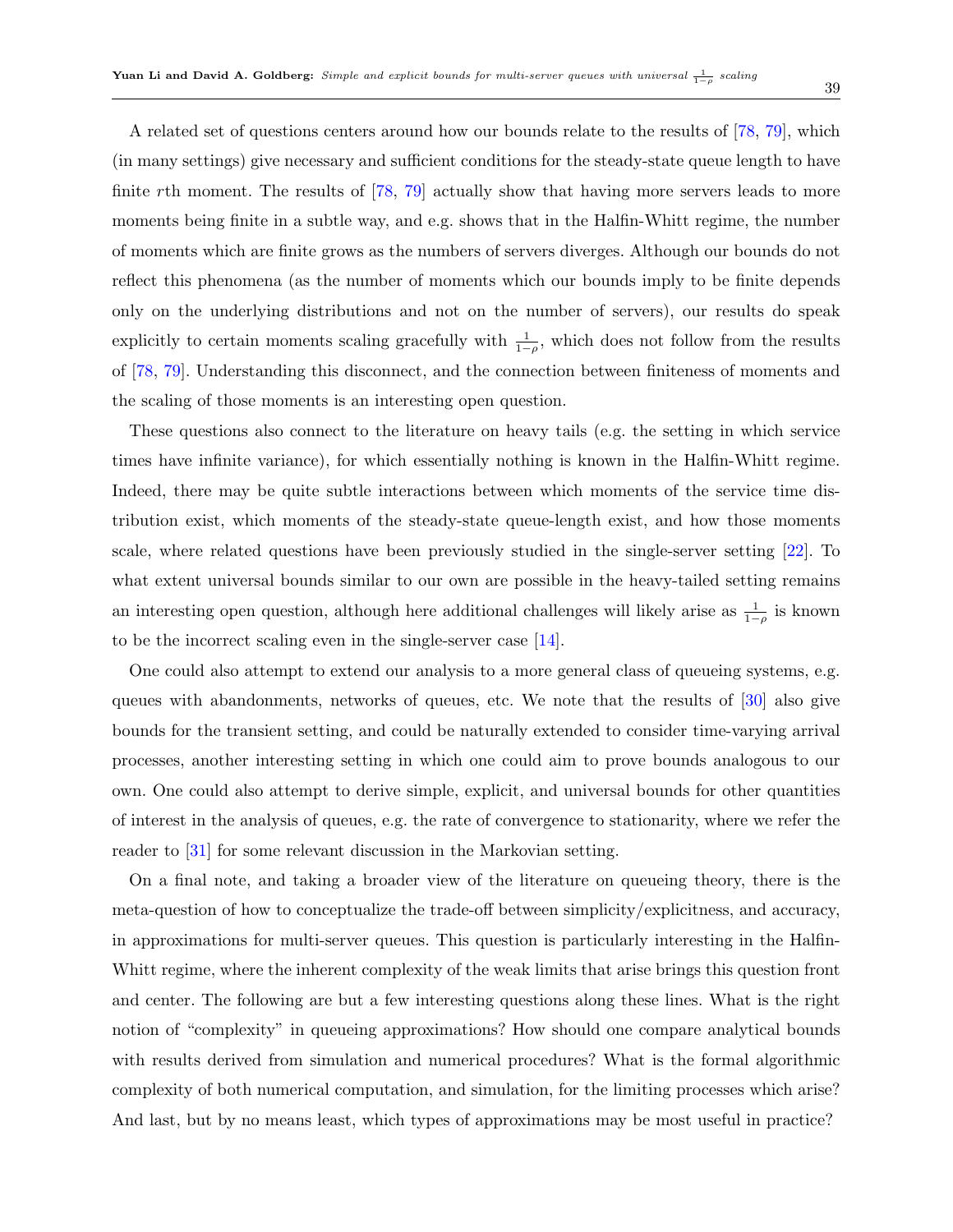### Acknowledgements.

The authors gratefully acknowledge support from NSF grant no. 1333457.

### <span id="page-39-0"></span>7. Appendix.

### 7.1. Proof of Theorem [3.](#page-15-3)

We begin by citing the relevant result of  $[35]$ .

<span id="page-39-1"></span>LEMMA 21 ([\[35\]](#page-51-1) Theorem 4). Under the same assumptions as Theorem [2,](#page-15-2) for all  $x \ge 0$ ,  $\mathbb{P}(Q^n(\infty) \geq x)$  is at most

$$
\inf_{\delta \geq 0} \mathbb{P}\left(\max\left(\sup_{0 \leq t \leq \delta} (A(t) - \sum_{i=1}^{\eta} N_i(t)) \right), \sup_{t \geq \delta} (A(t) - \sum_{i=1}^{\eta} N_i(t)) + \sum_{i=\eta+1}^{\eta} N_i(\delta) \right) + \sum_{i=\eta+1}^{\eta} I(N_i(\delta) = 0) \geq x - \eta \right).
$$

With Lemma [21](#page-39-1) in hand, we now complete the proof of Theorem [3.](#page-15-3)

*Proof of Theorem [3](#page-15-3)* First, let us prove that  $n\mu_S > \mu_A$  implies

<span id="page-39-3"></span>
$$
\left(n - \lfloor \frac{1}{2} (n - \frac{\mu_A}{\mu_S}) \rfloor \right) \mu_S > \mu_A. \tag{59}
$$

Indeed,

$$
\left(n - \lfloor \frac{1}{2}(n - \frac{\mu_A}{\mu_S})\rfloor\right)\mu_S \ge \left(n - \frac{1}{2}(n - \frac{\mu_A}{\mu_S})\right)\mu_S
$$
  
=  $\frac{1}{2}(n\mu_S + \mu_A) > \mu_A.$ 

Next, taking  $x = n, \eta = n - \lfloor \frac{1}{2}(n - \frac{\mu_A}{\mu_S}) \rfloor$  $\left[\mu_A\atop \mu_S\right]$ , we conclude from Lemma [21](#page-39-1) that  $\mathbb{P}\big(Q^n(\infty)\geq n\big)$  is at most

$$
\inf_{\delta \geq 0} \mathbb{P}\Bigg( \max \Bigg( \sup_{0 \leq t \leq \delta} (A(t) - \sum_{i=1}^{n-\lfloor \frac{1}{2}(n-\frac{\mu_{A}}{\mu_{S}}) \rfloor} N_{i}(t)) \Bigg), \sup_{t \geq \delta} (A(t) - \sum_{i=1}^{n} N_{i}(t)) + \sum_{i=n-\lfloor \frac{1}{2}(n-\frac{\mu_{A}}{\mu_{S}}) \rfloor+1}^{n} N_{i}(\delta) \Bigg) + \sum_{i=n-\lfloor \frac{1}{2}(n-\frac{\mu_{A}}{\mu_{S}}) \rfloor+1}^{n} I(N_{i}(\delta) = 0) \geq \Big(\frac{1}{2}(n-\frac{\mu_{A}}{\mu_{S}})\Big)\Bigg).
$$

Applying monotonicity and a union bound, we further find that for all  $\epsilon, T > 0$ ,  $\mathbb{P}(Q^n(\infty) \geq n)$  is at most

$$
\mathbb{P}\left(\sup_{t\geq 0} \left(A(t) - \sum_{i=1}^{n-\lfloor \frac{1}{2}(n-\frac{\mu_A}{\mu_S}) \rfloor} N_i(t)\right) \geq \lfloor \frac{1}{2}(n-\frac{\mu_A}{\mu_S}) \rfloor - \epsilon\right) \tag{60}
$$

<span id="page-39-2"></span>+ 
$$
\mathbb{P}\left(\sup_{t\geq T}\left(A(t)-\sum_{i=1}^{n}N_i(t)\right)+\sum_{i=n-\lfloor\frac{1}{2}(n-\frac{\mu_A}{\mu_S})\rfloor+1}^{n}N_i(T)\geq 0\right)
$$
 (61)

$$
+\mathbb{P}\Bigg(\sum_{i=1}^{n}I(N_i(T)=0)\geq\epsilon\Bigg). \tag{62}
$$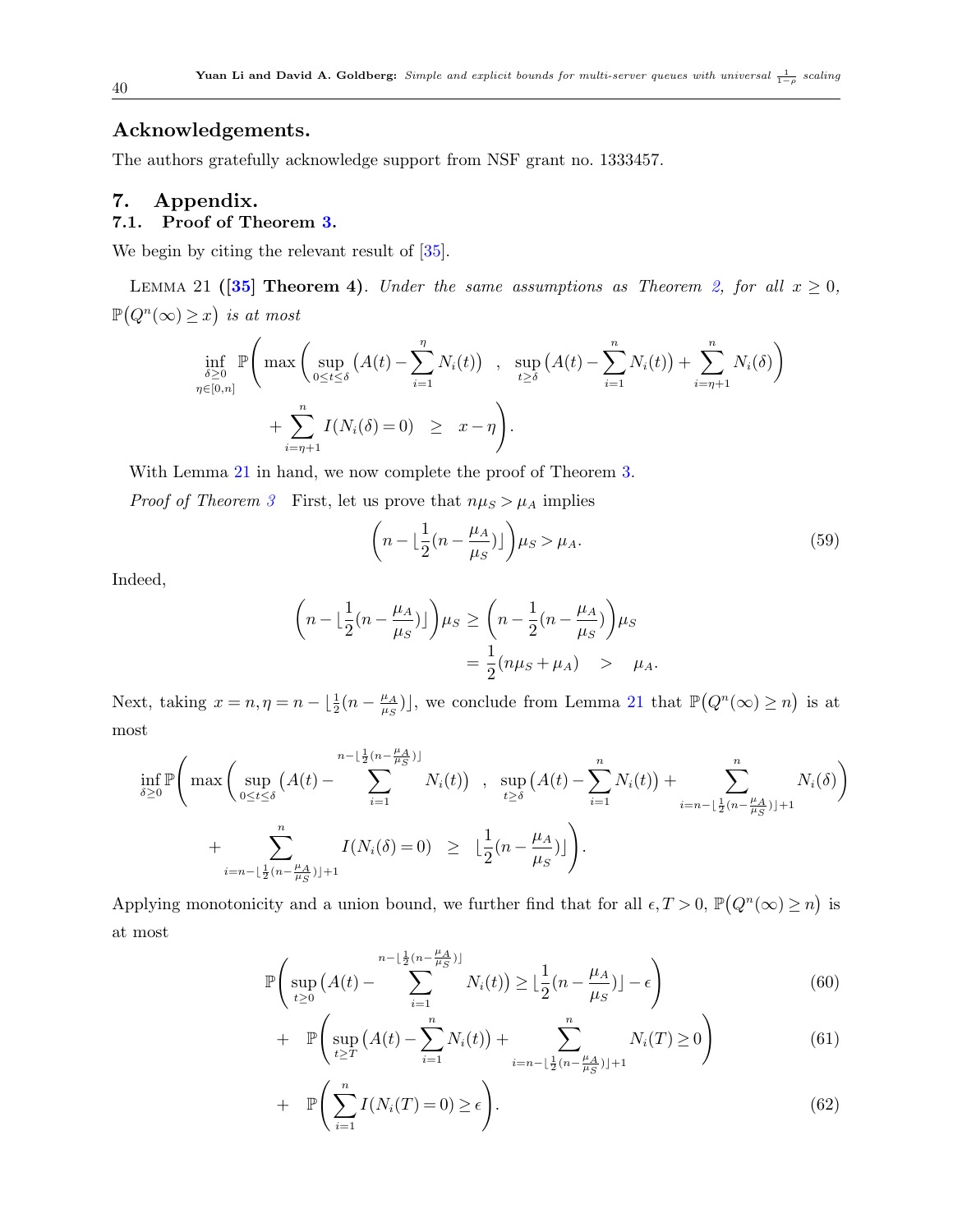We next bound  $(61)$ , which by stationary increments and another union bound is at most

$$
\mathbb{P}\Bigg(A(T) - \sum_{i=1}^{n-\lfloor \frac{1}{2}(n-\frac{\mu_A}{\mu_S}) \rfloor} N_i(T) \geq -T^{\frac{1}{2}}\Bigg) + \mathbb{P}\Bigg(\sup_{t\geq 0} (A(t) - \sum_{i=1}^{n} N_i(t)) \geq T^{\frac{1}{2}}\Bigg).
$$

It follows from the well-known Strong law of large numbers for renewal processes, and [\(59\)](#page-39-3), that

$$
\lim_{T \to \infty} \mathbb{P}\left(A(T) - \sum_{i=1}^{n-\lfloor \frac{1}{2}(n-\frac{\mu_A}{\mu_S}) \rfloor} N_i(T) \geq -T^{\frac{1}{2}}\right) = 0 \quad , \quad \lim_{T \to \infty} \mathbb{P}\left(\sup_{t \geq 0} \left(A(t) - \sum_{i=1}^{n} N_i(t)\right) \geq T^{\frac{1}{2}}\right) = 0,
$$

from which we conclude that

$$
\lim_{T \to \infty} \mathbb{P}\left(\sup_{t \ge T} \left( A(t) - \sum_{i=1}^n N_i(t) \right) + \sum_{i=n-\lfloor \frac{1}{2}(n-\frac{\mu_A}{\mu_S}) \rfloor + 1}^n N_i(T) \ge 0 \right) = 0. \tag{63}
$$

Furthermore, for all  $\epsilon > 0$ , it trivially holds that

$$
\lim_{T \to \infty} \mathbb{P}\left(\sum_{i=1}^{n} I(N_i(T) = 0) \ge \epsilon\right) = 0.
$$
\n(64)

Combining the above, we conclude that for all  $\epsilon > 0$  (by taking the limit  $T \to \infty$  above),  $\mathbb{P}(Q^n(\infty) \geq 0)$ n) is at most

$$
\mathbb{P}\Bigg(\sup_{t\geq 0} \left(A(t) - \sum_{i=1}^{n-\lfloor \frac{1}{2}(n-\frac{\mu_A}{\mu_S}) \rfloor} N_i(t)\right) \geq \lfloor \frac{1}{2}(n-\frac{\mu_A}{\mu_S}) \rfloor - \epsilon\Bigg). \tag{65}
$$

Letting  $\epsilon \downarrow 0$  and applying continuity completes the proof.

### 7.2. Proof of Lemma [2.](#page-17-4)

<span id="page-40-0"></span>We begin by citing the relevant result of  $[59]$ .

LEMMA 22 ([\[59\]](#page-53-15) Theorem 2). Let  $\{X_l, 1 \leq l \leq L\}$  be a completely general sequence of r.v.s. Suppose there exist  $\nu > 0$ ,  $\gamma > 1$ , and  $C > 0$  such that for all  $\lambda > 0$  and non-negative integers  $1 \leq i \leq j \leq L$ , it holds that

$$
\mathbb{P}\big(\big|\sum_{k=i}^j X_k\big|\geq \lambda\big) \leq \big(C(j-i+1)\big)^{\gamma}\lambda^{-\nu}.
$$

Then it must also hold that

$$
\mathbb{P}\Big(\max_{i\in[1,L]}|\sum_{k=1}^i X_k|\geq \lambda\Big)\leq 2^{\gamma}\bigg(1+\big(2^{-\frac{1}{\nu+1}}-2^{-\frac{\gamma}{\nu+1}}\big)^{-(\nu+1)}\bigg)(CL)^{\gamma}\lambda^{-\nu}.
$$

With Lemma  $22$  in hand, we now complete the proof of Lemma [2.](#page-17-4)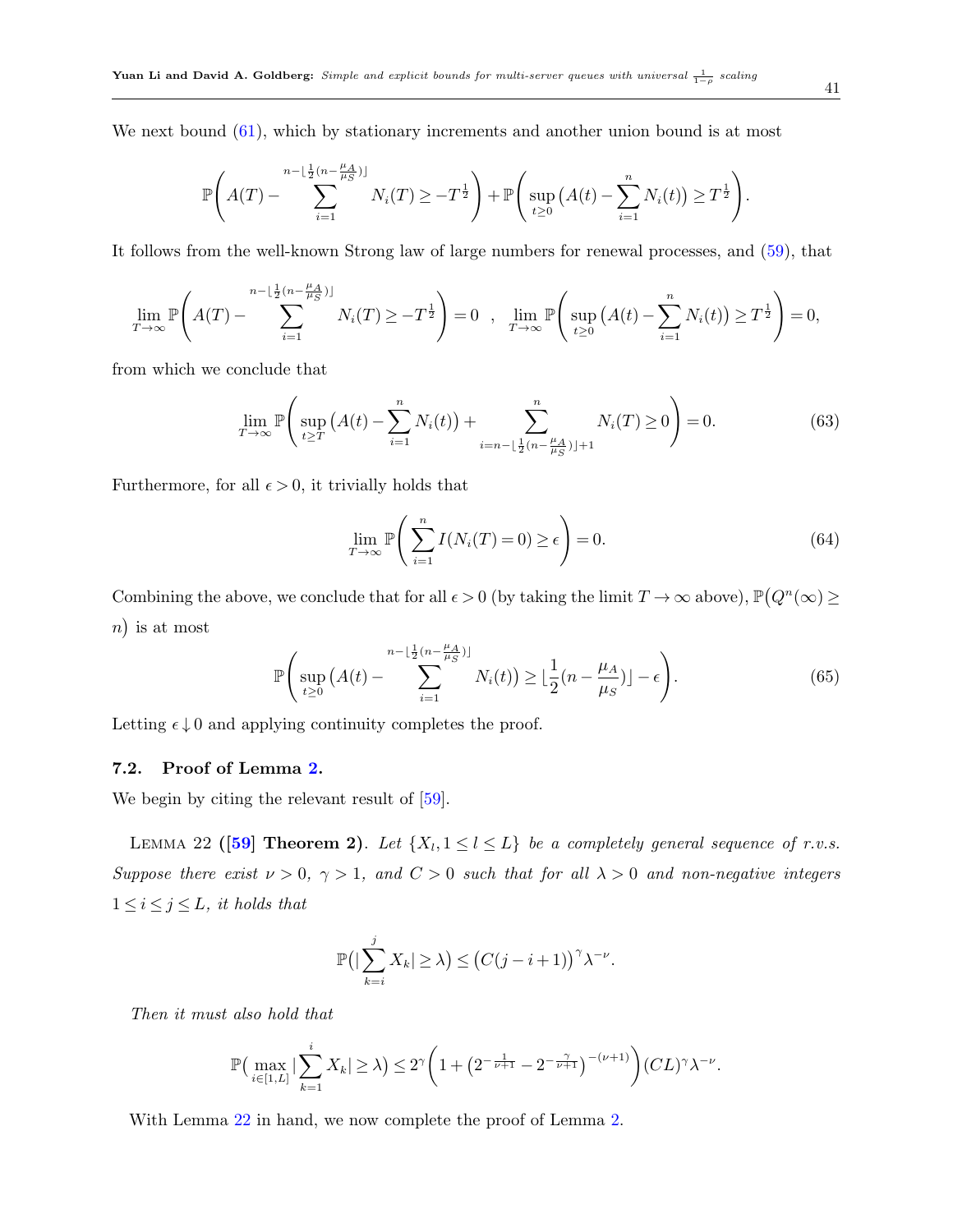Proof of Lemma [2](#page-17-4) As the conditions of Lemma [22](#page-40-0) and Lemma 2 are identical, it suffices to prove that  $\nu \ge \gamma$  (along with the other assumptions of Lemma [22\)](#page-40-0) implies

<span id="page-41-2"></span>
$$
2^{\gamma} \left( 1 + \left( 2^{-\frac{1}{\nu+1}} - 2^{-\frac{\gamma}{\nu+1}} \right)^{-(\nu+1)} \right) \le \left( 6\frac{\nu+1}{\gamma-1} \right)^{\nu+1} . \tag{66}
$$

Note that

<span id="page-41-0"></span>
$$
2^{-\frac{1}{\nu+1}} - 2^{-\frac{\gamma}{\nu+1}} = 2^{-\frac{1}{\nu+1}} \left( 1 - 2^{-\frac{\gamma-1}{\nu+1}} \right).
$$
 (67)

As our assumptions imply  $0 < \frac{\gamma - 1}{\nu + 1} < 1$ , and it is easily verified that  $1 - 2^{-z} \ge \frac{z}{2}$  $\frac{z}{2}$  for all  $z \in [0,1]$ , we conclude that

<span id="page-41-1"></span>
$$
\left(1 - 2^{-\frac{\gamma - 1}{\nu + 1}}\right)^{-(\nu + 1)} \leq \left(2\frac{\nu + 1}{\gamma - 1}\right)^{\nu + 1}.\tag{68}
$$

Combining [\(67\)](#page-41-0) and [\(68\)](#page-41-1) with the fact that (by our assumptions)  $(\frac{\nu+1}{\gamma-1})^{\nu+1} \geq 1$  and  $2^{\gamma} \leq 2^{\nu}$ , it follows that the left-hand-side of  $(66)$  is at most

$$
2^{\gamma} \left( 1 + 2(2 \frac{\nu + 1}{\gamma - 1})^{\nu + 1} \right) .
$$
  
\n
$$
\leq 3 \times 2^{\gamma} \times (2 \frac{\nu + 1}{\gamma - 1})^{\nu + 1}
$$
  
\n
$$
\leq 6 \times 4^{\nu} \times (\frac{\nu + 1}{\gamma - 1})^{\nu + 1}
$$
  
\n
$$
\leq (6 \frac{\nu + 1}{\gamma - 1})^{\nu + 1},
$$

completing the proof.

### 7.3. Proof of Lemma [5.](#page-20-0)

Proof of Lemma [5](#page-20-0) Note that for  $\lambda > 0$ ,  $\mathbb{P}\left(\sup_{t\geq 0} (\phi(t)-\nu t)\geq \lambda\right)$  equals

<span id="page-41-3"></span>
$$
\mathbb{P}\left(\left(\bigcup_{k=0}^{\infty} \{\phi(t) - \nu t \ge \lambda \text{ for some } t \in [2^k, 2^{k+1}]\}\right) \bigcup \{\phi(t) - \nu t \ge \lambda \text{ for some } t \in [0, 1]\}\right)
$$
  
\n
$$
\leq \sum_{k=0}^{\infty} \mathbb{P}\left(\sup_{\phi(t) - \nu t \ge \lambda} \phi(t) - \nu t \ge \lambda\right) \tag{69}
$$

$$
\begin{aligned}\n &\sum_{k=0} \left( \sum_{t \in [2^k, 2^{k+1}]} \left( \sum_{t \in [0, 1]} (f(t) - \nu t) \right) \right) \\
 &\quad + \quad \mathbb{P} \left( \sup_{t \in [0, 1]} (\phi(t) - \nu t) \ge \lambda \right).\n \end{aligned} \tag{70}
$$

We now bound [\(69\)](#page-41-3), and proceed by bounding (for each  $k \ge 0$ )

<span id="page-41-4"></span>
$$
\mathbb{P}\bigg(\sup_{t\in[2^k,2^{k+1}]}\big(\phi(t)-\nu t\big)\ge\lambda\bigg).
$$
\n(71)

Since  $t \in [2^k, 2^{k+1}]$  implies  $\nu t \geq \nu 2^k$ , we conclude that [\(71\)](#page-41-4) is at most

$$
\mathbb{P}\bigg(\sup_{t\in[2^k,2^{k+1}]}\phi(t)\geq\lambda+\nu 2^k\bigg),
$$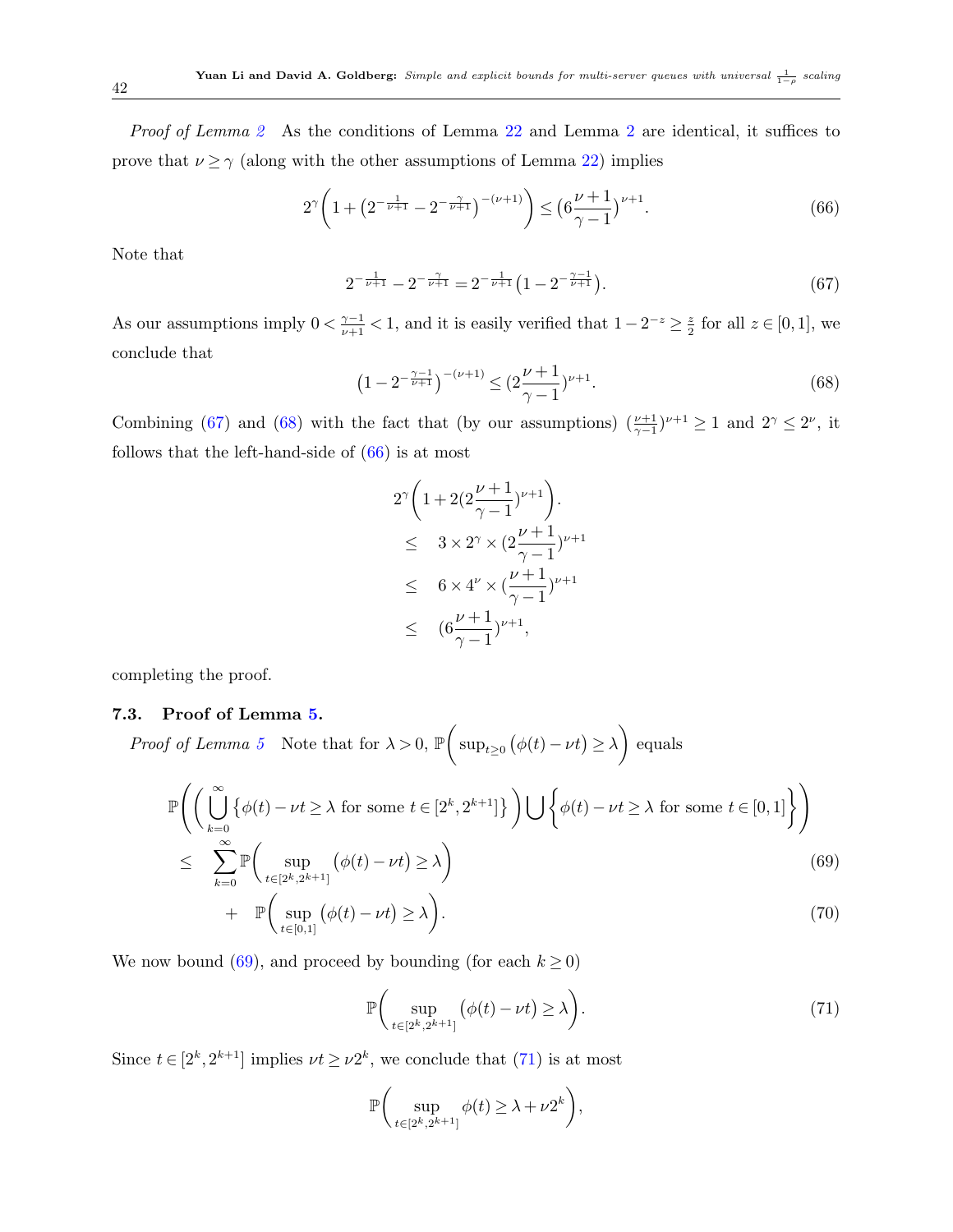which by adding and subtracting  $\phi(2^k)$ , and applying stationary increments and a union bound, is at most

<span id="page-42-0"></span>
$$
\mathbb{P}\left((\sup_{t\in[2^k,2^{k+1}]}\phi(t)-\phi(2^k))+\phi(2^k)\geq\lambda+\nu 2^k\right) \n\leq \mathbb{P}\left(\sup_{t\in[2^k,2^{k+1}]}\phi(t)-\phi(2^k)\geq\frac{1}{2}(\lambda+\nu 2^k)\right)+\mathbb{P}\left(\phi(2^k)\geq\frac{1}{2}(\lambda+\nu 2^k)\right) \n= \mathbb{P}\left(\sup_{t\in[0,2^k]}\phi(t)\geq\frac{1}{2}(\lambda+\nu 2^k)\right)+\mathbb{P}\left(\phi(2^k)\geq\frac{1}{2}(\lambda+\nu 2^k)\right) \n\leq 2\mathbb{P}\left(\sup_{t\in[0,2^k]}\phi(t)\geq\frac{1}{2}(\lambda+\nu 2^k)\right).
$$
\n(72)

We proceed to bound  $(72)$  by breaking the supremum into two parts, one part taken over integer points, one part taken over intervals of length one corresponding to the regions between these integer points. In particular, the assumptions of the lemma, combined with a union bound and stationary increments, ensure that

<span id="page-42-1"></span>
$$
\mathbb{P}\left(\sup_{t\in[0,2^k]}\phi(t)\geq\frac{1}{2}(\lambda+\nu 2^k)\right) \n\leq \mathbb{P}\left(\sup_{j\in\{0,\ldots,2^k\}}\phi(j)+\sup_{j\in\{0,\ldots,2^{k}-1\}}\left(\phi(j+t)-\phi(j)\right)\geq\frac{1}{2}(\lambda+\nu 2^k)\right) \n\leq \mathbb{P}\left(\sup_{j\in\{0,\ldots,2^k\}}\phi(j)\geq\frac{1}{4}(\lambda+\nu 2^k)\right)+2^k\mathbb{P}\left(\sup_{t\in[0,1]}\phi(t)\geq\frac{1}{4}(\lambda+\nu 2^k)\right) \n\leq \frac{H_14^{r_1}2^{ks}}{(\lambda+\nu 2^k)^{r_1}}+\frac{H_24^{r_2}2^k}{(\lambda+\nu 2^k)^{r_2}},
$$
\n(73)

where the final inequality is applicable since  $\lambda \geq 4Z$  implies  $\frac{1}{4}(\lambda + \nu 2^k) \geq Z$ , in which case the inequality follows from our assumptions. Combining  $(72)$  and  $(73)$ , we conclude that  $(69)$  is at most

<span id="page-42-2"></span>
$$
2\sum_{k=0}^{\infty} \frac{H_1 4^{r_1} 2^{ks}}{(\lambda + \nu 2^k)^{r_1}} + 2\sum_{k=0}^{\infty} \frac{H_2 4^{r_2} 2^k}{(\lambda + \nu 2^k)^{r_2}}.
$$
\n(74)

We now treat two cases. First, suppose  $\lambda > \nu$ . Then [\(74\)](#page-42-2) is at most

$$
2H_1 4^{r_1} \sum_{k=0}^{\lceil \log_2(\frac{\lambda}{\nu}) \rceil - 1} \frac{2^{ks}}{\lambda^{r_1}}
$$
  
+ 
$$
2H_2 4^{r_2} \sum_{k=0}^{\lceil \log_2(\frac{\lambda}{\nu}) \rceil - 1} \frac{2^k}{\lambda^{r_2}}
$$
  
+ 
$$
2H_1 4^{r_1} \sum_{k=\lceil \log_2(\frac{\lambda}{\nu}) \rceil}^{\infty} \frac{2^{-(r_1-s)k}}{\nu^{r_1}}
$$
  
+ 
$$
2H_2 4^{r_2} \sum_{k=\lceil \log_2(\frac{\lambda}{\nu}) \rceil}^{\infty} \frac{2^{-(r_2-1)k}}{\nu^{r_2}}
$$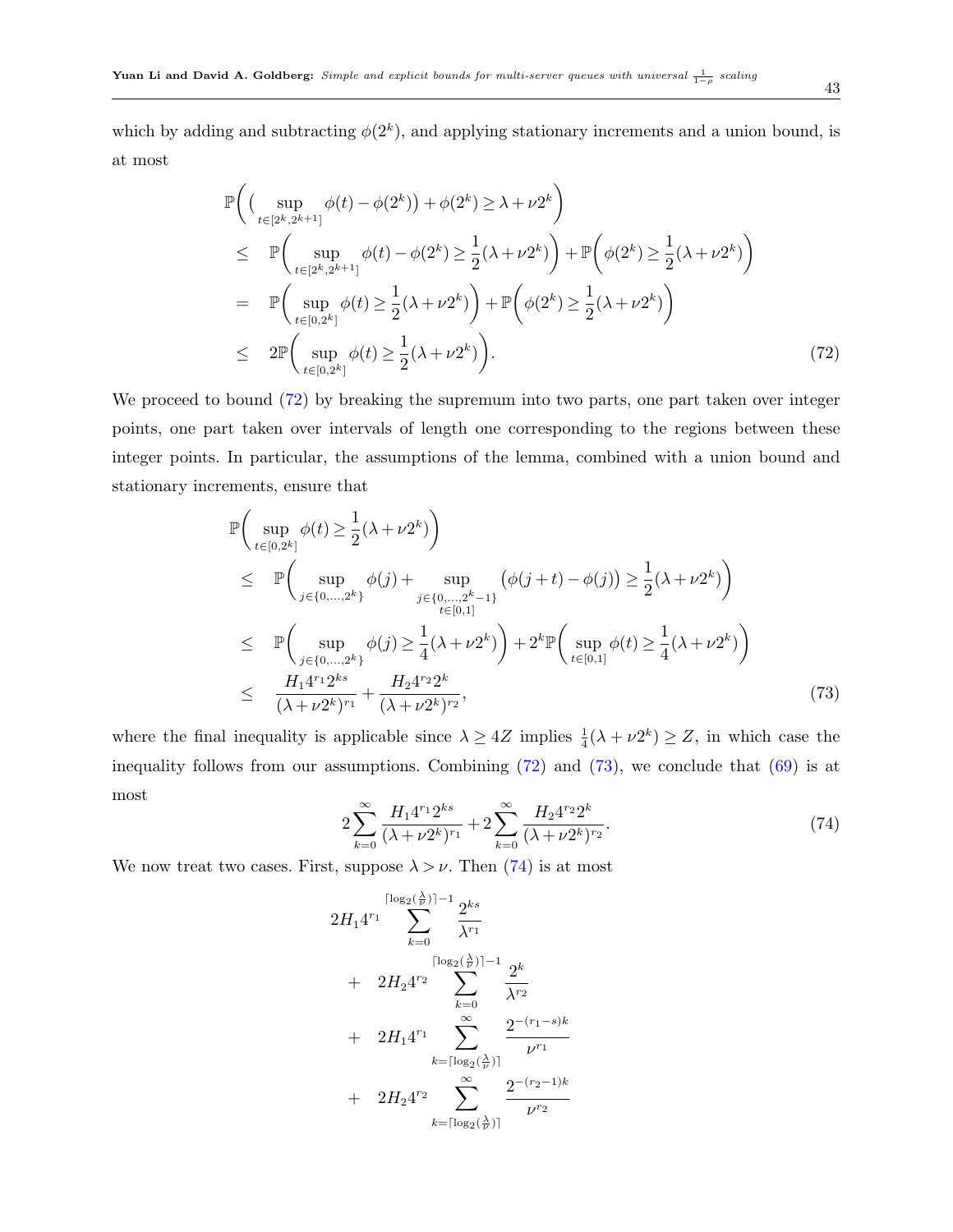$$
= 2H_1 4^{r_1} \lambda^{-r_1} \frac{2^{\lceil \log_2(\frac{\lambda}{\nu}) \rceil s} - 1}{2^s - 1} + 2H_2 4^{r_2} \lambda^{-r_2} (2^{\lceil \log_2(\frac{\lambda}{\nu}) \rceil} - 1) + 2H_1 4^{r_1} \nu^{-r_1} \frac{2^{-(r_1 - s)\lceil \log_2(\frac{\lambda}{\nu}) \rceil}}{1 - 2^{-(r_1 - s)}} + 2H_2 4^{r_2} \nu^{-r_2} \frac{2^{-(r_2 - 1)\lceil \log_2(\frac{\lambda}{\nu}) \rceil}}{1 - 2^{-(r_2 - 1)}} + 4H_2 4^{r_2} \lambda^{-r_2} \frac{\lambda}{\nu} + 2H_1 (1 - 2^{-(r_1 - s)})^{-1} 4^{r_1} \nu^{-r_1} (\frac{\lambda}{\nu})^{-(r_1 - s)} + 2H_2 (1 - 2^{-(r_2 - 1)})^{-1} 4^{r_2} \nu^{-r_2} (\frac{\lambda}{\nu})^{-(r_2 - 1)},
$$

with the first line of the final inequality following from the fact that  $2^{\lceil \log_2(\frac{\lambda}{\nu}) \rceil s} - 1 \leq 2^s(\frac{\lambda}{\nu})$  $(\frac{\lambda}{\nu})^s$  and  $2^{s}-1\geq 2^{s-1}$ . Combining with the fact that  $r_2>2$  implies  $(1-2^{-(r_2-1)})^{-1}\leq 2$ , we conclude that if  $\lambda > \nu$ , then [\(74\)](#page-42-2) is at most

$$
6H_1\left(1-2^{-(r_1-s)}\right)^{-1}4^{r_1}\lambda^{-(r_1-s)}\nu^{-s}
$$
  
+ 
$$
8H_24^{r_2}\lambda^{-(r_2-1)}\nu^{-1}.
$$
 (75)

Combining with the fact that  $\lambda > \nu > 0$  and  $r_2 > 2$  implies  $\lambda^{-(r_2-1)}\nu^{-1} \leq (\lambda \nu)^{-\frac{r_2}{2}}$ , we conclude that if  $\lambda > \nu$ , then [\(74\)](#page-42-2) is at most

<span id="page-43-0"></span>
$$
6H_1\left(1-2^{-(r_1-s)}\right)^{-1}4^{r_1}\lambda^{-(r_1-s)}\nu^{-s}
$$
  
+ 
$$
8H_24^{r_2}(\lambda\nu)^{-\frac{r_2}{2}}.
$$
 (76)

Alternatively, suppose  $\lambda \leq \nu$ . Then [\(74\)](#page-42-2) is at most

<span id="page-43-1"></span>
$$
2H_1 4^{r_1} \sum_{k=0}^{\infty} \frac{2^{-(r_1-s)k}}{\nu^{r_1}} + 2H_2 4^{r_2} \sum_{k=0}^{\infty} \frac{2^{-(r_2-1)k}}{\nu^{r_2}} \n\leq 2H_1 4^{r_1} \nu^{-r_1} (1 - 2^{-(r_1-s)})^{-1} \n+ 4H_2 4^{r_2} \nu^{-r_2} \n\leq 2H_1 (1 - 2^{-(r_1-s)})^{-1} 4^{r_1} \lambda^{-(r_1-s)} \nu^{-s} \n+ 4H_2 4^{r_2} (\lambda \nu)^{-\frac{r_2}{2}},
$$
\n(77)

the final inequality following from the fact that  $\nu \geq \lambda, r_1 > s, r_2 > 2$  implies  $\nu^{-r_1} \leq \lambda^{-(r_1 - s)} \nu^{-s}$ , and  $\nu^{-r_2} \leq (\lambda \nu)^{-\frac{r_2}{2}}$ . Next, we claim that  $(1 - 2^{-(r_1 - s)})^{-1} \leq 2(1 + \frac{1}{r_1 - s})$ . Indeed, first, suppose  $r_1 - s < 1$ .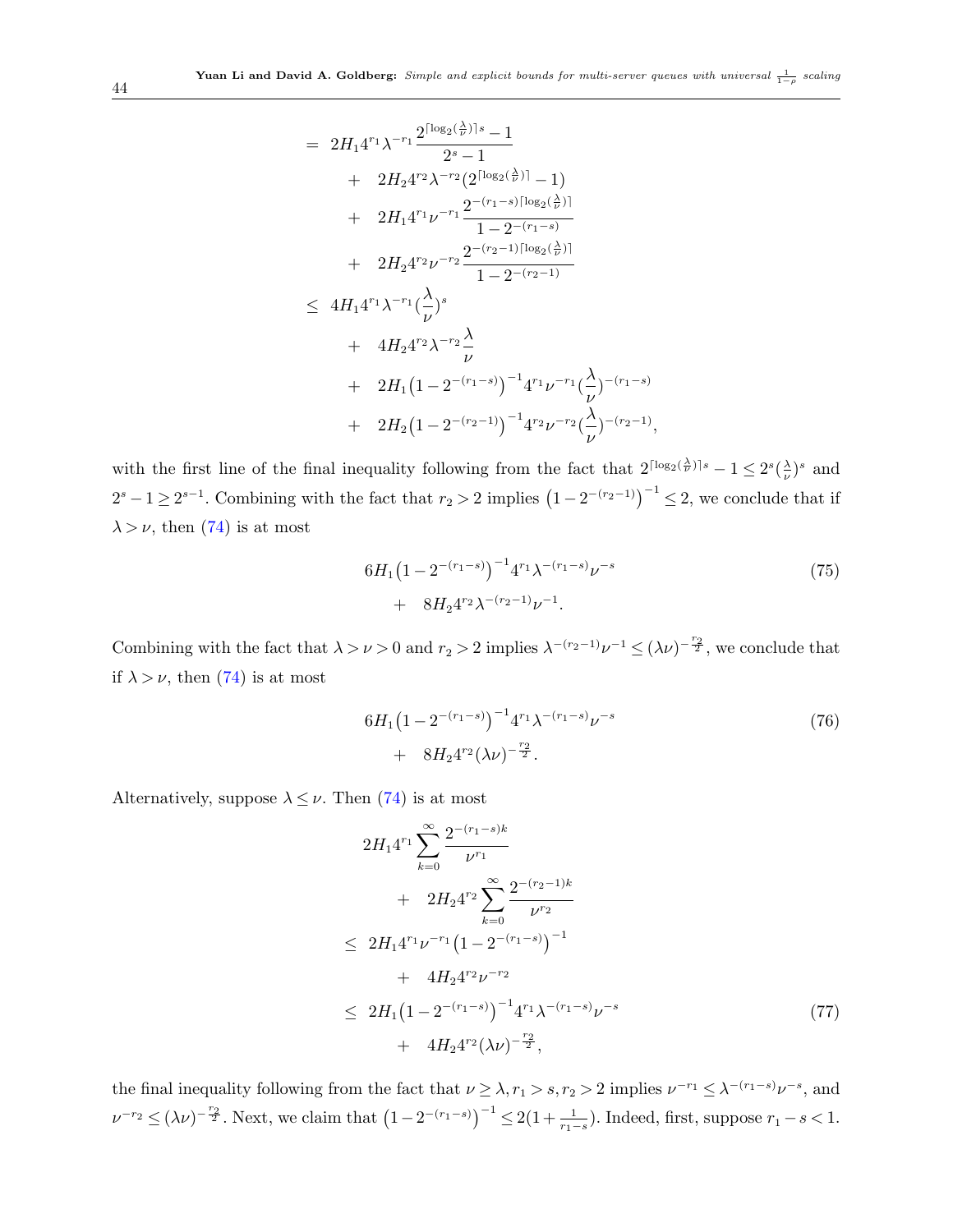In this case, as it is easily verified that  $1-2^{-z} \geq \frac{z}{2}$  $\frac{z}{2}$  for all  $z \in (0, 1)$ , the result follows. Alternatively, if  $r_1 - s \geq 1$ , then  $(1 - 2^{-(r_1 - s)})^{-1} \leq 2$ , completing the proof. Combining with [\(76\)](#page-43-0) and [\(77\)](#page-43-1), and our assumptions, it follows that in all cases  $(74)$ , and hence  $(69)$ , is at most

<span id="page-44-4"></span>
$$
(1 + \frac{1}{r_1 - s})4^{r_1 + r_2 + 1} \left( H_1 \nu^{-s} \lambda^{-(r_1 - s)} + H_2(\lambda \nu)^{-\frac{r_2}{2}} \right).
$$
 (78)

We next bound [\(70\)](#page-41-3). First, suppose  $\lambda \geq \nu$ . Then our assumptions (applied with  $t_0 = 1$ ) imply that [\(70\)](#page-41-3) is at most

<span id="page-44-3"></span>
$$
H_2 \lambda^{-r_2} \le H_2(\lambda \nu)^{-\frac{r_2}{2}}.
$$
\n(79)

Alternatively, suppose that  $\lambda < \nu$ . Then applying our assumptions with  $t_0 = \frac{\lambda}{\nu}$  $\frac{\lambda}{\nu}$ , along with a union bound, we conclude that

$$
\mathbb{P}\bigg(\sup_{t\in[0,1]}(\phi(t)-\nu t)\geq\lambda\bigg)
$$

is at most

<span id="page-44-0"></span>
$$
\mathbb{P}\left(\sup_{t\in[0,\frac{\lambda}{\nu}]} \left(\phi(t)-\nu t\right) \ge \lambda\right) \tag{80}
$$

+ 
$$
\mathbb{P}\left(\sup_{t\in[\frac{\lambda}{\nu},1]}(\phi(t)-\nu t)\geq\lambda\right).
$$
 (81)

It follows from our assumptions that [\(80\)](#page-44-0) is at most

<span id="page-44-1"></span>
$$
\mathbb{P}\Big(\sup_{t\in[0,\frac{\lambda}{\nu}]} \phi(t) \ge \lambda\Big) \quad \le \quad H_2\left(\frac{\lambda}{\nu}\right)^{\frac{r_2}{2}} \lambda^{-r_2} \quad = \quad H_2(\lambda \nu)^{-\frac{r_2}{2}}.\tag{82}
$$

We next bound  $(81)$ , which by stationary increments, a union bound, and our assumptions is at most

<span id="page-44-2"></span>
$$
\begin{aligned} &\mathbb{P}\bigg(\sup_{t\in[\frac{\lambda}{\nu},1]} \big(\phi(\frac{\lambda}{\nu})+\phi(t)-\phi(\frac{\lambda}{\nu})-\nu(t-\frac{\lambda}{\nu})\big)\geq 2\lambda\bigg)\\ &\leq & \mathbb{P}\big(\phi(\frac{\lambda}{\nu})\geq\frac{1}{2}\lambda\big)\\ &+\quad\mathbb{P}\bigg(\sup_{t\in[\frac{\lambda}{\nu},1]} \big(\phi(t)-\phi(\frac{\lambda}{\nu})-\nu(t-\frac{\lambda}{\nu})\big)\geq\frac{3}{2}\lambda\bigg)\\ &=& \quad\mathbb{P}\big(\phi(\frac{\lambda}{\nu})\geq\frac{1}{2}\lambda\big)\\ &+\quad\mathbb{P}\bigg(\sup_{s\in[0,1-\frac{\lambda}{\nu}]} \big(\phi(s+\frac{\lambda}{\nu})-\phi(\frac{\lambda}{\nu})-\nu s\big)\geq\frac{3}{2}\lambda\big)\\ &\leq & \quad\mathbb{P}\bigg(\sup_{t\in[0,\frac{\lambda}{\nu}]} \phi(t)\geq\frac{1}{2}\lambda\big)\\ &+\quad\mathbb{P}\bigg(\sup_{s\in[0,1-\frac{\lambda}{\nu}]} \big(\phi(s+\frac{\lambda}{\nu})-\phi(\frac{\lambda}{\nu})-\nu s\big)\geq\frac{3}{2}\lambda\big) \end{aligned}
$$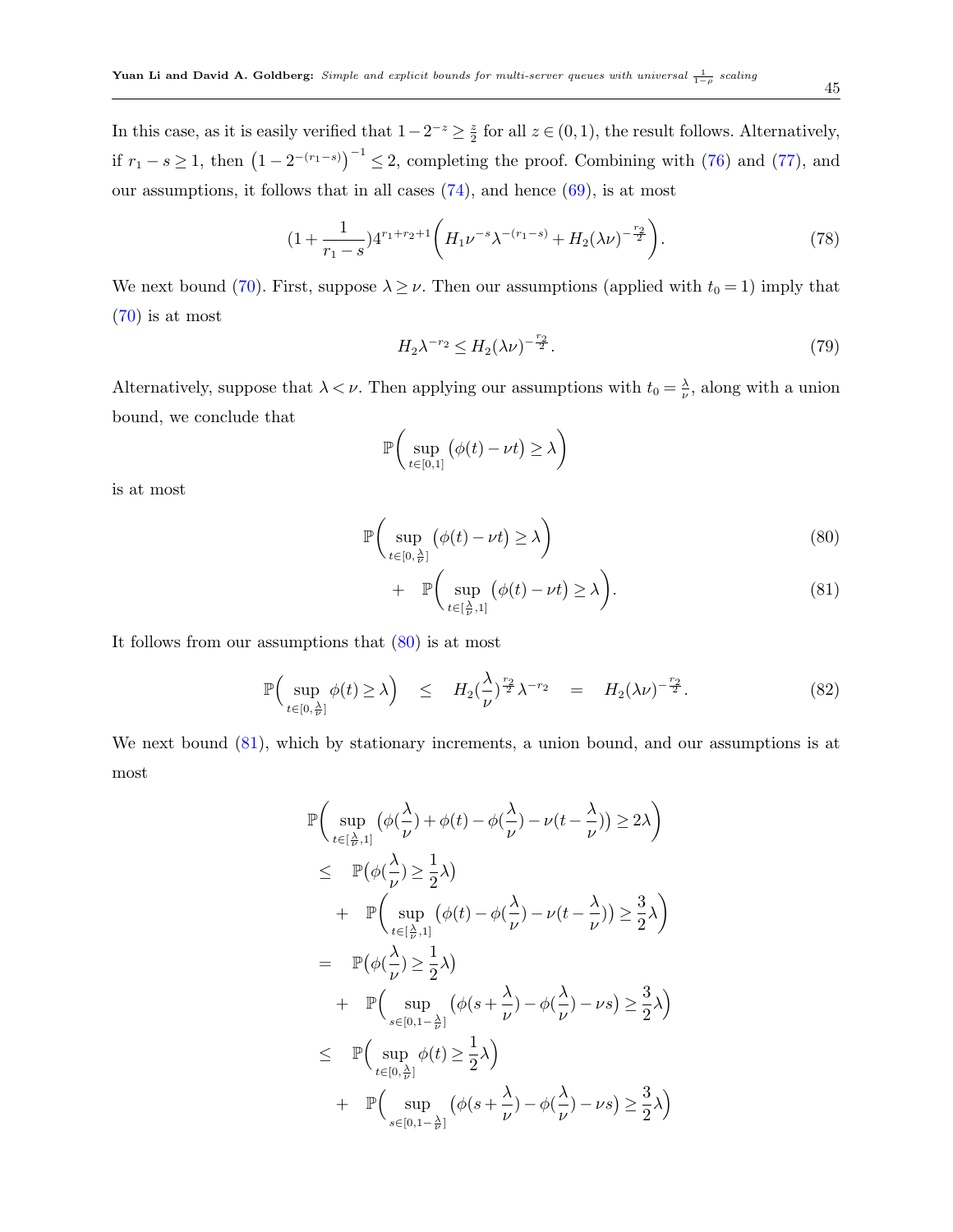$$
\leq H_2\left(\frac{\lambda}{\nu}\right)^{\frac{r_2}{2}}\left(\frac{\lambda}{2}\right)^{-r_2}
$$
  
+ 
$$
\mathbb{P}\left(\sup_{s\in[0,1-\frac{\lambda}{\nu}]} \left(\phi(s)-\nu s\right) \geq \frac{3}{2}\lambda\right)
$$
  

$$
\leq 2^{r_2}H_2(\lambda \nu)^{-\frac{r_2}{2}}
$$
 (83)

+ 
$$
\mathbb{P}\left(\sup_{t\in[0,1]} \left(\phi(t)-\nu t\right) \ge \frac{3}{2}\lambda\right).
$$
 (84)

Let us define  $f(z) \triangleq \mathbb{P}\left(\sup_{t\in[0,1]} (\phi(t)-\nu t) \geq z\right)$ . Then using [\(82\)](#page-44-1) to bound [\(80\)](#page-44-0), and [\(83\)](#page-44-2) - [\(84\)](#page-44-2) to bound [\(81\)](#page-44-0), we conclude that for all  $z \in [2Z, \nu)$ ,

<span id="page-45-0"></span>
$$
f(z) \le 2^{r_2+1} H_2(z\nu)^{-\frac{r_2}{2}} + f(\frac{3}{2}z). \tag{85}
$$

Let  $j^* \triangleq \sup\{j \in \mathbb{Z}^+ : (\frac{3}{2})^j \lambda < \nu\}$ . Then it follows from [\(85\)](#page-45-0) that for all  $j \in [0, j^*]$ ,

<span id="page-45-1"></span>
$$
f\left(\left(\frac{3}{2}\right)^j \lambda\right) \le 2^{r_2+1} H_2(\lambda \nu)^{-\frac{r_2}{2}} \left(\left(\frac{3}{2}\right)^{\frac{r_2}{2}}\right)^{-j} + f\left(\left(\frac{3}{2}\right)^{j+1} \lambda\right). \tag{86}
$$

Combining  $(86)$  with a straightforward induction and our assumptions, and noting that f is a non-increasing function, we conclude that for all  $\lambda \in [2Z, \nu)$ ,

<span id="page-45-2"></span>
$$
f(\lambda) \le 2^{r_2+1} H_2(\lambda \nu)^{-\frac{r_2}{2}} \sum_{j=0}^{j^*} \left( \left(\frac{3}{2}\right)^{\frac{r_2}{2}} \right)^{-j} + f(\nu)
$$
  
\n
$$
\le 2^{r_2+1} H_2(\lambda \nu)^{-\frac{r_2}{2}} \sum_{j=0}^{\infty} \left( \frac{3}{2} \right)^{-j} + H_2 \nu^{-r_2}
$$
  
\n
$$
\le 2^{r_2+3} H_2(\lambda \nu)^{-\frac{r_2}{2}} + H_2 \nu^{-r_2}
$$
  
\n
$$
\le 2^{r_2+4} H_2(\lambda \nu)^{-\frac{r_2}{2}}, \tag{87}
$$

the final inequality following from the fact that by assumption  $\nu > \lambda$  and thus  $\nu^{-r_2} \le (\lambda \nu)^{-\frac{r_2}{2}}$ . Thus using [\(79\)](#page-44-3) to bound [\(70\)](#page-41-3) in the case  $\lambda \geq \nu$ , and [\(87\)](#page-45-2) to bound (70) in the case  $\lambda < \nu$ , we conclude that in all cases [\(70\)](#page-41-3) is at most

<span id="page-45-3"></span>
$$
2^{r_2+4}H_2(\lambda\nu)^{-\frac{r_2}{2}}.\t(88)
$$

Using [\(78\)](#page-44-4) to bound [\(69\)](#page-41-3), and [\(88\)](#page-45-3) to bound [\(70\)](#page-41-3), demonstrates that for all  $\lambda \geq 4Z$ ,  $\mathbb{P}\left(\sup_{t\geq0}\big(\phi(t)-\nu t\big)\geq\lambda\right)$  is at most  $(1 + \frac{1}{\cdots})$  $r_1 - s$  $)4^{r_1+r_2+2}\left(H_1\nu^{-s}\lambda^{-(r_1-s)}+H_2(\lambda\nu)^{-\frac{r_2}{2}}\right),$ 

completing the proof.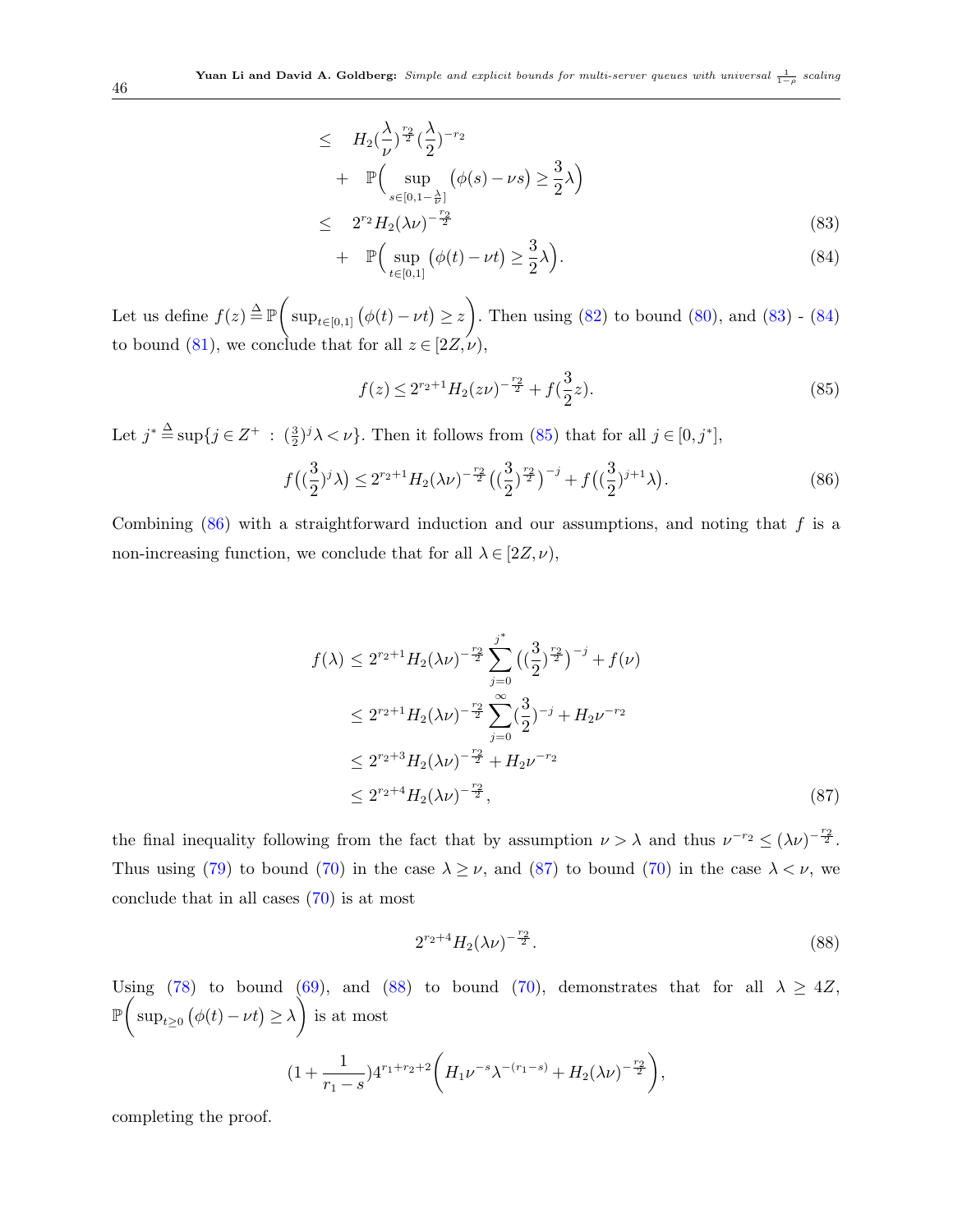### 7.4. Proof of Lemma [9.](#page-23-3)

We note that the proof of Lemma [9](#page-23-3) follows quite similarly to the proof of Lemma [5,](#page-20-0) and as such whenever possible we will refer back to the proof of Lemma  $5$  for specific technical steps, etc.

Proof of Lemma [9](#page-23-3) For  $\lambda > 0$ ,  $\mathbb{P}\left(\sup_{k\geq 0} (\phi(k) - \nu k) \geq \lambda\right)$  equals

<span id="page-46-0"></span>
$$
\mathbb{P}\bigg(\bigcup_{k=0}^{\infty} \{\phi(i) - \nu i \ge \lambda \text{ for some } i \in [2^k, 2^{k+1}]\}\bigg)
$$
  

$$
\leq \sum_{k=0}^{\infty} \mathbb{P}\bigg(\sup_{i \in [2^k, 2^{k+1}]} (\phi(i) - \nu i) \ge \lambda\bigg).
$$
 (89)

We now bound [\(89\)](#page-46-0), and proceed by bounding (for each  $k \ge 0$ )

<span id="page-46-1"></span>
$$
\mathbb{P}\bigg(\sup_{i\in[2^k,2^{k+1}]} \big(\phi(i)-\nu i\big) \ge \lambda\bigg). \tag{90}
$$

Since  $i \in [2^k, 2^{k+1}]$  implies  $\nu i \geq \nu 2^k$ , we conclude that [\(90\)](#page-46-1) is at most

$$
\mathbb{P}\bigg(\sup_{i\in[2^k,2^{k+1}]}\phi(i)\geq\lambda+\nu 2^k\bigg),\,
$$

which by adding and subtracting  $\phi(2^k)$ , and applying stationary increments and a union bound exactly as in the proof of Lemma [5,](#page-20-0) as well as the assumptions of the lemma, is at most

<span id="page-46-2"></span>
$$
\mathbb{P}\left((\sup_{i\in[2^k,2^{k+1}]}\phi(i)-\phi(2^k))+\phi(2^k)\geq\lambda+\nu 2^k\right) \n\leq \mathbb{P}\left(\sup_{i\in[2^k,2^{k+1}]}\phi(i)-\phi(2^k)\geq\frac{1}{2}(\lambda+\nu 2^k)\right)+\mathbb{P}\left(\phi(2^k)\geq\frac{1}{2}(\lambda+\nu 2^k)\right) \n= \mathbb{P}\left(\sup_{i\in[1,2^k]}\phi(i)\geq\frac{1}{2}(\lambda+\nu 2^k)\right)+\mathbb{P}\left(\phi(2^k)\geq\frac{1}{2}(\lambda+\nu 2^k)\right) \n\leq 2\mathbb{P}\left(\sup_{i\in[1,2^k]}\phi(i)\geq\frac{1}{2}(\lambda+\nu 2^k)\right) \n\leq \frac{2H_34^{r_3}2^{k_3_3}}{(\lambda+\nu 2^k)^{r_3}}.
$$

We conclude that  $(89)$  is at most

$$
2H_3 4^{r_3} \sum_{k=0}^{\infty} \frac{2^{ks_3}}{(\lambda + \nu 2^k)^{r_3}}.
$$
\n(91)

As in the proof of Lemma [5,](#page-20-0) we now treat two cases, with each case largely mirroring the proof of Lemma [5.](#page-20-0) First, suppose  $\lambda > \nu$ . Then [\(91\)](#page-46-2) is at most

<span id="page-46-3"></span>
$$
2H_34^{r_3}\sum_{k=0}^{\lceil \log_2(\frac{\lambda}{\nu}) \rceil-1} \frac{2^{ks_3}}{\lambda^{r_3}}+2H_34^{r_3}\sum_{k=\lceil \log_2(\frac{\lambda}{\nu}) \rceil}^{\infty} \frac{2^{-(r_3-s_3)k}}{\nu^{r_3}}
$$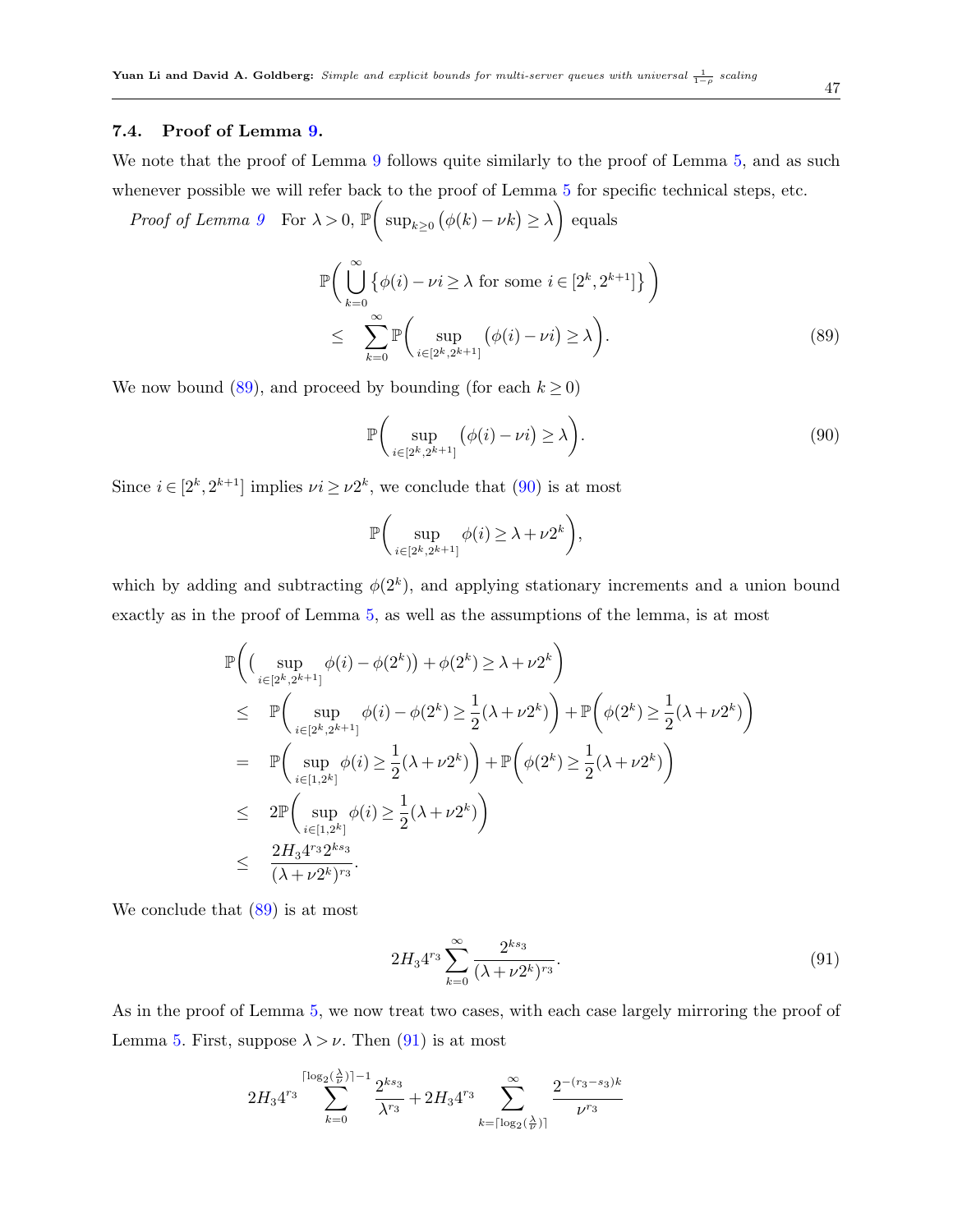$$
= 2H_3 4^{r_3} \left( \frac{2^{\lceil \log_2(\frac{\lambda}{\nu}) \rceil s_3} - 1}{2^{s_3} - 1} \lambda^{-r_3} + \frac{2^{r_3}}{2^{r_3} - 2^{s_3}} 2^{-(r_3 - s_3) \lceil \log_2(\frac{\lambda}{\nu}) \rceil} \nu^{-r_3} \right)
$$
  
\n
$$
\leq 8H_3 4^{r_3} \left( 1 - 2^{-(r_3 - s_3)} \right)^{-1} \nu^{-s_3} \lambda^{-(r_3 - s_3)}
$$
  
\n
$$
\leq 16H_3 4^{r_3} \left( 1 + \frac{1}{r_3 - s_3} \right) \nu^{-s_3} \lambda^{-(r_3 - s_3)}.
$$
\n(92)

Alternatively, suppose  $\lambda \leq \nu$ . Then [\(91\)](#page-46-2) is at most

<span id="page-47-0"></span>
$$
2H_3 4^{r_3} \sum_{k=0}^{\infty} \frac{2^{-(r_3 - s_3)k}}{\nu^{r_3}}
$$
  
= 
$$
2H_3 4^{r_3} (1 - 2^{-(r_3 - s_3)})^{-1} \nu^{-r_3}
$$
  

$$
\leq 4H_3 4^{r_3} (1 + \frac{1}{r_3 - s_3}) \nu^{-r_3}
$$
  

$$
\leq 4H_3 4^{r_3} (1 + \frac{1}{r_3 - s_3}) \nu^{-s_3} \lambda^{-(r_3 - s_3)}.
$$
 (93)

Using  $(92)$  -  $(93)$  to bound  $(89)$  completes the proof.

### 7.5. Proof of Lemma [15.](#page-27-1)

*Proof of Lemma [15](#page-27-1)* Note that for all  $j \ge 1$  and  $\theta > 0$ ,

$$
\mathbb{P}(N_o(1) \ge j) = \mathbb{P}(\sum_{i=1}^j S_i \le 1)
$$
  
= 
$$
\mathbb{P}\left(\exp(-\theta \sum_{i=1}^j S_i) \ge \exp(-\theta)\right)
$$
  

$$
\le \exp(\theta) \times \mathbb{E}^j[\exp(-\theta S)] \text{ by Markov's inequality.}
$$

$$
\mathbb{E}[N_o^p(1)] = \sum_{j=0}^{\infty} j^p \mathbb{P}(N_o(1) = j)
$$
\n
$$
\leq \sum_{j=0}^{\infty} j^p \mathbb{P}(N_o(1) \geq j)
$$
\n
$$
\leq \exp(\theta) \times \sum_{j=0}^{\infty} j^p \left( \mathbb{E}[\exp(-\theta S)] \right)^j
$$
\n
$$
\leq \exp(\theta) \times \left( 1 + \int_1^{\infty} (x+1)^p \left( \mathbb{E}[\exp(-\theta S)] \right)^x dx \right)
$$
\n
$$
\leq \exp(\theta) \times 2^{\lceil p \rceil} \times \left( 1 + \int_1^{\infty} x^{\lceil p \rceil} \left( \mathbb{E}[\exp(-\theta S)] \right)^x dx \right) \text{ since } \frac{x+1}{x} \leq 2 \text{ for all } x \geq 1
$$
\n
$$
\leq \exp(\theta) \times 2^{\lceil p \rceil} \times \left( 1 + \int_0^{\infty} x^{\lceil p \rceil} \left( \mathbb{E}[\exp(-\theta S)] \right)^x dx \right)
$$
\n
$$
= \exp(\theta) \times 2^{\lceil p \rceil} \times \left( 1 + \lceil p \rceil! \log^{-\lceil (p+1) \rceil} \left( \frac{1}{\mathbb{E}[\exp(-\theta S)]} \right) \right)
$$
\n
$$
\leq \exp(\theta) \times 2^{\lceil p \rceil} \times \left( 1 + \lceil p \rceil! \times \left( 1 - \mathbb{E}[\exp(-\theta S)] \right)^{-(\lceil p \rceil + 1)} \right)
$$
\n
$$
\leq \exp(\theta) \left( \frac{24p}{1 - \mathbb{E}[\exp(-\theta S)]} \right)^{p+2},
$$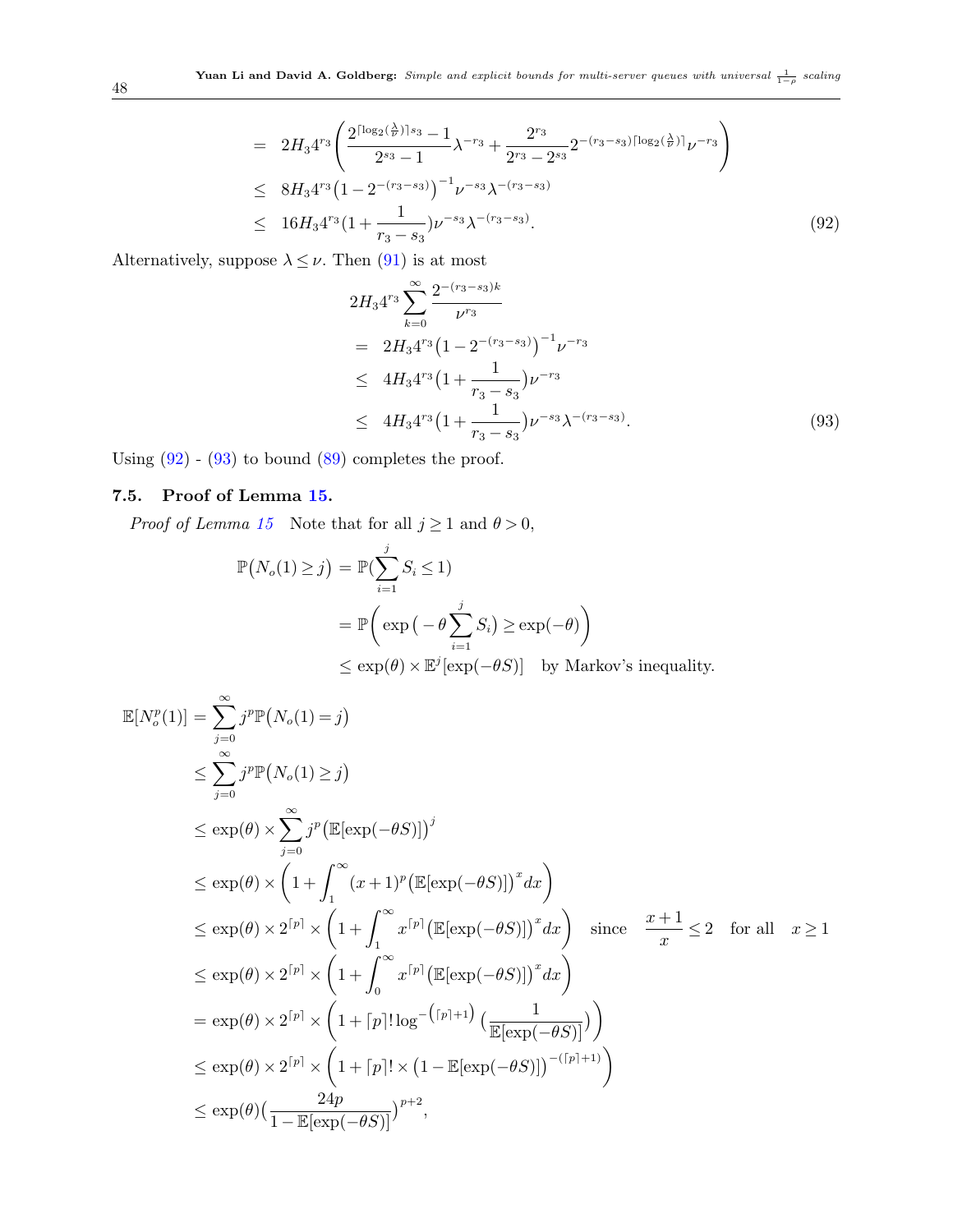with the second-to-last inequality following from the fact that  $\log(\frac{1}{x}) \geq 1 - x$  for all  $x \in (0,1)$ , and the final inequality follows from some straightforward algebra. Combining the above completes the proof.

### 7.6. Proof of Corollary [10.](#page-30-1)

We note that the proof of Corollary [10](#page-30-1) follows nearly identically to the proof of Lemma 8 of [\[30\]](#page-51-0), although with all quantities made explicit (and using the results of Lemma [12\)](#page-26-4). We include the entire proof for completeness.

*Proof of Corollary [10](#page-30-1)* Let  $S^e$  denote the first renewal interval in  $\mathcal{N}_1$ , and  $f_{S^e}$  its density function, whose existence is guaranteed by the basic properties of the equilibrium distribution. Observe that we may construct  $\mathcal{N}_1$  and  $\mathcal{N}_0$  on the same probability space so that  $\mathcal{N}_0$  is independent of  $S^e$ , and for all  $t \geq 0$ , w.p.1

$$
N_1(t) - t = \left( N_o((t - S^e)^+) - (t - S^e)^+ \right) I(S^e < t) + \left( I(S^e \le t) - (t - (t - S^e)^+) \right).
$$

Fixing some  $t \geq 1$ , it follows from [\(28\)](#page-26-2) and the triangle inequality that  $\mathbb{E}[|N_1(t) - t|^r]$  is at most

$$
2^{r-1} \mathbb{E}\left[|N_o((t - S^e)^+) - (t - S^e)^+|^r I(S^e < t)\right] \tag{94}
$$

<span id="page-48-0"></span>
$$
+2^{r-1}\mathbb{E}\left[|I(S^e \le t) - (t - (t - S^e)^+)|^r\right].\tag{95}
$$

We now bound the term  $\mathbb{E}\bigg[\big|N_o((t-S^e)^+\big) - \big(t-S^e\big)^+\big|$  $\left[ \int_{0}^{r} I(S^e \lt t) \right]$  appearing in [\(94\)](#page-48-0), which equals

<span id="page-48-1"></span>
$$
\int_0^{t-1} \mathbb{E}[|N_o(t-s) - (t-s)|^r] f_{S^e}(s) ds + \int_{t-1}^t \mathbb{E}[|N_o(t-s) - (t-s)|^r] f_{S^e}(s) ds. \tag{96}
$$

Lemma [12](#page-26-4) and Markov's inequality (after raising both sides to the rth power), combined with our assumptions on r and t, implies that the first summand of  $(96)$  is at most

$$
\exp(\theta) \mathbb{E}[S^r] \left( \frac{10^5 r^2}{1 - \mathbb{E}[\exp(-\theta S)]} \right)^{r+1} \int_0^{t-1} (t-s)^{\frac{r}{2}} f_{S^e}(s) ds \n\leq \exp(\theta) \mathbb{E}[S^r] \left( \frac{10^5 r^2}{1 - \mathbb{E}[\exp(-\theta S)]} \right)^{r+1} t^{\frac{r}{2}} \int_0^{t-1} f_{S^e}(s) ds \n\leq \exp(\theta) \mathbb{E}[S^r] \left( \frac{10^5 r^2}{1 - \mathbb{E}[\exp(-\theta S)]} \right)^{r+1} t^{\frac{r}{2}}.
$$

Since  $t - s \leq 1$  implies w.p.1  $|N_o(t - s) - (t - s)|^r \leq |N_o(1) + 1|^r$ , it follows from [\(28\)](#page-26-2) and Lemma [15](#page-27-1) that the second summand of [\(96\)](#page-48-1) is at most

$$
\mathbb{E}[|N_o(1) + 1|^r] \times \mathbb{P}(S^e \in [t-1, t])
$$
\n
$$
\leq 2^{r-1} \left( \mathbb{E}[(N_o(1))^r] + 1 \right)
$$
\n
$$
\leq 2^{r-1} \left( \exp(\theta) \left( \frac{24r}{1 - \mathbb{E}[\exp(-\theta S)]} \right)^{r+2} + 1 \right)
$$
\n
$$
\leq \exp(\theta) \left( \frac{48r}{1 - \mathbb{E}[\exp(-\theta S)]} \right)^{r+2}.
$$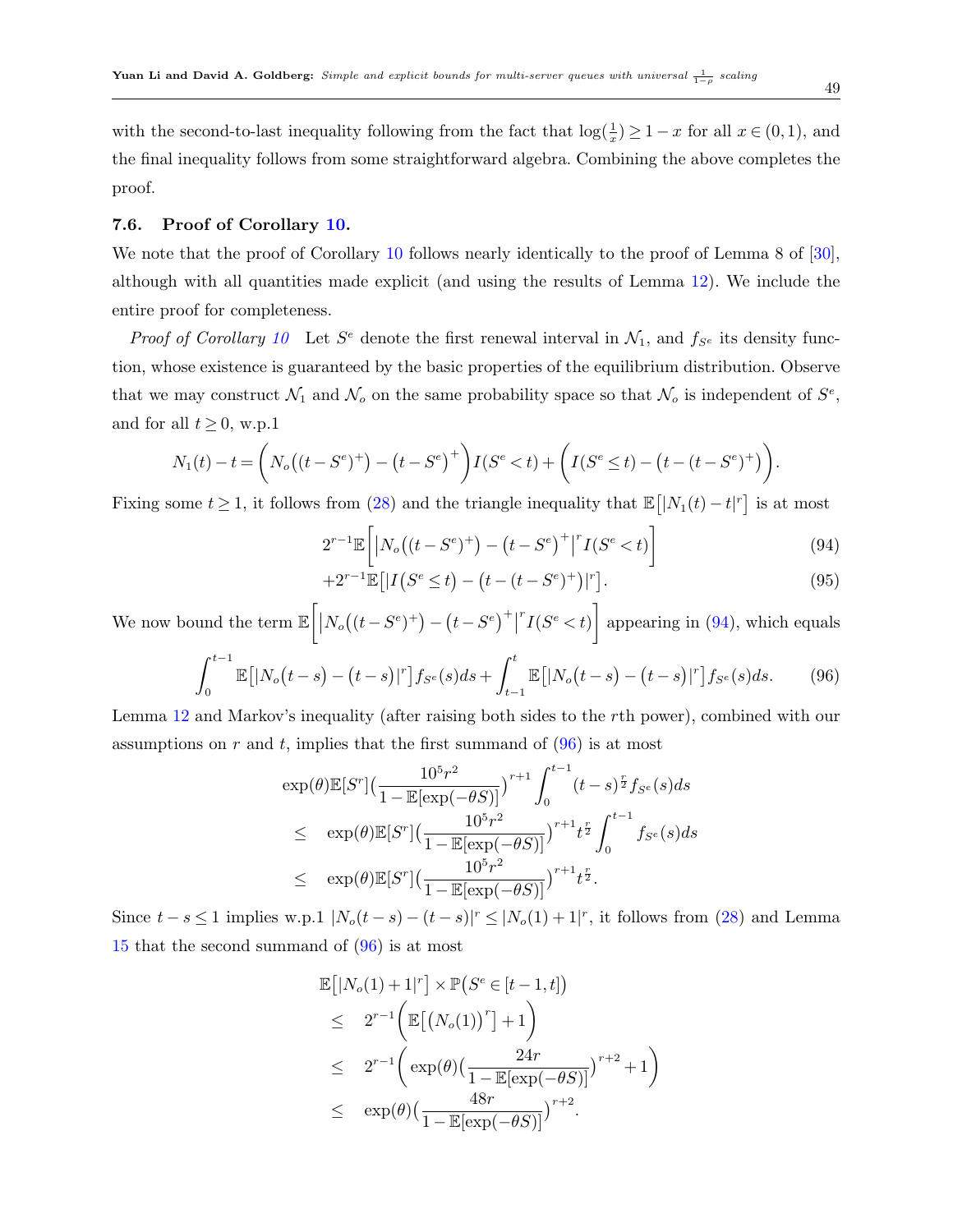Combining our bounds for [\(96\)](#page-48-1) with some straightforward algebra, we find that [\(94\)](#page-48-0) is at most

<span id="page-49-9"></span>
$$
\mathbb{E}[S^r] \exp(\theta) \left(\frac{2 \times 10^5 r^2}{1 - \mathbb{E}[\exp(-\theta S)]}\right)^{r+2} t^{\frac{r}{2}}.
$$
\n
$$
(97)
$$

We now bound  $(95)$ , which is at most

<span id="page-49-8"></span>
$$
2^{2r-2}\left(1+\mathbb{E}\left[|(t-(t-S^e)^+)|^r\right]\right) \le 2^{2r-2}\left(1+\left(\int_0^t s^r f_{S^e}(s)ds + \int_t^\infty t^r f_{S^e}(s)ds\right)\right). \tag{98}
$$

It follows from the basic properties of the equilibrium distribution and Markov's inequality that for all  $s \geq 0$ ,

$$
f_{S^e}(s) = \mathbb{P}(S > s) \le \mathbb{E}[S^r]s^{-r}.
$$

Thus the term  $\int_0^t s^r f_{S^e}(s)ds + \int_t^\infty t^r f_{S^e}(s)ds$  appearing in [\(98\)](#page-49-8) is at most

<span id="page-49-10"></span>
$$
\int_0^t s^r \left( \mathbb{E}[S^r] s^{-r} \right) ds + t^r \int_t^\infty \left( \mathbb{E}[S^r] s^{-r} \right) ds = \mathbb{E}[S^r] \left( \int_0^t ds + t^r \int_t^\infty s^{-r} ds \right)
$$

$$
= \mathbb{E}[S^r] \left( t + t^r (r - 1)^{-1} t^{1-r} \right)
$$

$$
\leq 2 \mathbb{E}[S^r] t. \tag{99}
$$

Using  $(97)$  to bound  $(94)$ , and  $(99)$  and  $(98)$  to bound  $(95)$ , and combining with some straightforward algebra completes the proof.

### <span id="page-49-6"></span>References

- [1] Abate, J., W. Whitt. "A unified framework for numerically inverting Laplace transforms." INFORMS Journal on Computing 18.4 (2006): 408-421.
- <span id="page-49-2"></span>[2] Aghajani, R., K. Ramanan. "The Limit of Stationary Distributions of Many-Server Queues in the Halfin-Whitt Regime." arXiv preprint arXiv:1610.01118, 2016.
- <span id="page-49-4"></span>[3] Allen, A.O. Probability, statistics, and queueing theory. Academic Press, 2014.
- <span id="page-49-0"></span>[4] Arjas, E., T. Lehtonen. "Approximating many server queues by means of single server queues." Mathematics of Operations Research 3.3 (1978): 205-223.
- <span id="page-49-7"></span>[5] Asmussen, S. Applied probability and queues. Vol. 51. Springer Science and Business Media, 2008.
- <span id="page-49-3"></span>[6] Atar, R., N. Solomon. "Asymptotically optimal interruptible service policies for scheduling jobs in a diffusion regime with nondegenerate slowdown." Queueing Systems 69.3 (2011): 217-235.
- <span id="page-49-1"></span>[7] Bandi, C., D. Bertsimas, N. Youssef. "Robust queueing theory." Operations Research 63.3 (2015): 676- 700.
- <span id="page-49-5"></span>[8] Bertsimas, D. "An analytic approach to a general class of G/G/s queueing systems." Operations Research 38.1 (1990): 139-155.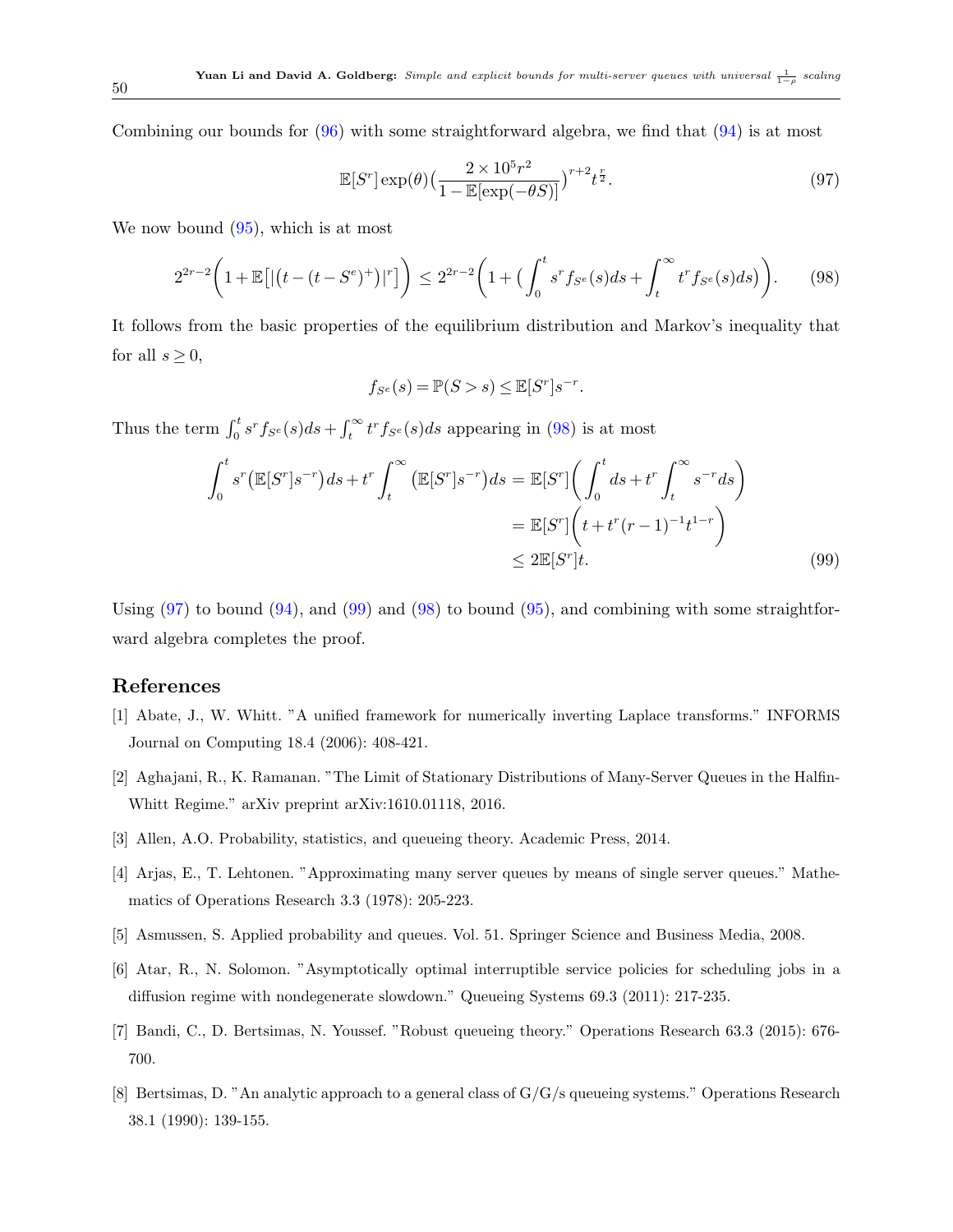- <span id="page-50-0"></span>[9] Bertsimas, D., D. Nakazato. "The distributional Little's law and its applications." Operations Research 43.2 (1995): 298-310.
- <span id="page-50-13"></span>[10] Bertsimas, D., K. Natarajan. "A semidefinite optimization approach to the steady-state analysis of queueing systems." Queueing Syst. 56(1), 2739 (2007).
- <span id="page-50-14"></span>[11] Billingsley, P. Convergence of probability measures. John Wiley and Sons, 2013.
- <span id="page-50-2"></span>[12] Borovkov, A. A. "Some Limit Theorems in the Theory of Mass Service, II Multiple Channels Systems." Theory of Probability and Its Applications 10.3 (1965): 375-400.
- <span id="page-50-11"></span>[13] Blanchet, J., J. Dong, Y. Pei. "Perfect Sampling of GI/GI/c Queues." arXiv preprint arXiv:1508.02262 (2015).
- <span id="page-50-17"></span>[14] Boxma, O., J. Cohen. "Heavy-traffic analysis for the GI/G/1 queue with heavy-tailed distributions." Queueing systems 33.1-3 (1999): 177-204.
- <span id="page-50-10"></span>[15] Braverman, A., J. G. Dai, J. Feng. "Stein's method for steady-state diffusion approximations: an introduction through the Erlang-A and Erlang-C models." arXiv preprint arXiv:1512.09364 (2015).
- <span id="page-50-8"></span>[16] Braverman, A., J. G. Dai. "Stein's method for steady-state diffusion approximations of  $M/Ph/n + M$ systems." arXiv preprint arXiv:1503.00774 (2015).
- <span id="page-50-9"></span>[17] Braverman, A., J. G. Dai. "High order steady-state diffusion approximation of the Erlang-C system." arXiv preprint arXiv:1602.02866 (2016).
- <span id="page-50-3"></span>[18] Brumelle, S. "Some inequalities for parallel-server queues." Operations Research 19.2 (1971): 402-413.
- <span id="page-50-4"></span>[19] Brumelle, S. "Bounds on the Wait in a GI/M/k Queue." Management Science 19.7 (1973): 773-777.
- <span id="page-50-15"></span>[20] Chao, Y., C. Hsiung, T. Lai, Extended renewal theory and moment convergence in Anscombe's theorem, The Annals of Probability 7 (1979), no. 2, 304-318.
- <span id="page-50-6"></span>[21] Chawla, S., N. Devanur, A. Holroyd, A. Karlin, J. Martin, B. Sivan. "Stability of Service under Timeof-Use Pricing." Preprint.
- <span id="page-50-16"></span>[22] Olvera-Cravioto, M., J. Blanchet, P. Glynn. "On the transition from heavy traffic to heavy tails for the M/G/1 queue: the regularly varying case." The Annals of Applied Probability 21.2 (2011): 645-668.
- <span id="page-50-7"></span>[23] Dai, J. G., A. B. Dieker, X. Gao. "Validity of heavy-traffic steady-state approximations in many-server queues with abandonment." Queueing Systems 78.1 (2014): 1-29.
- <span id="page-50-12"></span>[24] Dai, J. G., S. He. "Many-server queues with customer abandonment: Numerical analysis of their diffusion model." Stochastic Systems 3.1 (2013): 96-146.
- <span id="page-50-1"></span>[25] Daley, D. J. "Inequalities for moments of tails of random variables, with a queueing application." Probability Theory and Related Fields 41.2 (1977): 139-143.
- <span id="page-50-5"></span>[26] Daley, D. J., T. Rolski. Some Comparability Results for Waiting Times in Single- and Many-Server Queues. Journal of Applied Probability, vol. 21, no. 4, 1984, pp. 887900.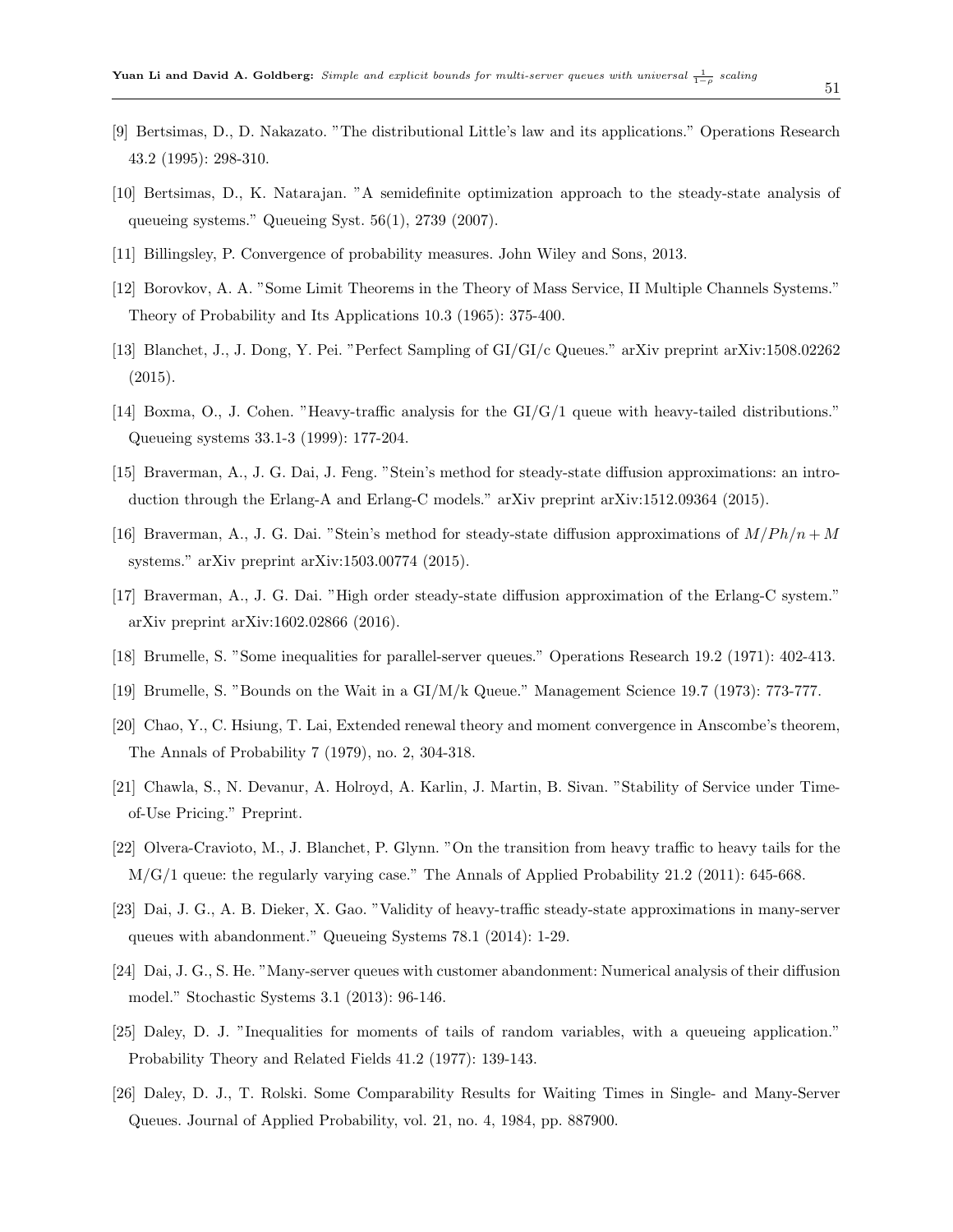- <span id="page-51-10"></span>[27] Daley, D.J.: Some results for the mean waiting-time and workload in GI/GI/k queues. In: Dshalalow, J.H. (ed.) Frontiers in Queueing: Models and Applications in Science and Engineering, Boca Raton, FL, USA, pp. 3559 (1997).
- <span id="page-51-9"></span>[28] Doig, A. "A bibliography on the theory of queues." Biometrika (1957): 490-514.
- <span id="page-51-14"></span>[29] Figiel, T., P. Hitczenko, W. Johnson, G. Schechtman, and J. Zinn. "Extremal properties of Rademacher functions with applications to the Khintchine and Rosenthal inequalities." Transactions of the American Mathematical Society 349.3 (1997): 997-1027.
- <span id="page-51-0"></span>[30] Gamarnik, D., D.A. Goldberg. "Steady-state  $GI/G/n$  queue in the HalfinWhitt regime." The Annals of Applied Probability 23.6 (2013): 2382-2419.
- <span id="page-51-15"></span>[31] Gamarnik, D., D.A. Goldberg. "On the rate of convergence to stationarity of the M/M/N queue in the HalfinWhitt regime." The Annals of Applied Probability 23.5 (2013): 1879-1912.
- <span id="page-51-6"></span>[32] Gamarnik, D., P. Momcilovic. "Steady-state analysis of a multiserver queue in the Halfin-Whitt regime." Advances in Applied Probability 40.2 (2008): 548-577.
- <span id="page-51-8"></span>[33] Gamarnik, D., A. Stolyar. "Multiclass multiserver queueing system in the HalfinWhitt heavy traffic regime: asymptotics of the stationary distribution." Queueing Systems 71.1-2 (2012): 25-51.
- <span id="page-51-7"></span>[34] Gamarnik, D., A. Zeevi. "Validity of heavy traffic steady-state approximations in generalized Jackson networks." The Annals of Applied Probability (2006): 56-90.
- <span id="page-51-1"></span>[35] Goldberg, D.A. "On the steady-state probability of delay and large negative deviations for the  $GI/GI/n$  queue in the Halfin-Whitt regime." arXiv preprint arXiv:1307.0241 (2016). <https://arxiv.org/abs/1307.0241v2> .
- <span id="page-51-11"></span>[36] Gross, D., J. Shortle, J. Thompson, C. Harris. Fundamentals of Queueing Theory. Vol. 627. John Wiley and Sons, 2011.
- <span id="page-51-12"></span>[37] Gupta, V., M. Harchol-Balter, J. G. Dai, B. Zwart. "On the inapproximability of M/G/K: why two moments of job size distribution are not enough." Queueing Systems 64.1 (2010): 5-48.
- <span id="page-51-4"></span>[38] Gurvich, I., J. Huang, A. Mandelbaum. "Excursion-based universal approximations for the Erlang-A queue in steady-state." Mathematics of Operations Research 39.2 (2013): 325-373.
- <span id="page-51-5"></span>[39] Gurvich, I. "Diffusion models and steady-state approximations for exponentially ergodic Markovian queues." The Annals of Applied Probability 24.6 (2014): 2527-2559.
- <span id="page-51-13"></span>[40] Gut, A. Stopped random walks. Springer-Verlag New York Incorporated, 2009.
- <span id="page-51-2"></span>[41] Halfin, S., W. Whitt. "Heavy-traffic limits for queues with many exponential servers." Operations research 29.3 (1981): 567-588.
- <span id="page-51-3"></span>[42] Harchol-Balter, M., A. Scheller-Wolf, A. Young. "Surprising results on task assignment in server farms with high-variability workloads." ACM SIGMETRICS Performance Evaluation Review 37.1 (2009): 287- 298.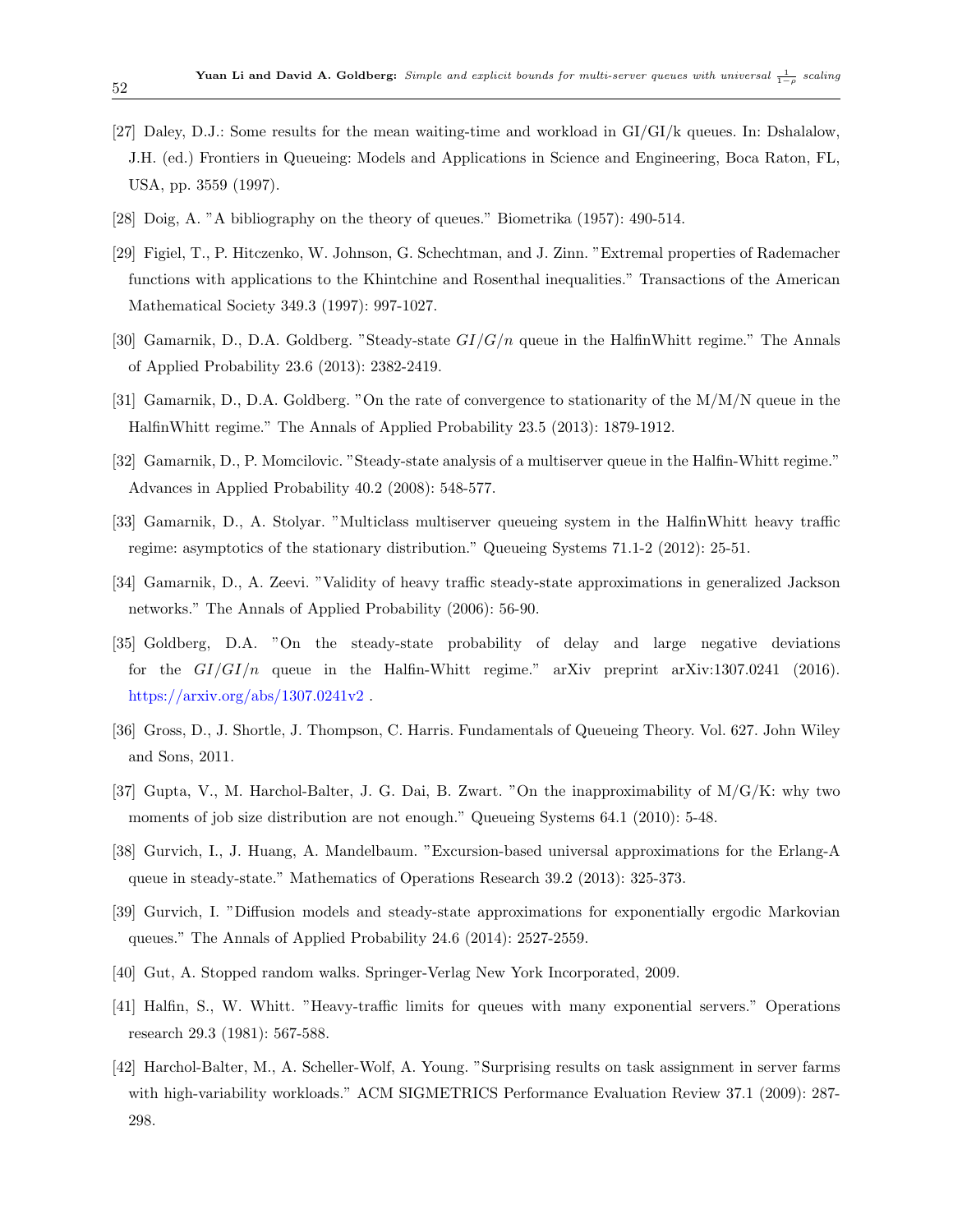- [43] Heyman, D., S. Stidham. The Relation between Customer and Time Averages in Queues. Operations Research, vol. 28, no. 4, 1980, pp. 983994., www.jstor.org/stable/170336.
- <span id="page-52-13"></span>[44] Hitczenko, P. "Best constants in martingale version of Rosenthal's inequality." The Annals of Probability (1990): 1656-1668.
- <span id="page-52-12"></span>[45] Huang, J., I. Gurvich. "Beyond heavy-traffic regimes: Universal bounds and controls for the single-server queue." (2016). Preprint.
- <span id="page-52-5"></span>[46] Iglehart, D., W. Whitt. "Multiple channel queues in heavy traffic. II: Sequences, networks, and batches." Advances in Applied Probability 2.02 (1970): 355-369.
- <span id="page-52-0"></span>[47] Janssen, A., J. S. H. Van Leeuwaarden. "Back to the roots of the M/D/s queue and the works of Erlang, Crommelin and Pollaczek." Statistica Neerlandica 62.3 (2008): 299-313.
- <span id="page-52-10"></span>[48] Janssen, A., J. S. H. Van Leeuwaarden, B. Zwart. "Corrected asymptotics for a multi-server queue in the Halfin-Whitt regime." Queueing Systems 58.4 (2008): 261.
- <span id="page-52-11"></span>[49] Janssen, A., J.S.H. Van Leeuwaarden, B. Zwart. "Refining square-root safety staffing by expanding Erlang C." Operations Research 59.6 (2011): 1512-1522.
- <span id="page-52-14"></span>[50] Johnson, W., G. Schechtman, J. Zinn. "Best constants in moment inequalities for linear combinations of independent and exchangeable random variables." The Annals of Probability (1985): 234-253.
- <span id="page-52-1"></span>[51] Kendall, D. Stochastic Processes Occurring in the Theory of Queues and Their Analysis by the Method of the Imbedded Markov Chain. The Annals of Mathematical Statistics, vol. 24, no. 3, 1953, pp. 338354., www.jstor.org/stable/2236285
- <span id="page-52-8"></span>[52] Kennedy, D. "Rates of convergence for queues in heavy traffic. II: Sequences of queueing systems." Advances in Applied Probability 4.02 (1972): 382-391.
- <span id="page-52-6"></span>[53] Kiefer, J. and J. Wolfowitz. "On the theory of queues with many servers." Transactions of the American Mathematical Society 78.1 (1955): 1-18.
- <span id="page-52-2"></span>[54] Kingman, J. F. C. "On queues in heavy traffic." Journal of the Royal Statistical Society. Series B (Methodological) (1962): 383-392.
- <span id="page-52-3"></span>[55] Kingman, J. F. C. "The heavy traffic approximation in the theory of queues." Proceedings of the Symposium on Congestion Theory. No. 2. University of North Carolina Press, Chapel Hill, NC, 1965.
- <span id="page-52-9"></span>[56] Kingman, J. F. C. Inequalities in the Theory of Queues. Journal of the Royal Statistical Society. Series B (Methodological), vol. 32, no. 1, 1970, pp. 102110., www.jstor.org/stable/2984406.
- <span id="page-52-4"></span>[57] Kollerstrom, J. "Heavy Traffic Theory for Queues with Several Servers. I." Journal of Applied Probability (1974): 544-552.
- <span id="page-52-7"></span>[58] Kollerstrom, J. "Heavy Traffic Theory for Queues with Several Servers. II." Journal of Applied Probability (1979): 393-401.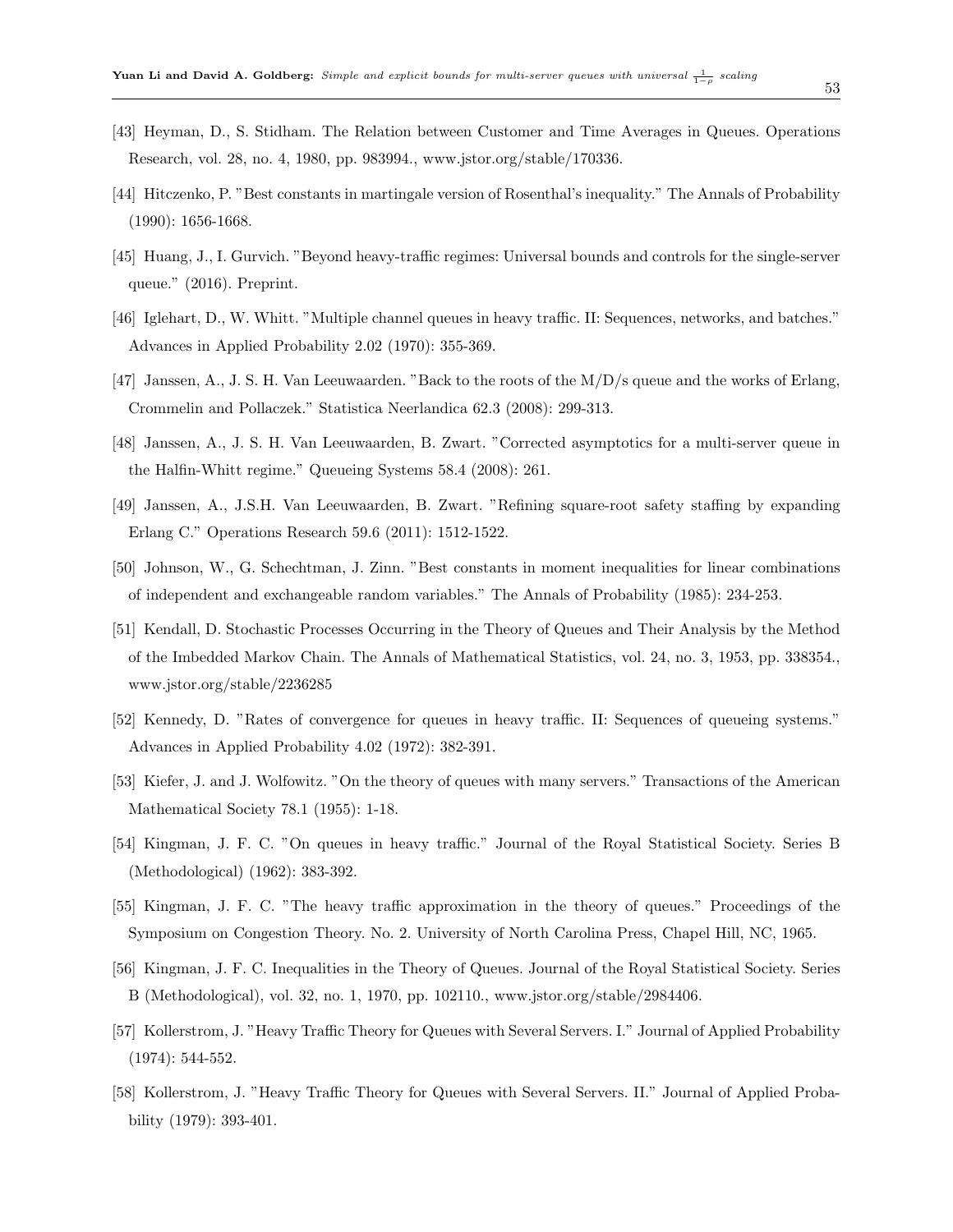- <span id="page-53-15"></span>[59] Longnecker, M., R. J. Serfling. "General moment and probability inequalities for the maximum partial sum." Acta Mathematica Hungarica 30.1-2 (1977): 129-133.
- <span id="page-53-0"></span>[60] Loulou, R. "Multi-channel queues in heavy traffic." Journal of Applied Probability 10.04 (1973): 769-777.
- <span id="page-53-5"></span>[61] Makino, T. "Investigation of the mean waiting time for queueing system with many servers." Annals of the Institute of Statistical Mathematics 21.1 (1969): 357-366.
- <span id="page-53-8"></span>[62] Mandelbaum, A., W. Massey, M. Reiman. "Strong approximations for Markovian service networks." Queueing Systems 30.1 (1998): 149-201.
- <span id="page-53-3"></span>[63] Mori, M. "Some bounds for queues." J. Operat. Res. Soc. Japan 18 (1975): 152-181.
- <span id="page-53-16"></span>[64] Moricz, F. A., R. J. Serfling, W. F. Stout. "Moment and probability bounds with quasi-superadditive structure for the maximum partial sum." The Annals of Probability (1982): 1032-1040.
- <span id="page-53-1"></span>[65] Nagaev, S. "On the speed of convergence in a boundary problem. I." Theory of Probability and Its Applications 15.2 (1970): 163-186.
- <span id="page-53-2"></span>[66] Nagaev, S. "On the speed of convergence in a boundary problem. II." Theory of Probability and Its Applications 15.3 (1970): 403-429.
- <span id="page-53-11"></span>[67] Ni, E., S. Henderson. "How Hard are Steady-State Queueing Simulations?." ACM Transactions on Modeling and Computer Simulation (TOMACS) 25.4 (2015): 27.
- <span id="page-53-6"></span>[68] Oliver, S.Y. "Stochastic bounds for heterogeneous-server queues with Erlang service times." Journal of Applied Probability 11.04 (1974): 785-796.
- <span id="page-53-10"></span>[69] Ovuworie, G. "Multi-channel queues: a survey and bibliography." International Statistical Review/Revue Internationale de Statistique (1980): 49-71.
- <span id="page-53-13"></span>[70] Pang, G., Y. Zhou. "Two-parameter process limits for an infinite-server queue with arrival dependent service times." Stochastic Processes and their Applications 127.5 (2017): 1375-1416.
- <span id="page-53-14"></span>[71] Pang, G., Y. Zhou. "Two-parameter process limits for many-server queues with the method of chaining." Preprint.
- <span id="page-53-12"></span>[72] Ramaswami, V., D. Lucantoni. "Algorithms for the multi-server queue with phase type service." Stochastic Models 1.3 (1985): 393-417.
- <span id="page-53-9"></span>[73] Reed, J. "The G/GI/N queue in the HalfinWhitt regime." The Annals of Applied Probability 19.6 (2009): 2211-2269.
- <span id="page-53-4"></span>[74] Vesilo, R., A. Scheller-Wolf. "Delay Moment Bounds for Multiserver Queues with Infinite Variance Service Times." INFOR: Information Systems and Operational Research 51.4 (2013): 161-174.
- <span id="page-53-17"></span>[75] Ren, Y., H. Liang. "On the best constant in MarcinkiewiczZygmund inequality." Statistics and probability letters 53.3 (2001): 227-233.
- <span id="page-53-7"></span>[76] Rolski, T., D. Stoyan, "On the comparison of waiting times in GI/G/1 queues". Oper. Res. 24, 197-200 (1976).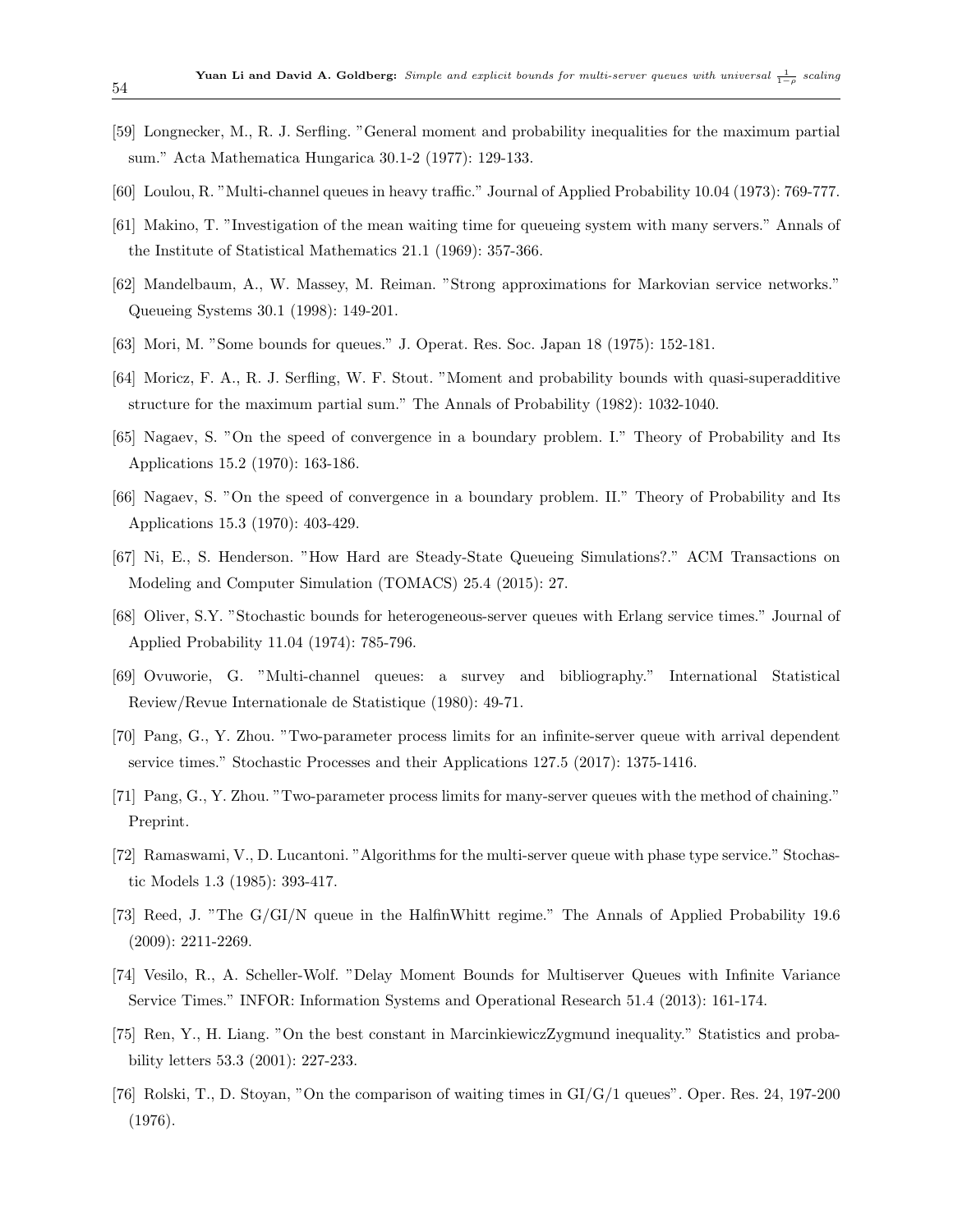- <span id="page-54-9"></span>[77] Sadowsky, J. "Large deviations theory and efficient simulation of excessive backlogs in a GI/GI/m queue." IEEE Transactions on Automatic Control 36.12 (1991): 1383-1394.
- <span id="page-54-2"></span>[78] Scheller-Wolf, A. "Necessary and sufficient conditions for delay moments in FIFO multiserver queues with an application comparing s slow servers with one fast one." Operations Research 51.5 (2003): 748-758.
- <span id="page-54-3"></span>[79] Scheller-Wolf, A., R. Vesilo. "Structural interpretation and derivation of necessary and sufficient conditions for delay moments in FIFO multiserver queues." Queueing Syst. 54(3), 221232 (2006).
- <span id="page-54-5"></span>[80] Seshadri, S. "A sample path analysis of the delay in the M/G/C system." J. Appl. Prob 33 (1996): 256-266.
- <span id="page-54-8"></span>[81] Smith, D., W. Whitt. "Resource sharing for efficiency in traffic systems." Bell System Technical Journal 60.1 (1981): 39-55.
- <span id="page-54-13"></span>[82] Sobel, M. "Simple Inequalities for Multiserver Queues." Management Science 26.9 (1980): 951-956.
- <span id="page-54-14"></span>[83] Shanthikumar, J.G. "Bounds and an approximation for single server queues." Journal of the Operations Research Society of Japan 26.2 (1983): 118-134.
- <span id="page-54-4"></span>[84] Suzuki, T., Y. Yoshida. "Inequalities for many-server queue and other queues." J. Oper. Res. Soc. Japan 13 (1970): 59-77.
- <span id="page-54-15"></span>[85] Szczotka, W. "Tightness of the stationary waiting time in heavy traffic." Advances in Applied Probability (1999): 788-794.
- <span id="page-54-16"></span>[86] Szczotka, W., W. A. Woyczynski. "Heavy-tailed dependent queues in heavy traffic." Probability and Mathematical Statistics - Wroclaw University. 24.1 (2004): 67.
- <span id="page-54-6"></span>[87] Whitt, W. "The effect of variability in the GI/G/s queue". J. Appl. Probab. 17, 1062-1071 (1980).
- <span id="page-54-0"></span>[88] Whitt, W. "Refining diffusion approximations for queues." Operations Research Letters 1.5 (1982): 165-169.
- <span id="page-54-1"></span>[89] Whitt, W. "The Marshall and Stoyan bounds for IMRL/G/1 queues are tight." Operations Research Letters 1.6 (1982): 209-213.
- <span id="page-54-7"></span>[90] Whitt, W. "Comparison conjectures about the M/G/s queue." Operations Research Letters 2.5 (1983): 203-209.
- <span id="page-54-10"></span>[91] Whitt, W. "On approximations for queues, I: Extremal distributions." ATT Bell Laboratories Technical Journal 63.1 (1984): 115-138.
- <span id="page-54-11"></span>[92] Kuncewicz, J. G., W. Whitt. "On approximations for queues, II: Shape constraints." ATT Bell Laboratories Technical Journal 63.1 (1984): 139-161.
- <span id="page-54-12"></span>[93] Whitt, W. "On approximations for queues, III: Mixtures of exponential distributions." ATT Bell Laboratories Technical Journal 63.1 (1984): 163-175.
- [94] Whitt, W. "Queues with superposition arrival processes in heavy traffic." Stochastic processes and their applications 21.1 (1985): 81-91.